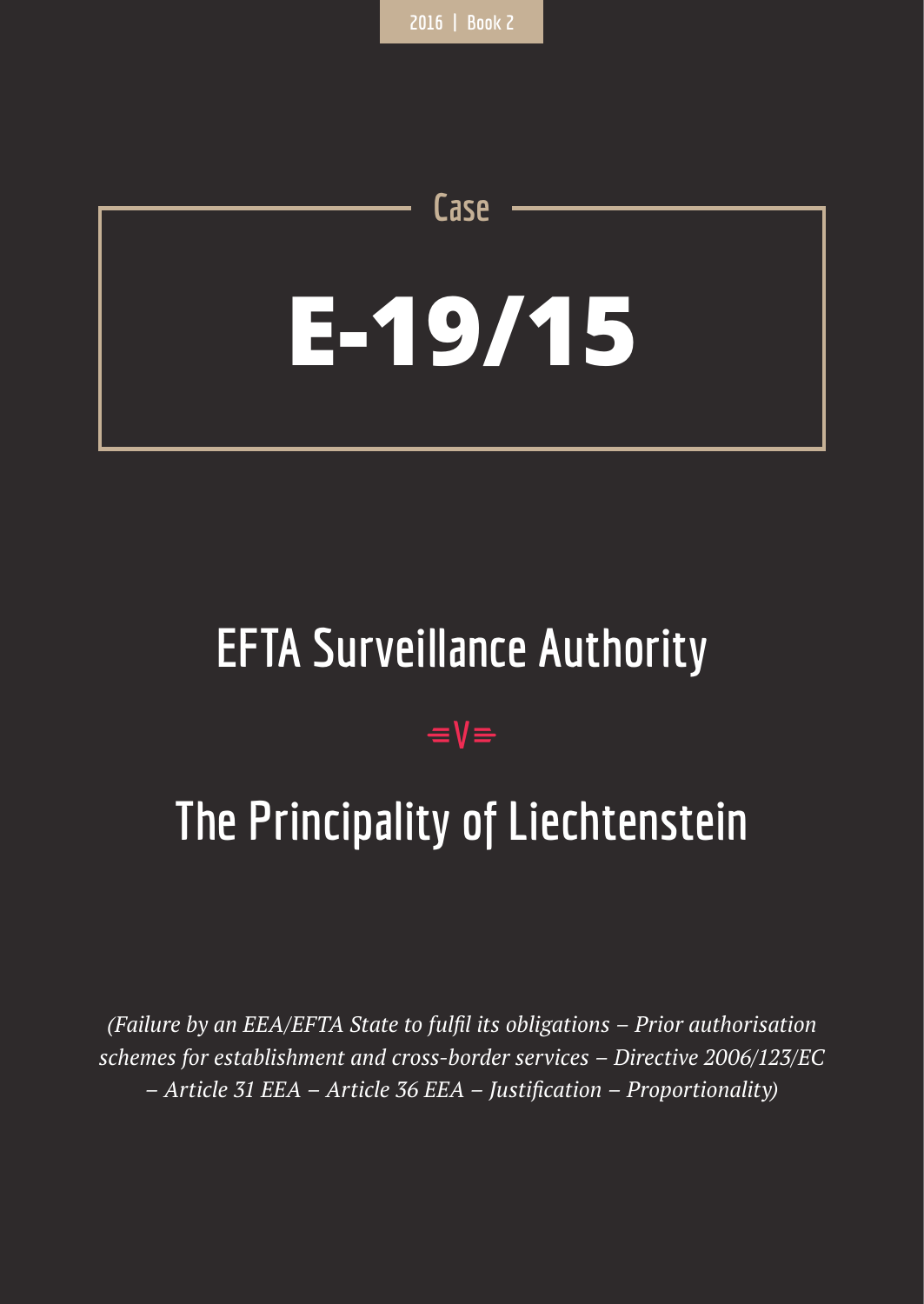*Table of Contents* 

*439* Judgment of the Court, 10 May 2016

> *477* Report for the Hearing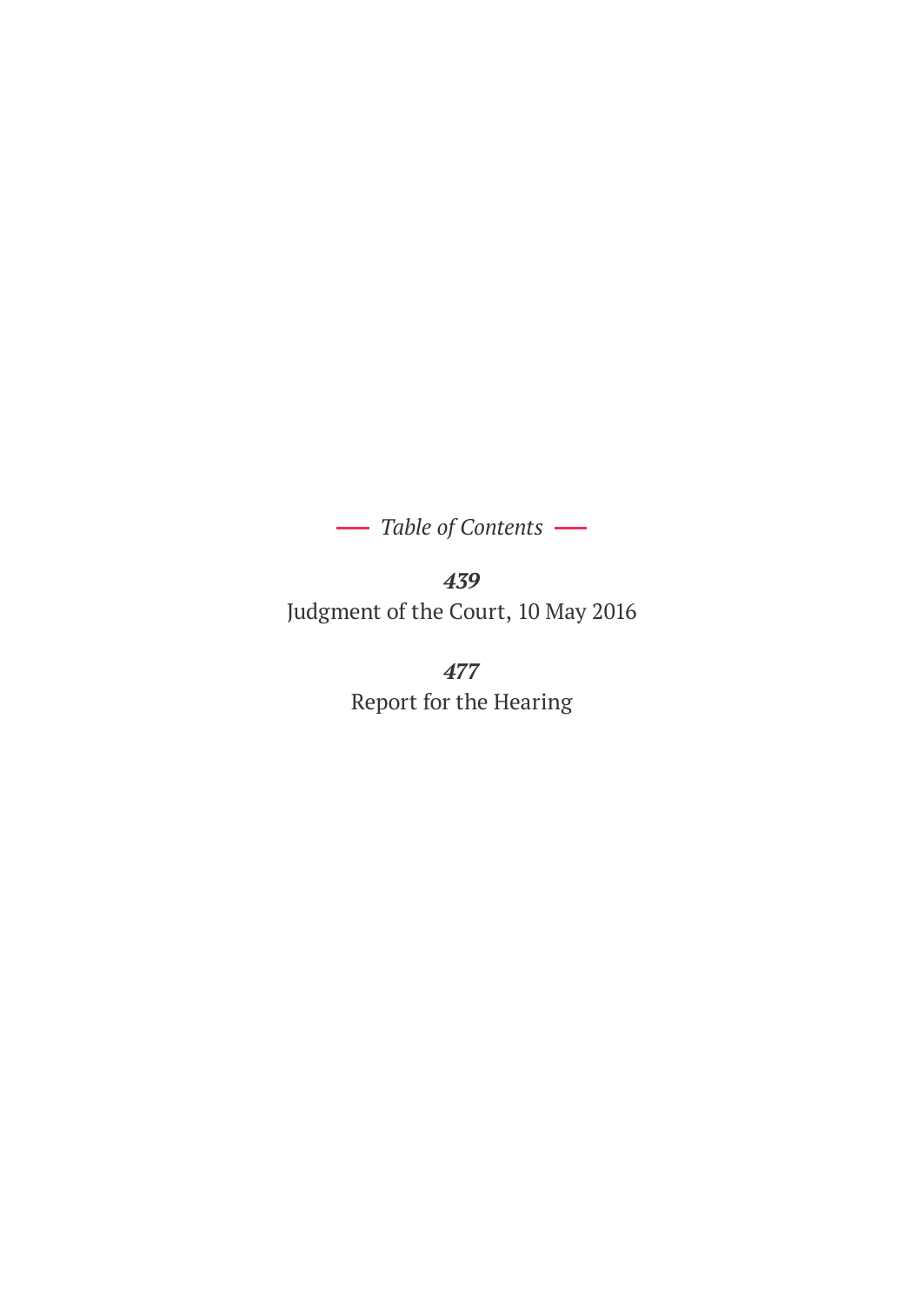## **Summary of the Judgment**

- 1 Under Article 9 of Directive 2006/123/EC, an authorisation scheme for establishment may not be maintained unless it is nondiscriminatory, justified by an overriding reason relating to the public interest, and satisfies the principle of proportionality.
- 2 Protection of service recipients and the fight against fraud and tax evasion are capable of justifying the authorisation scheme. However, such a scheme is not proportionate, if a subsequent inspection system could be equally effective. Liechtenstein therefore failed to demonstrate that the prior authorisation scheme at issue is proportionate as required under Article 9(1)(c) of the Directive.
- 3 The conditions of necessary personnel and adequate command of German, laid down in the Liechtenstein Trade Act, constitute infringements of Article 10(2)(d) of the Directive, which requires the criteria for authorisation schemes to be clear and unambiguous. Moreover, the absence of a safeguard in the Trade Act against duplicating requirements and controls that a service provider has already fulfilled in another EEA State, constitutes a breach of Article 10(3) of the Directive. Similarly, the lack of clarity in the Trade Act on the authorisation procedure constitutes a breach of Article 13 of the Directive.
- 4 The authorisation scheme for cross-border services amounts to a requirement which, under Article 16 of the Directive, cannot be imposed unless it is non-discriminatory, justified for reasons of public policy, public security, public health or the protection of the environment, and also proportionate. Independently of the question whether grounds of justification are applicable, a requirement such as that laid down in Article 21 of the Trade Act would not satisfy the proportionality test.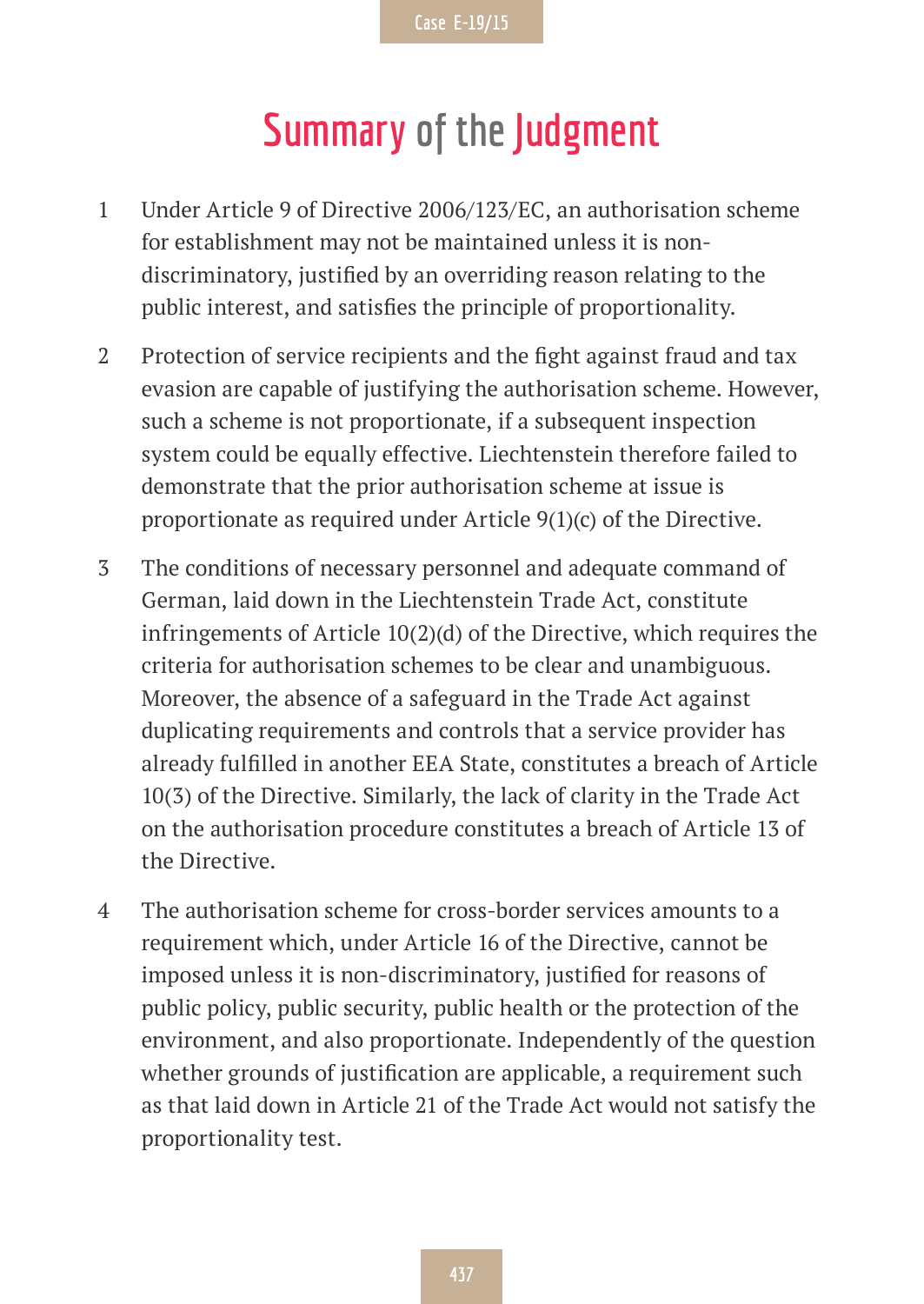5 The justifications put forward by Liechtenstein also fail to satisfy a proportionality test under Article 33 EEA. The authorisation schemes are therefore in breach of Articles 31 and 36 EEA to the extent that they apply to services not covered by the Directive.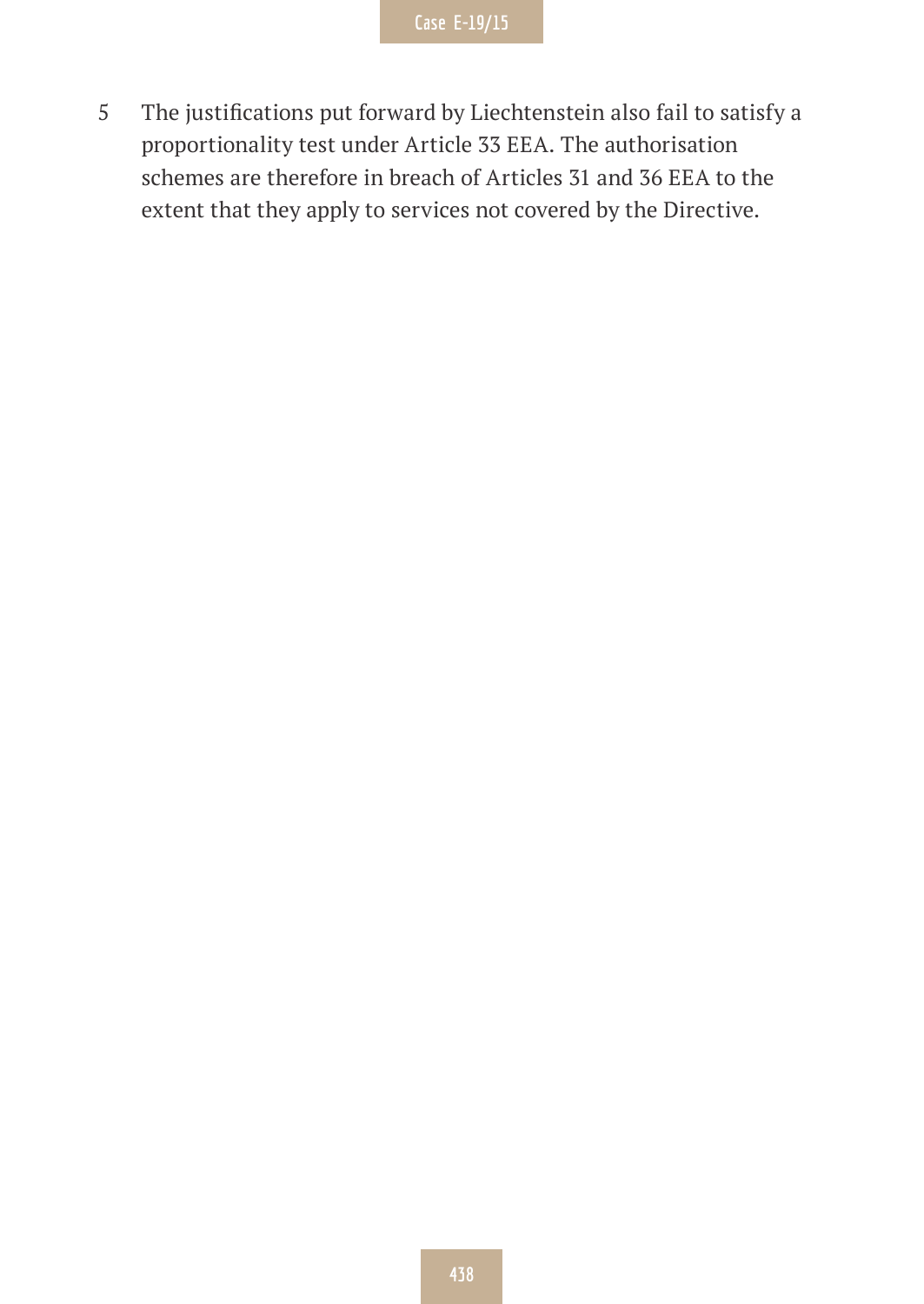## **Judgment of the Court**

**10 May 2016**

*(Failure by an EEA/EFTA State to fulfil its obligations – Prior authorisation schemes for establishment and cross-border services – Directive 2006/123/EC – Article 31 EEA – Article 36 EEA – Justification – Proportionality)*

In Case E-19/15,

**EFTA Surveillance Authority***, represented by Markus Schneider, Deputy Director, Clémence Perrin, Senior Officer, and Marlene Lie Hakkeboe, Temporary Officer, Department of Legal & Executive Affairs, acting as Agents, — applicant,*

 $=$  $V =$ 

**The Principality of Liechtenstein***, represented by Dr Andrea Entner-Koch, Director, and Thomas Bischof, Deputy Director, EEA Coordination Unit, acting as Agents,*

*— defendant,*

APPLICATION for a declaration that by maintaining in force national rules on prior authorisation schemes for undertakings willing to establish themselves and/or to provide cross-border services in Liechtenstein, the Principality of Liechtenstein has breached its obligations arising from Articles 9, 10, 13 and 16 of the Act referred to at point 1 of Annex X to the EEA Agreement (Directive 2006/123/EC of the European Parliament and of the Council of 12 December 2006 on services in the internal market), as adapted to the EEA Agreement under its Protocol 1, and, to the extent that establishment and the provision of cross-border services fall outside the scope of that act, its obligations arising from Articles 31 and 36 of the EEA Agreement,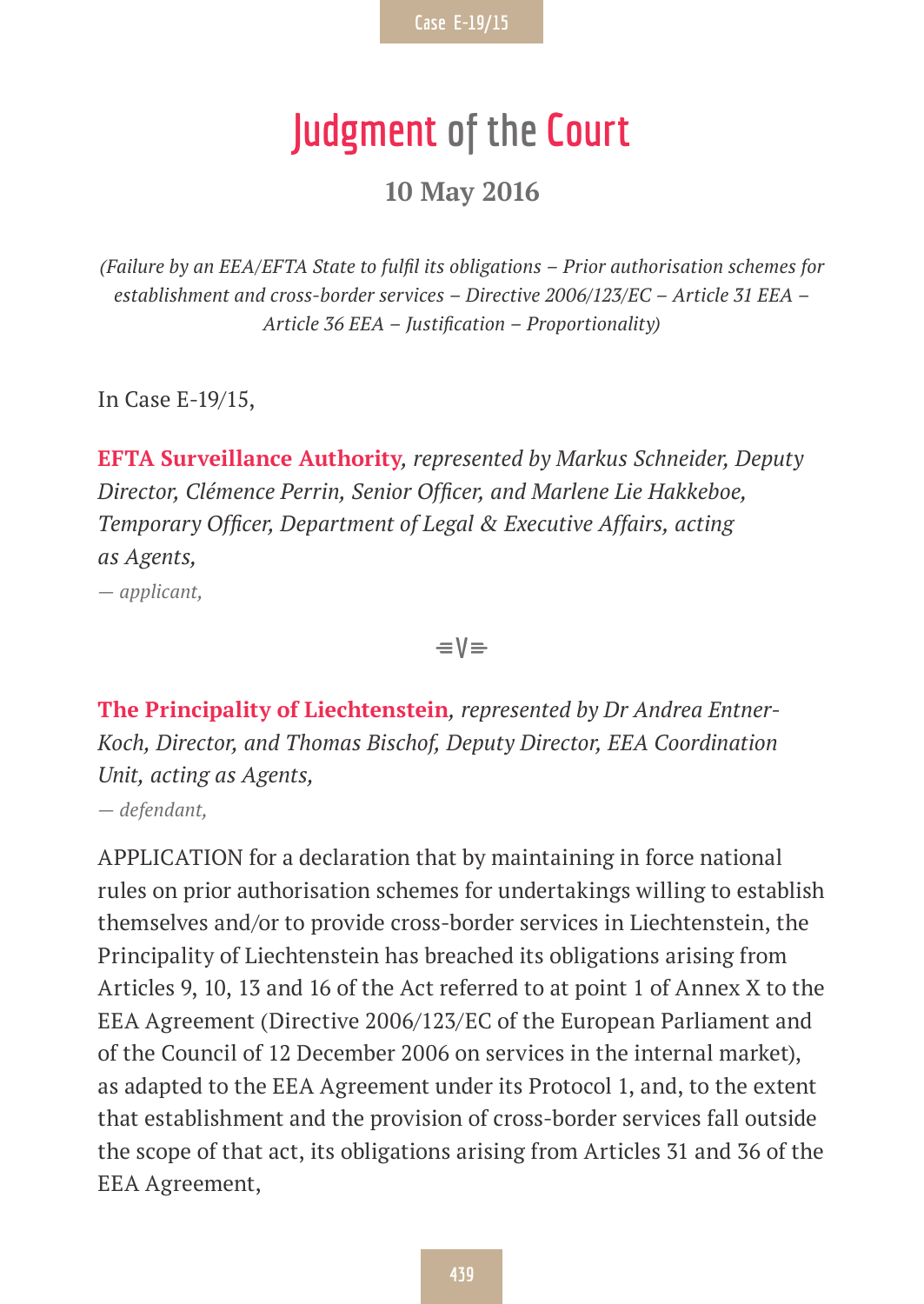## **The Court**

*composed of:* Carl Baudenbacher, President, Per Christiansen (Judge-Rapporteur) and Páll Hreinsson, Judges,

*Registrar:* Gunnar Selvik,

having regard to the written pleadings of the applicant, and the written observations of the European Commission, represented by Hélène Tserepa Lacombe and Luigi Malferrari, Members of its Legal Service, acting as Agents,

having regard to the Report for the Hearing,

having heard oral argument of the applicant, represented by Markus Schneider and Clémence Perrin; the defendant, represented by Dr Andrea Entner-Koch and Thomas Bischof; the Norwegian Government, represented by Torje Sunde, Advocate, Office of the Attorney General (Civil Affairs), acting as Agent; and the European Commission, represented by Hélène Tserepa Lacombe and Luigi Malferrari, at the hearing on 2 March 2016,

gives the following

## **Judgment**

#### **I INTRODUCTION**

1 By an application lodged at the Court Registry on 29 July 2015, the EFTA Surveillance Authority ("ESA") brought an action under the second paragraph of Article 31 of the Agreement between the EFTA States on the Establishment of a Surveillance Authority and a Court of Justice ("SCA"), seeking a declaration that the Principality of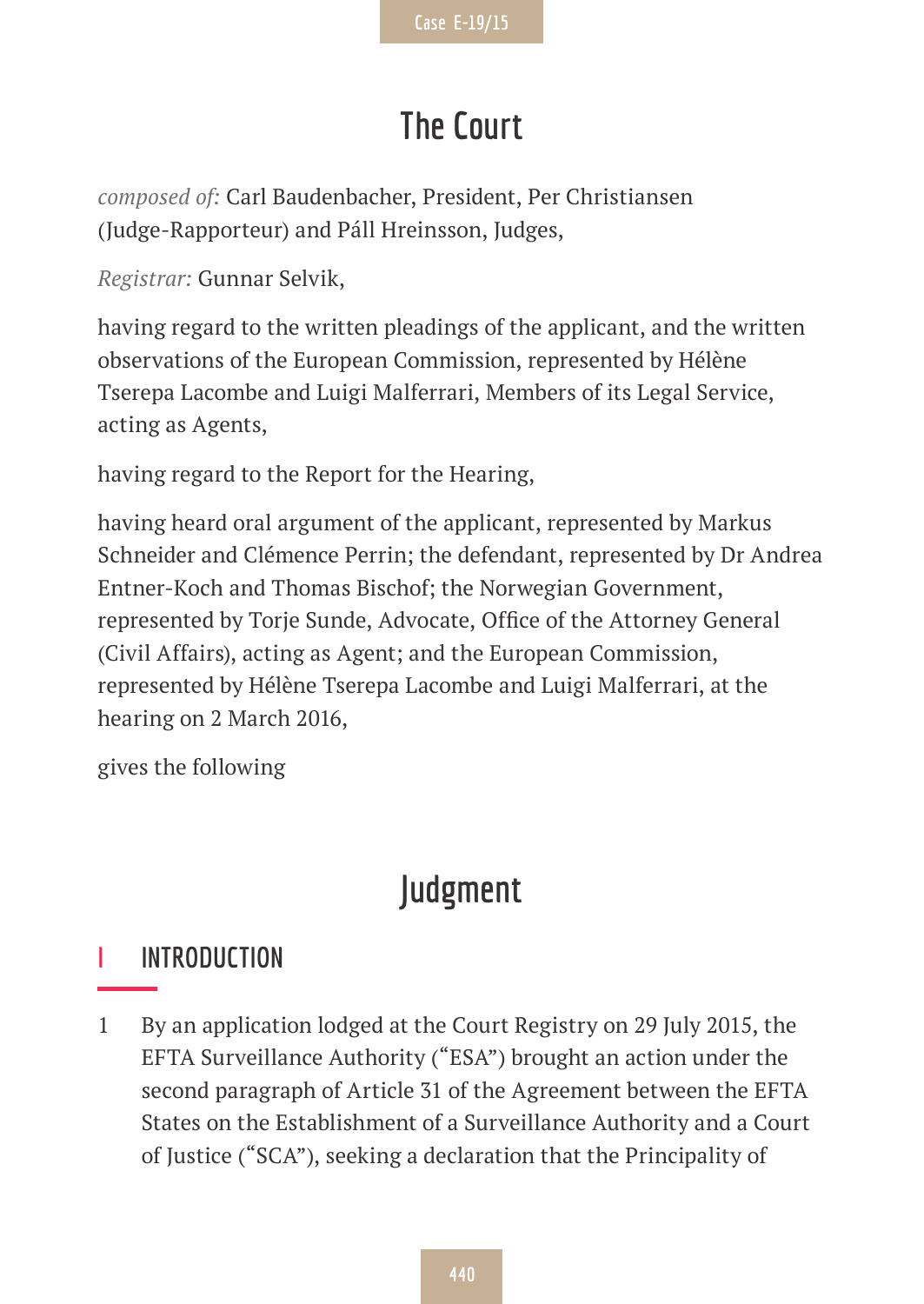Liechtenstein has breached its obligations arising from Articles 9, 10, 13 and 16 of the Act referred to at point 1 of Annex X to the EEA Agreement (Directive 2006/123/EC of the European Parliament and of the Council of 12 December 2006 on services in the internal market) (OJ 2006 L 376, p. 36) ("the Directive"), as adapted to the EEA Agreement under its Protocol 1, and, to the extent that establishment and the provision of cross-border services fall outside the scope of the Directive, its obligations arising from Articles 31 and 36 of the EEA Agreement ("EEA"); (a) by maintaining in force Article 7 of the Liechtenstein Trade Act which sets up a prior authorisation scheme for undertakings wishing to establish themselves in Liechtenstein; and, (b) by maintaining in force Article 8(1) of the Liechtenstein Trade Act in so far as it imposes conditions that are not clear and unambiguous for granting prior authorisation for undertakings wishing to establish themselves in Liechtenstein (namely the obligation to have the necessary personnel and the obligation to have an adequate command of the German language); and, (c) by failing to ensure that requirements, which are equivalent or essentially comparable as regards their purpose to which the service provider is already subject in another EEA State or in the same EEA State, in the procedure for prior authorisation for undertakings intending to establish themselves in Liechtenstein are not duplicated and that the procedure and formalities concerning the authorisation scheme under the Trade Act are clearly laid down; and, (d) by maintaining in force Article 21 of the Liechtenstein Trade Act which sets up a prior authorisation scheme for undertakings intending to provide cross-border services in Liechtenstein.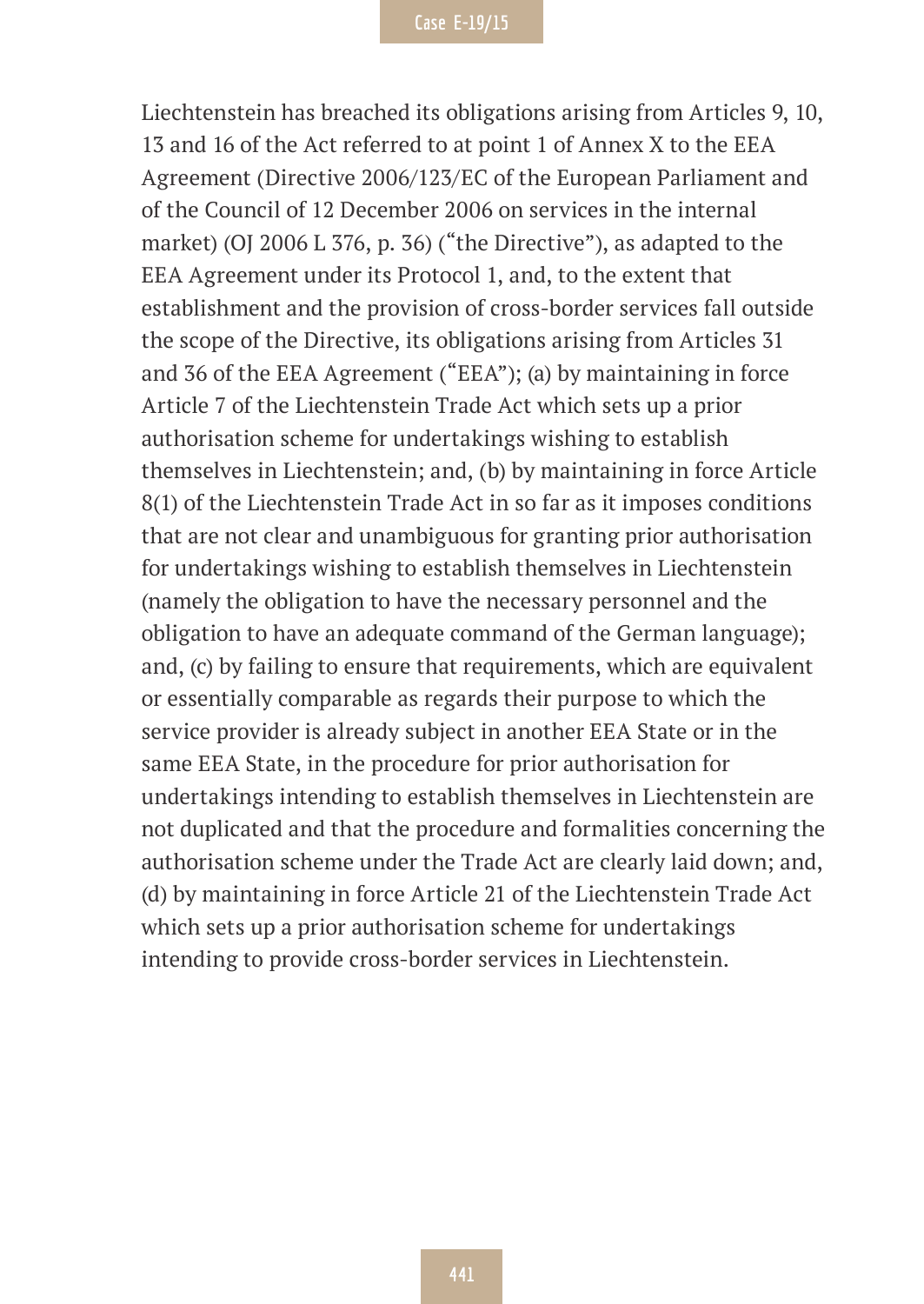#### **II RELEVANT LAW**

#### **EEA LAW**

2 Article 31(1) EEA reads:

*Within the framework of the provisions of this Agreement, there shall be no restrictions on the freedom of establishment of nationals of an EC Member State or an EFTA State in the territory of any other of these States. This shall also apply to the setting up of agencies, branches or subsidiaries by nationals of any EC Member State or EFTA State established in the territory of any of these States.*

*Freedom of establishment shall include the right to take up and pursue activities as self-employed persons and to set up and manage undertakings, in particular companies or firms within the meaning of Article 34, second paragraph, under the conditions laid down for its own nationals by the law of the country where such establishment is effected, subject to the provisions of Chapter 4.*

3 Article 33 EEA reads:

*The provisions of this Chapter and measures taken in pursuance thereof shall not prejudice the applicability of provisions laid down by law, regulation or administrative action providing for special treatment for foreign nationals on grounds of public policy, public security or public health.*

4 Article 36(1) EEA reads:

*Within the framework of the provisions of this Agreement, there shall be no restrictions on freedom to provide services within the territory of the Contracting Parties in respect of nationals of EC Member States and EFTA States who are established in an EC Member State or an EFTA State other than that of the person for whom the services are intended.*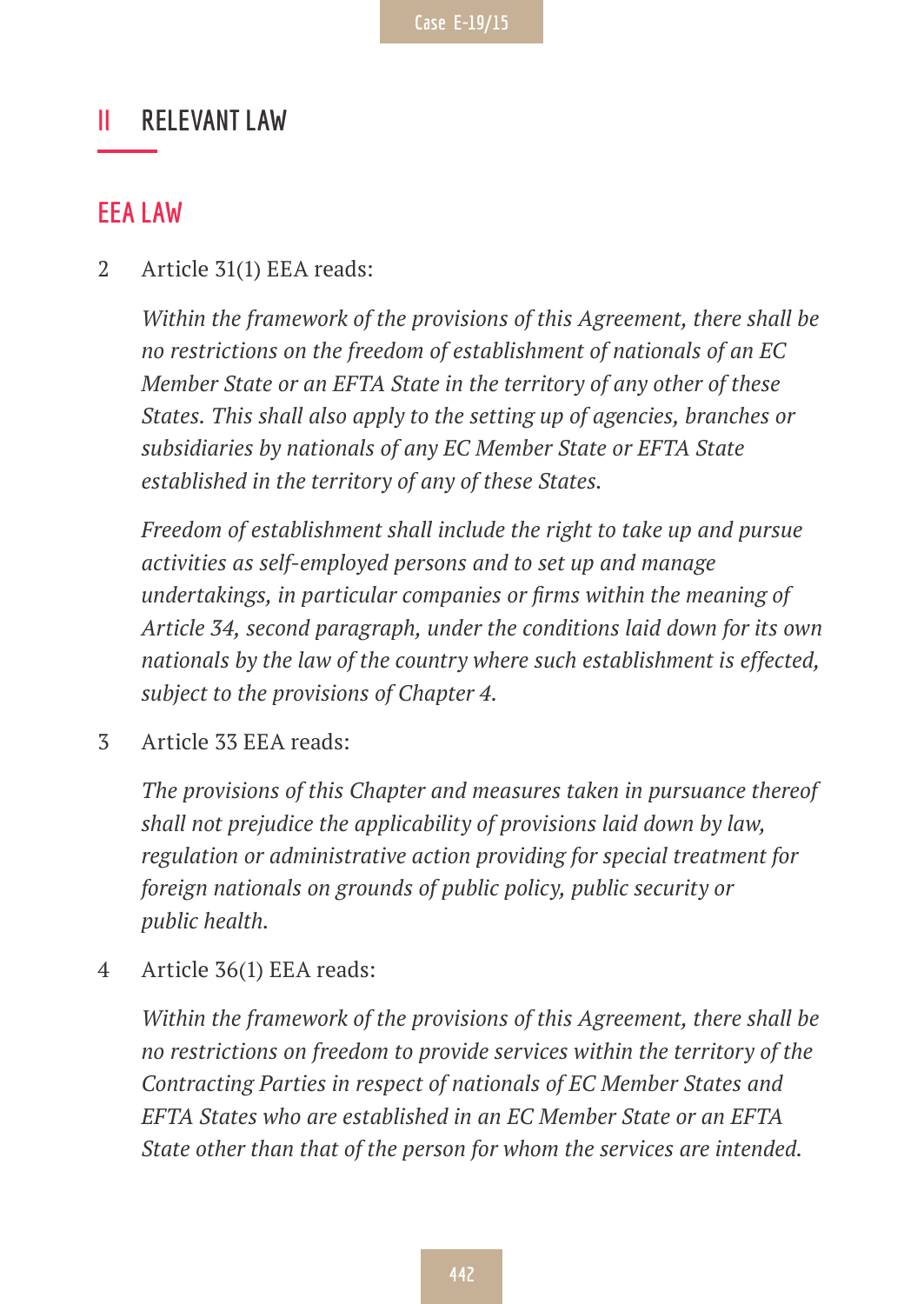5 Article 39 EEA reads:

*The provisions of Articles 30 and 32 to 34 shall apply to the matters covered by this Chapter.*

- 6 The Directive is referred to at point 1 of Annex X to the EEA Agreement (Services in general), following the adoption of Joint Committee Decision No 45/2009 (OJ 2009 L 162, p. 23), which entered into force on 1 May 2010. The time limit for the EEA/EFTA States to implement the Directive expired on the same date.
- 7 Recitals 2, 5, 39, 41 to 43 and 54 of the Directive read:

*(2) A competitive market in services is essential in order to promote economic growth and create jobs in the European Union. At present numerous barriers within the internal market prevent providers, particularly small and medium-sized enterprises (SMEs), from extending their operations beyond their national borders and from taking full advantage of the internal market. This weakens the worldwide competitiveness of European Union providers. A free market which compels the Member States to eliminate restrictions on cross-border provision of services while at the same time increasing transparency and information for consumers would give consumers wider choice and better services at lower prices.*

*…*

*(5) It is therefore necessary to remove barriers to the freedom of establishment for providers in Member States and barriers to the free movement of services as between Member States and to guarantee recipients and providers the legal certainty necessary for the exercise in practice of those two fundamental freedoms of the Treaty. Since the*  barriers in the internal market for services affect operators who wish to *become established in other Member States as well as those who provide a service in another Member State without being established there, it is necessary to enable providers to develop their service activities within*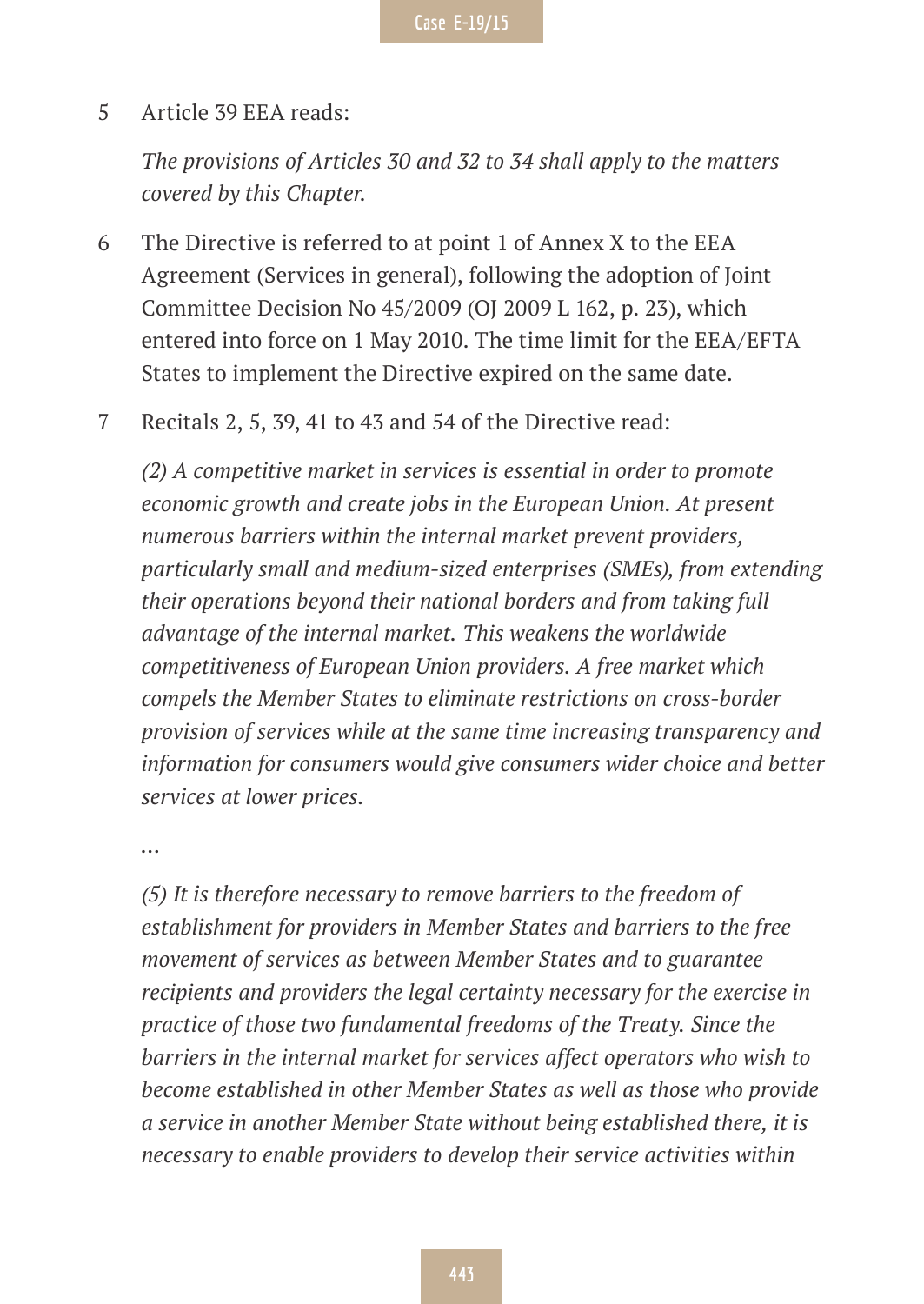*the internal market either by becoming established in a Member State or by making use of the free movement of services. Providers should be able to choose between those two freedoms, depending on their strategy for growth in each Member State.*

*…*

*(39) The concept of 'authorisation scheme' should cover, inter alia, the administrative procedures for granting authorisations, licences, approvals or concessions, and also the obligation, in order to be eligible to exercise the activity, to be registered as a member of a profession or entered in a register, roll or database, to be officially appointed to a body or to obtain a card attesting to membership of a particular profession. Authorisation may be granted not only by a formal decision but also by an implicit decision arising, for example, from the silence of the competent authority or from the fact that the interested party must await acknowledgement of receipt of a declaration in order to commence the activity in question or for the latter to become lawful.*

*…*

*(41) The concept of 'public policy', as interpreted by the Court of Justice, covers the protection against a genuine and sufficiently serious threat affecting one of the fundamental interests of society and may include, in particular, issues relating to human dignity, the protection of minors and vulnerable adults and animal welfare. Similarly, the concept of public security includes issues of public safety.*

*(42) The rules relating to administrative procedures should not aim at harmonising administrative procedures but at removing overly burdensome authorisation schemes, procedures and formalities that hinder the freedom of establishment and the creation of new service undertakings therefrom.*

*(43) One of the fundamental difficulties faced, in particular by SMEs, in accessing service activities and exercising them is the complexity, length*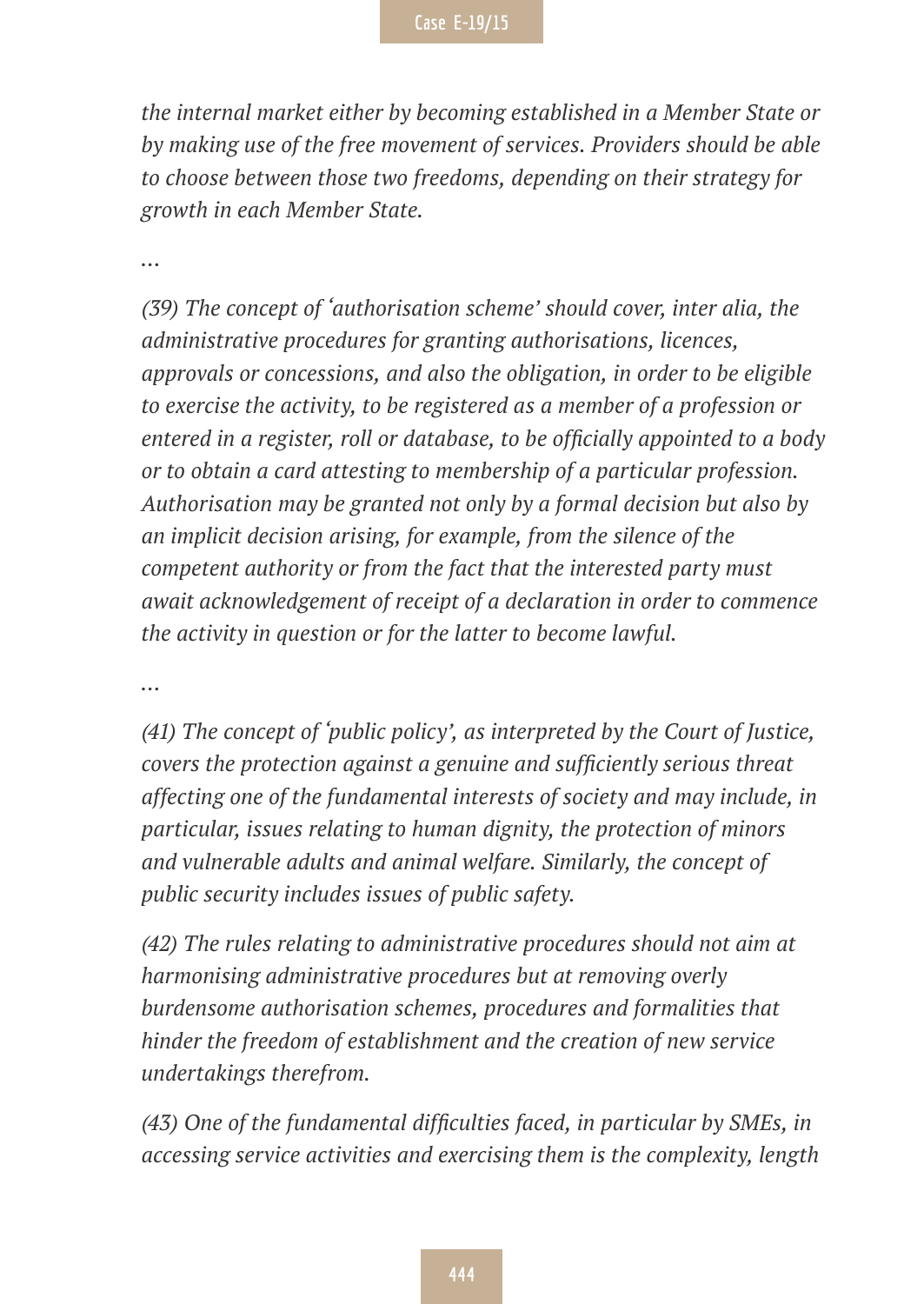*and legal uncertainty of administrative procedures. For this reason, following the example of certain modernising and good administrative practice initiatives undertaken at Community and national level, it is necessary to establish principles of administrative simplification, inter alia through the limitation of the obligation of prior authorisation to cases in which it is essential and the introduction of the principle of tacit authorisation by the competent authorities after a certain period of time elapsed. Such modernising action, while maintaining the requirements on transparency and the updating of information relating to operators, is intended to eliminate the delays, costs and dissuasive effects which arise, for example, from unnecessary or excessively complex and burdensome procedures, the duplication of procedures, the 'red tape' involved in submitting documents, the arbitrary use of powers by the competent authorities, indeterminate or excessively long periods before a response is given, the limited duration of validity of authorisations granted and disproportionate fees and penalties. Such practices have particularly significant dissuasive effects on providers wishing to develop their activities in other Member States and require coordinated modernisation within an enlarged internal market of twenty-five Member States.*

*…*

*(54) The possibility of gaining access to a service activity should be made subject to authorisation by the competent authorities only if that decision satisfies the criteria of non-discrimination, necessity and proportionality. That means, in particular, that authorisation schemes should be permissible only where an a posteriori inspection would not be effective because of the impossibility of ascertaining the defects of the services concerned a posteriori, due account being taken of the risks and dangers which could arise in the absence of a prior inspection. …*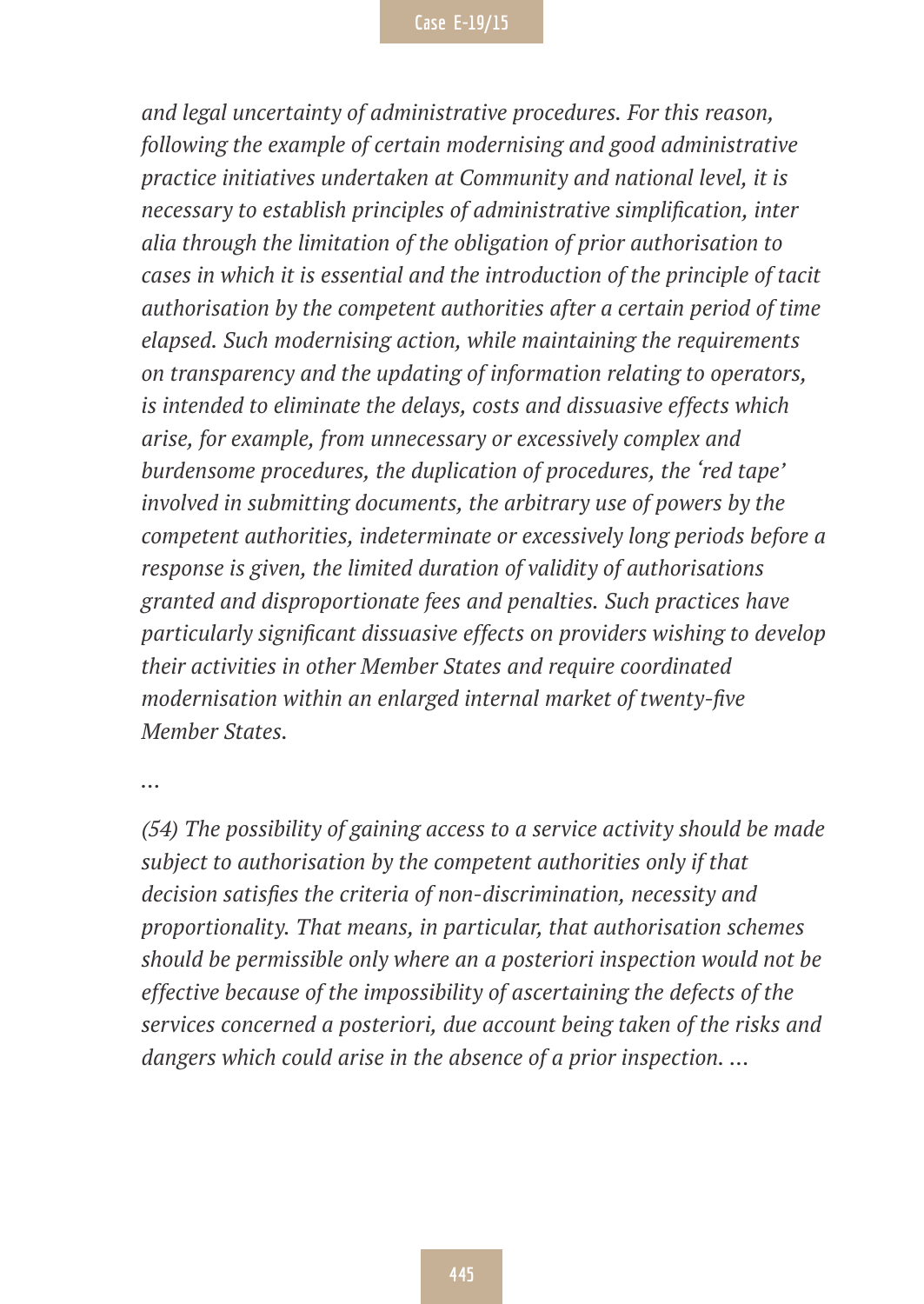8 Article 3(3) of the Directive reads:

*Member States shall apply the provisions of this Directive in compliance with the rules of the Treaty on the right of establishment and the free movement of services.*

9 Article 4 of the Directive reads:

#### *Definitions*

*For the purposes of this Directive, the following definitions shall apply:*

*…*

- *6) 'authorisation scheme' means any procedure under which a provider or recipient is in effect required to take steps in order to obtain from a competent authority a formal decision, or an implied decision, concerning access to a service activity or the exercise thereof;*
- *7) 'requirement' means any obligation, prohibition, condition or limit provided for in the laws, regulations or administrative provisions of the Member States or in consequence of case-law, administrative practice, the rules of professional bodies, or the collective rules of professional associations or other professional organisations, adopted in the exercise of their legal autonomy; rules laid down in collective agreements negotiated by the social partners shall not as such be seen as requirements within the meaning of this Directive;*
- *8) 'overriding reasons relating to the public interest' means reasons recognised as such in the case law of the Court of Justice, including the following grounds: public policy; public security; public safety; public health; preserving the financial equilibrium of the social security system; the protection of consumers, recipients of services and workers; fairness of trade transactions; combating fraud; the protection of the environment and the urban environment; the health of animals; intellectual property; the conservation of the*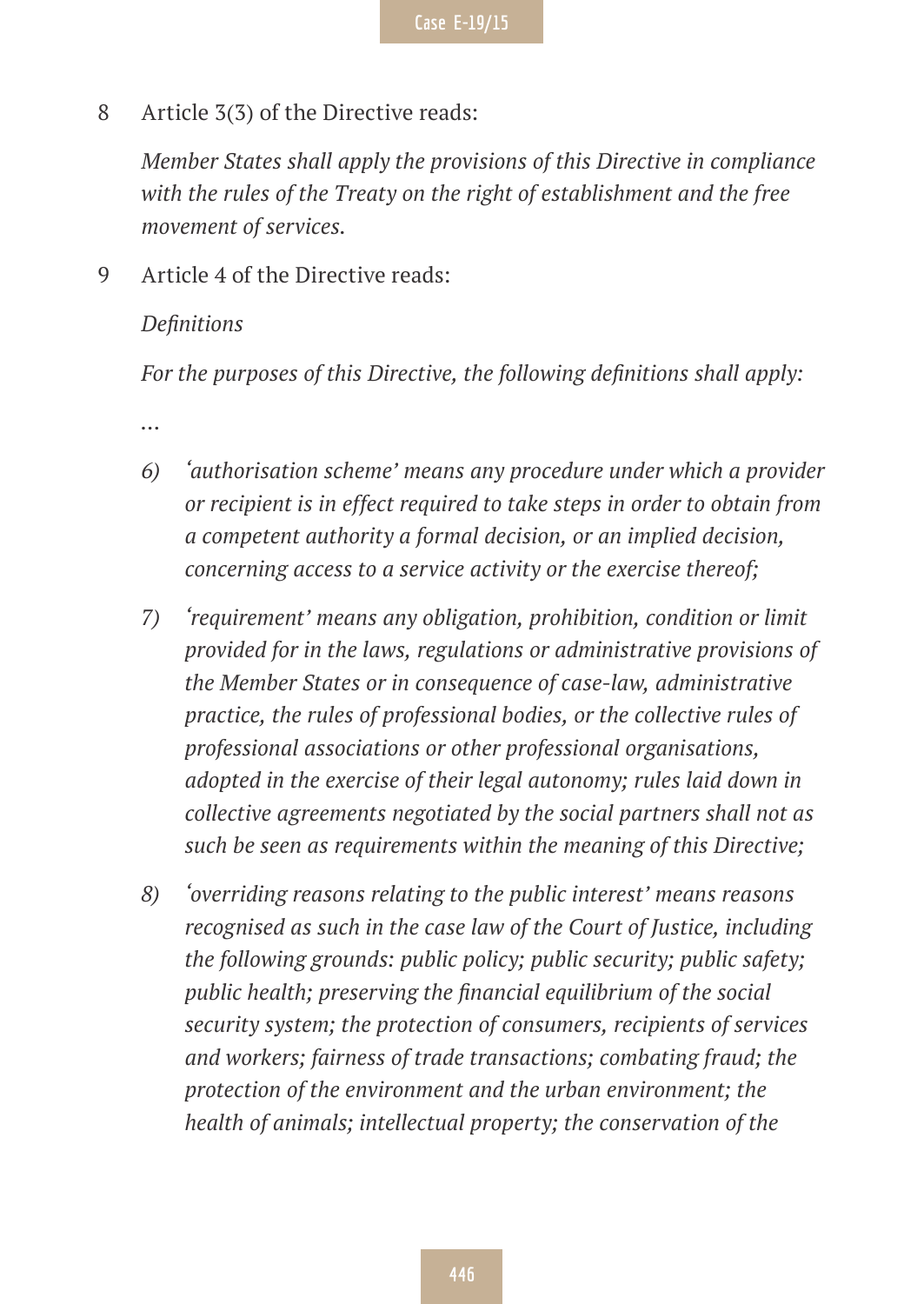

*national historic and artistic heritage; social policy objectives and cultural policy objectives;*

10 Article 9(1) of the Directive reads:

*Authorisation schemes*

- *1. Member States shall not make access to a service activity or the exercise thereof subject to an authorisation scheme unless the following conditions are satisfied:*
	- *(a) the authorisation scheme does not discriminate against the provider in question;*
	- *(b) the need for an authorisation scheme is justified by an overriding reason relating to the public interest;*
	- *(c) the objective pursued cannot be attained by means of a less restrictive measure, in particular because an a posteriori inspection would take place too late to be genuinely effective.*
- 11 Article 10(1) to (5) of the Directive reads:

*Conditions for the granting of authorisation*

- *1. Authorisation schemes shall be based on criteria which preclude the competent authorities from exercising their power of assessment in an arbitrary manner.*
- *2. The criteria referred to in paragraph 1 shall be:*
	- *(a) non-discriminatory;*
	- *(b) justified by an overriding reason relating to the public interest;*
	- *(c) proportionate to that public interest objective;*
	- *(d) clear and unambiguous;*
	- *(e) objective;*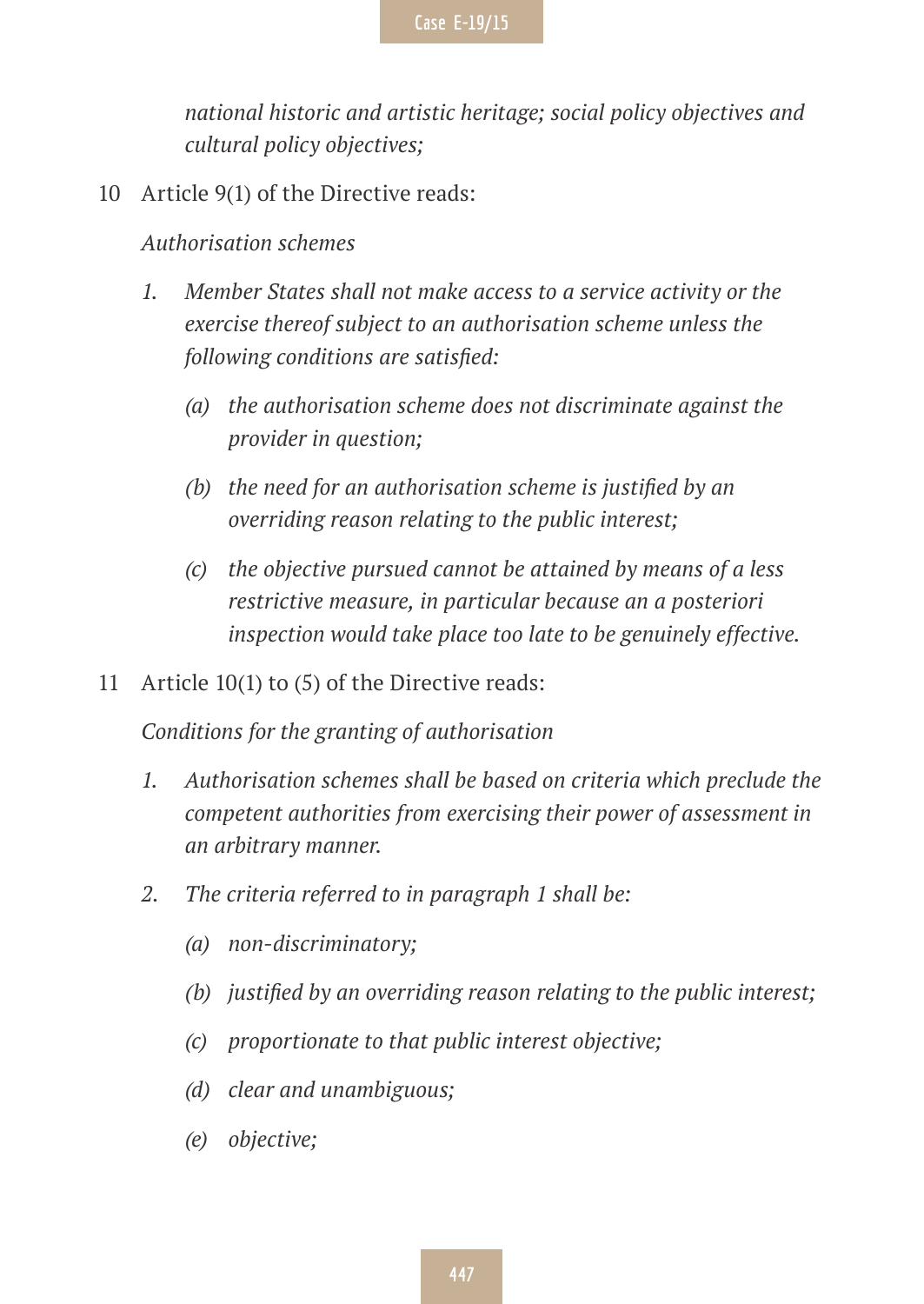- *(f) made public in advance;*
- *(g) transparent and accessible.*
- *3. The conditions for granting authorisation for a new establishment shall not duplicate requirements and controls which are equivalent or essentially comparable as regards their purpose to which the provider is already subject in another Member State or in the same Member State. The liaison points referred to in Article 28(2) and the provider shall assist the competent authority by providing any necessary information regarding those requirements.*
- *4. The authorisation shall enable the provider to have access to the service activity, or to exercise that activity, throughout the national territory, including by means of setting up agencies, subsidiaries, branches or offices, except where an authorisation for each individual establishment or a limitation of the authorisation to a certain part of the territory is justified by an overriding reason relating to the public interest.*
- *5. The authorisation shall be granted as soon as it is established, in the light of an appropriate examination, that the conditions for authorisation have been met.*
- 12 Article 13(1) to (4) of the Directive reads:

*Authorisation procedures*

- *1. Authorisation procedures and formalities shall be clear, made public in advance and be such as to provide the applicants with a guarantee that their application will be dealt with objectively and impartially.*
- *2. Authorisation procedures and formalities shall not be dissuasive and shall not unduly complicate or delay the provision of the service. They shall be easily accessible and any charges which the applicants may incur from their application shall be reasonable and*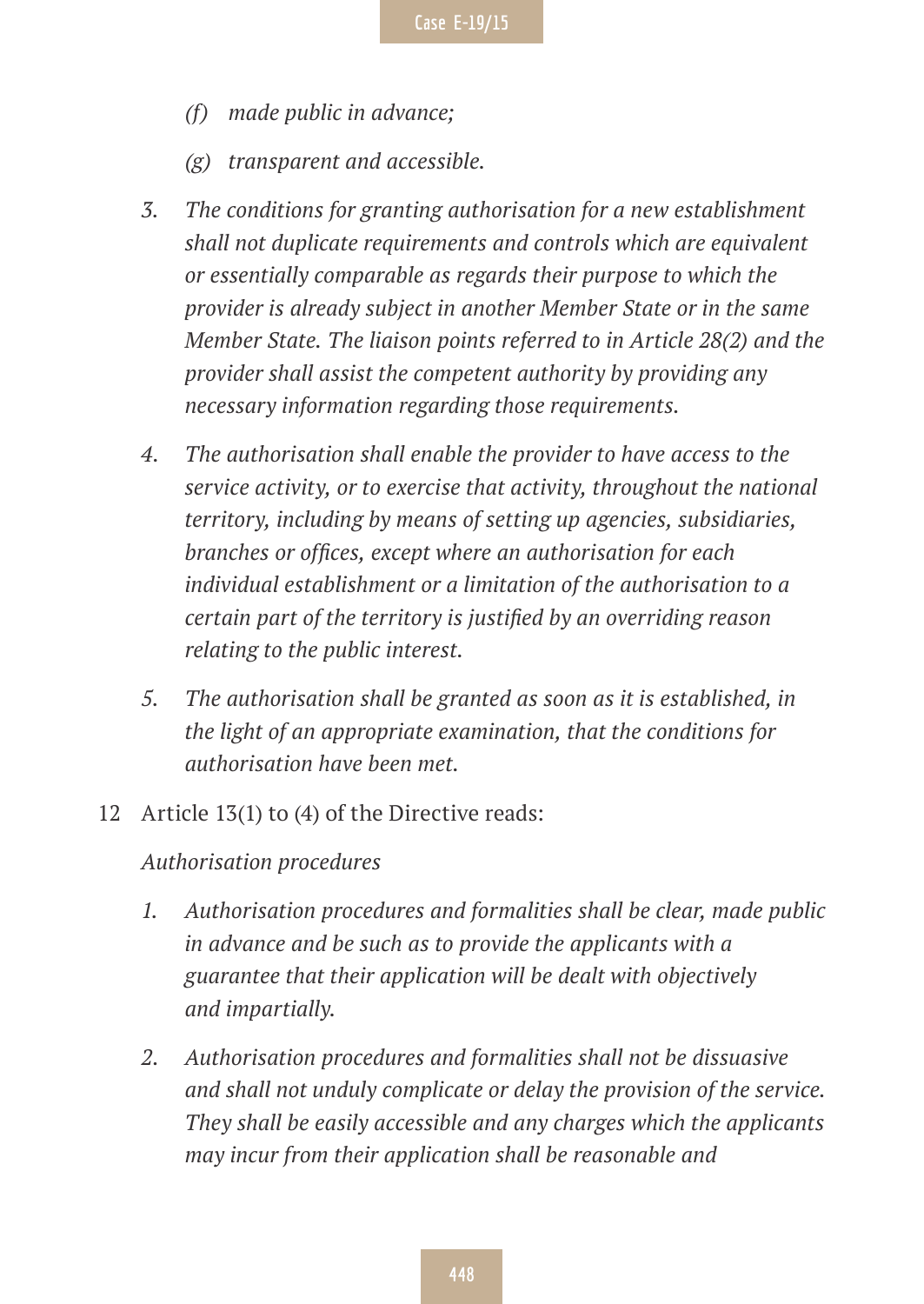

*proportionate to the cost of the authorisation procedures in question and shall not exceed the cost of the procedures.*

- *3. Authorisation procedures and formalities shall provide applicants with a guarantee that their application will be processed as quickly as possible and, in any event, within a reasonable period which is fixed and made public in advance. The period shall run only from the time when all documentation has been submitted. When justified by the complexity of the issue, the time period may be extended once, by the competent authority, for a limited time. The extension and its duration shall be duly motivated and shall be notified to the applicant before the original period has expired.*
- *4. Failing a response within the time period set or extended in accordance with paragraph 3, authorisation shall be deemed to have been granted. Different arrangements may nevertheless be put in place, where justified by overriding reasons relating to the public interest, including a legitimate interest of third parties.*
- 13 Article 16(1) to (3) of the Directive reads in extract:

*Freedom to provide services*

*1. Member States shall respect the right of providers to provide services in a Member State other than that in which they are established.*

*The Member State in which the service is provided shall ensure free access to and free exercise of a service activity within its territory.*

*Member States shall not make access to or exercise of a service activity in their territory subject to compliance with any requirements which do not respect the following principles:*

*(a) non-discrimination: the requirement may be neither directly nor indirectly discriminatory with regard to nationality or, in*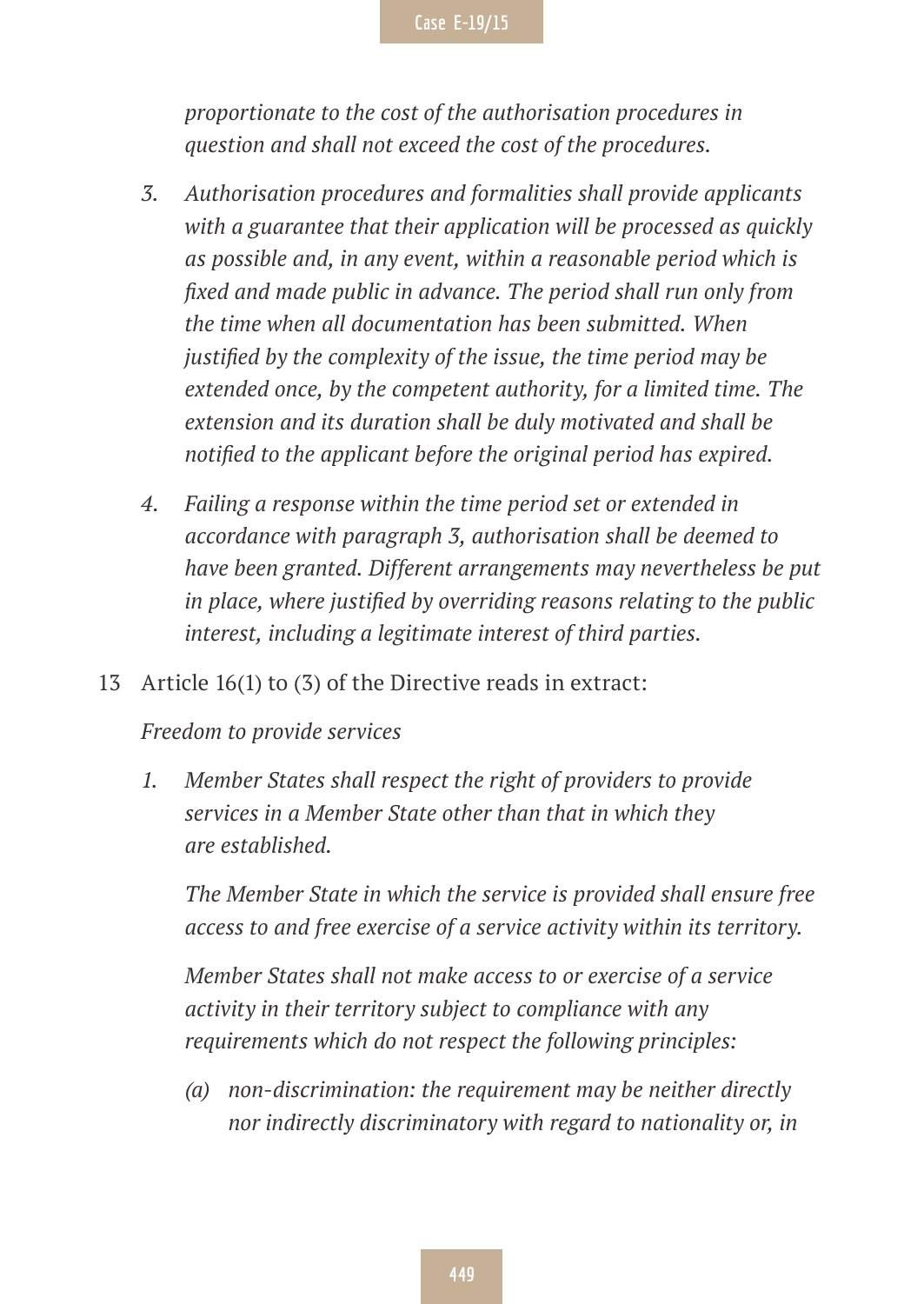

*the case of legal persons, with regard to the Member State in which they are established;*

- *(b) necessity: the requirement must be justified for reasons of public policy, public security, public health or the protection of the environment;*
- *(c) proportionality: the requirement must be suitable for attaining the objective pursued, and must not go beyond what is necessary to attain that objective.*
- *2. Member States may not restrict the freedom to provide services in the case of a provider established in another Member State by imposing any of the following requirements:*

*…*

- *(b) an obligation on the provider to obtain an authorisation from their competent authorities including entry in a register or registration with a professional body or association in their territory, except where provided for in this Directive or other instruments of Community law;*
- *…*
- *3. The Member State to which the provider moves shall not be prevented from imposing requirements with regard to the provision of a service activity, where they are justified for reasons of public policy, public security, public health or the protection of the environment and in accordance with paragraph 1. Nor shall that Member State be prevented from applying, in accordance with Community law, its rules on employment conditions, including those laid down in collective agreements.*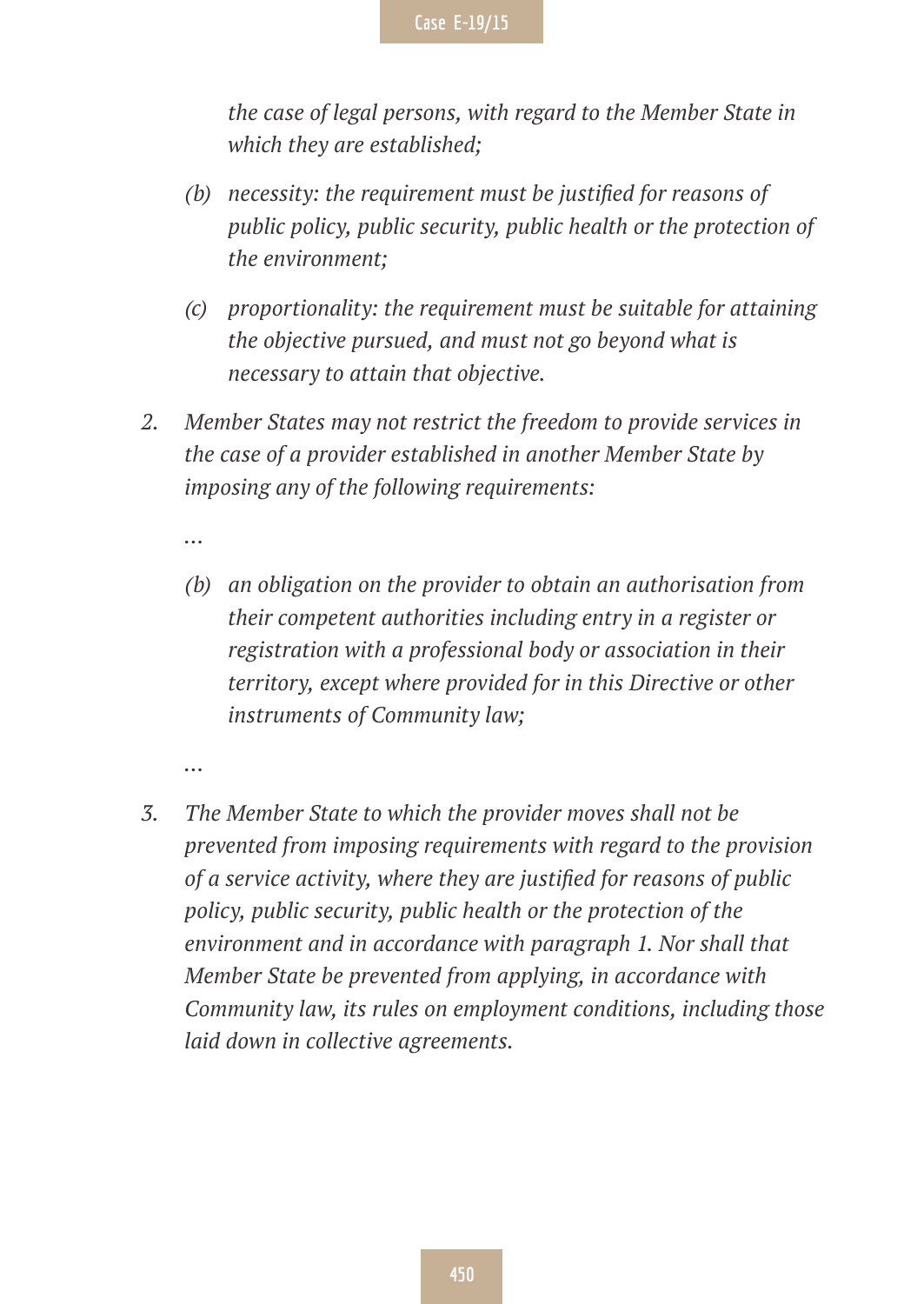#### **NATIONAL LAW**

- 14 Article 2 of the Act of 22 June 2006 on Trade and Commerce (*Gewerbegesetz*, LR 930.1) ("the Trade Act") reads:
	- *1. Subject to the provisions of Article 3, this act applies to all commercially pursued and not legally prohibited activities.*
	- *2. An activity is regarded as commercially pursued if it is pursued on a self-employed and regular basis and with the intention to gain a profit or other economic benefit, regardless of the purpose for which that profit is used.*
	- *3. For the purposes of this act, an activity is pursued on a selfemployed basis if it is pursued at one's own risk and for one's own account.*
- 15 Article 7 of the Trade Act reads:
	- *1. Subject to the provisions of Articles 20 to 23, a person wishing to pursue an economic activity within the meaning of Article 2 requires an authorisation from the Office of Economic Affairs (trade authorisation).*
	- *2. The trade authorisation is personal and non-transferable.*
	- *3. The Government may establish by ordinance exemptions from the obligation to obtain authorisation for the pursuit of a simple profession.*
- 16 Article 8(1) of the Trade Act reads:

*The trade authorisation will be granted if the applicant:*

- *(a) is capable of acting;*
- *(b) is reliable (Article 9);*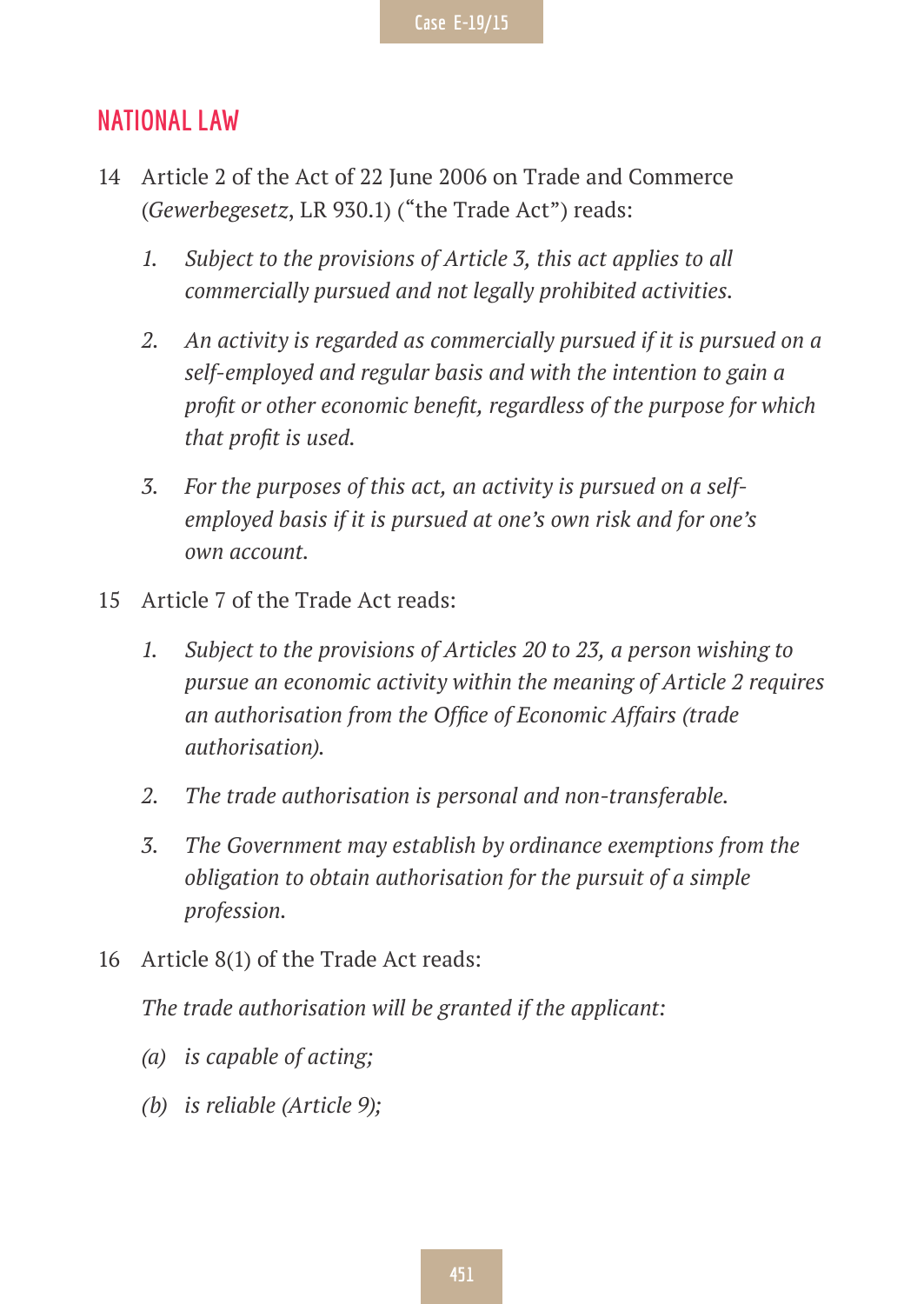- *(c) is a national of an EEA Member State or of Switzerland or is a third country national with an uninterrupted domicile in the country of 12 years or more and which is maintained continuously;*
- *(d) is qualified for the pursuit of a qualified profession (Article 10);*
- *(e) has business premises on the national territory and the necessary personnel at his disposal (Article 11);*
- *(f) has indicated a domestic address for service; this can be, in particular, the address of the business premises on the national territory or of a representative appointed according to the provisions of company law;*
- *(g) has an adequate command of the German language.*
- 17 Article 16(1) to (3) of the Trade Act reads:
	- *1. The trade authorisation will be granted when the applicant fulfils the requirements specified in Articles 8 to 14.*
	- *2. In special circumstances, the trade authorisation may be granted for a limited duration and include obligations and conditions.*
	- *3. The economic activity applied for may only be pursued after the trade authorisation has been issued.*
- 18 Article 21 of the Trade Act reads in extract:
	- *1. Service providers shall notify in writing to the Office of Economic Affairs using an official form the first provision of services in Liechtenstein.*
	- *2. The notification shall be renewed annually if the service provider intends to provide services temporarily or occasionally in Liechtenstein during the year in question.*
	- *3. When first notifying the service provision the service provider shall submit the following documents:*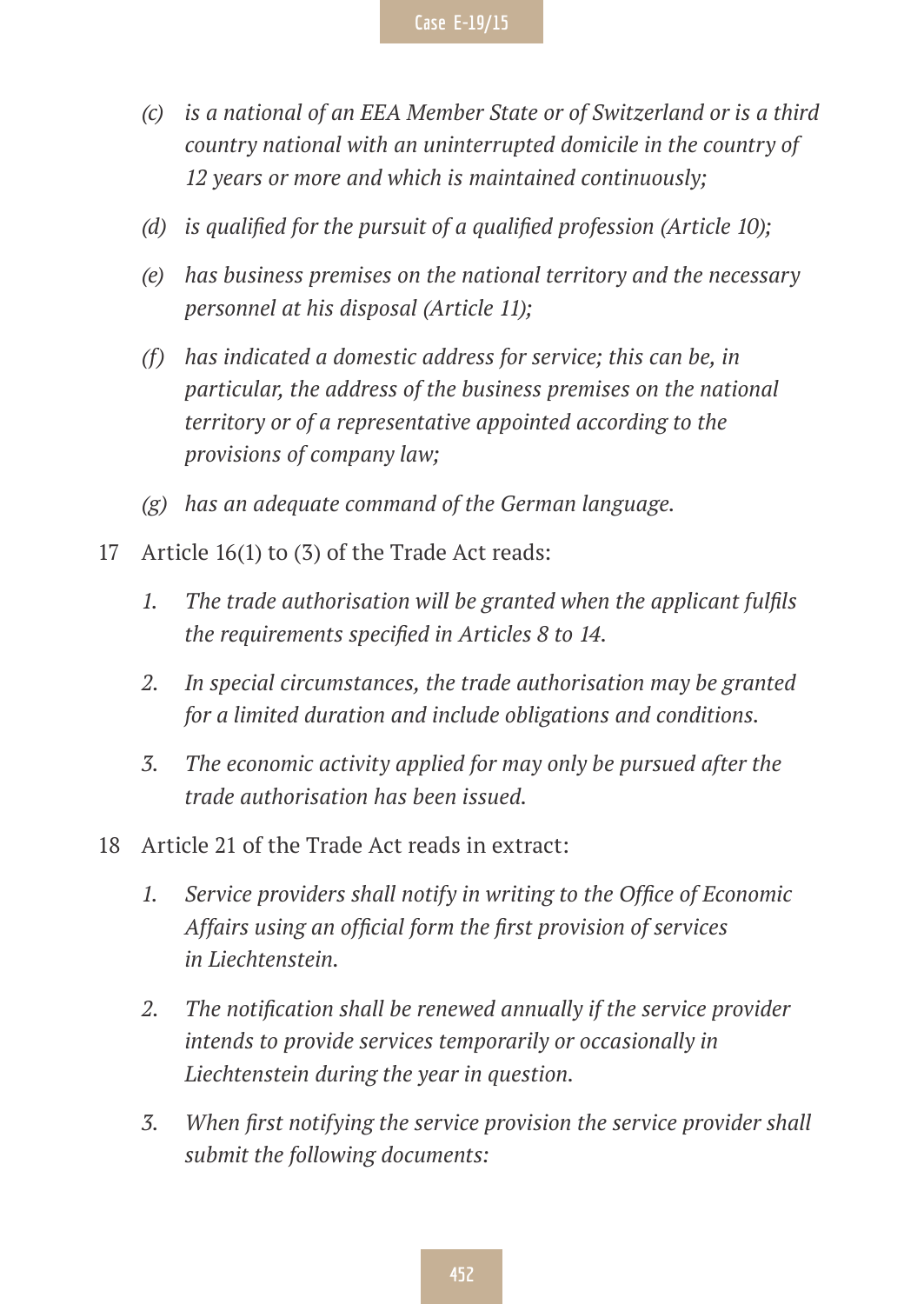- *(a) a certificate confirming*
	- *1. that the service provider lawfully pursues the activity in question in the State of establishment;*
	- *2. that the service provider is not prohibited, not even temporarily, from pursuing that activity at the time the certificate is submitted;*
- *(b) a proof of professional qualification;*
- *(c) a proof of nationality;*
- *…*
- *4. The service may only be provided after the Office of Economic Affairs has confirmed that the correct notification has been submitted. If no confirmation is issued within seven working days from receipt of the notification, the confirmation shall be deemed granted.*
- 19 Article 29b of the Trade Act reads:

*Any person not complying with the notification requirement specified in Article 21 may be excluded by the Office of Economic Affairs from crossborder service provision for a period not exceeding one year.*

20 Article 4 of the Act of 20 October 2010 on the provision of services (*Gesetz über die Erbringung von Dienstleistungen*, LR 930.4) ("the Services Act") reads:

*The provisions of this act only apply to the extent that special legislation does not make other provision.*

21 Article 11 of the Services Act reads:

*Procedure for granting an authorisation*

*1. Unless special legislation makes other provision, the competent authority shall decide by order on an application for an*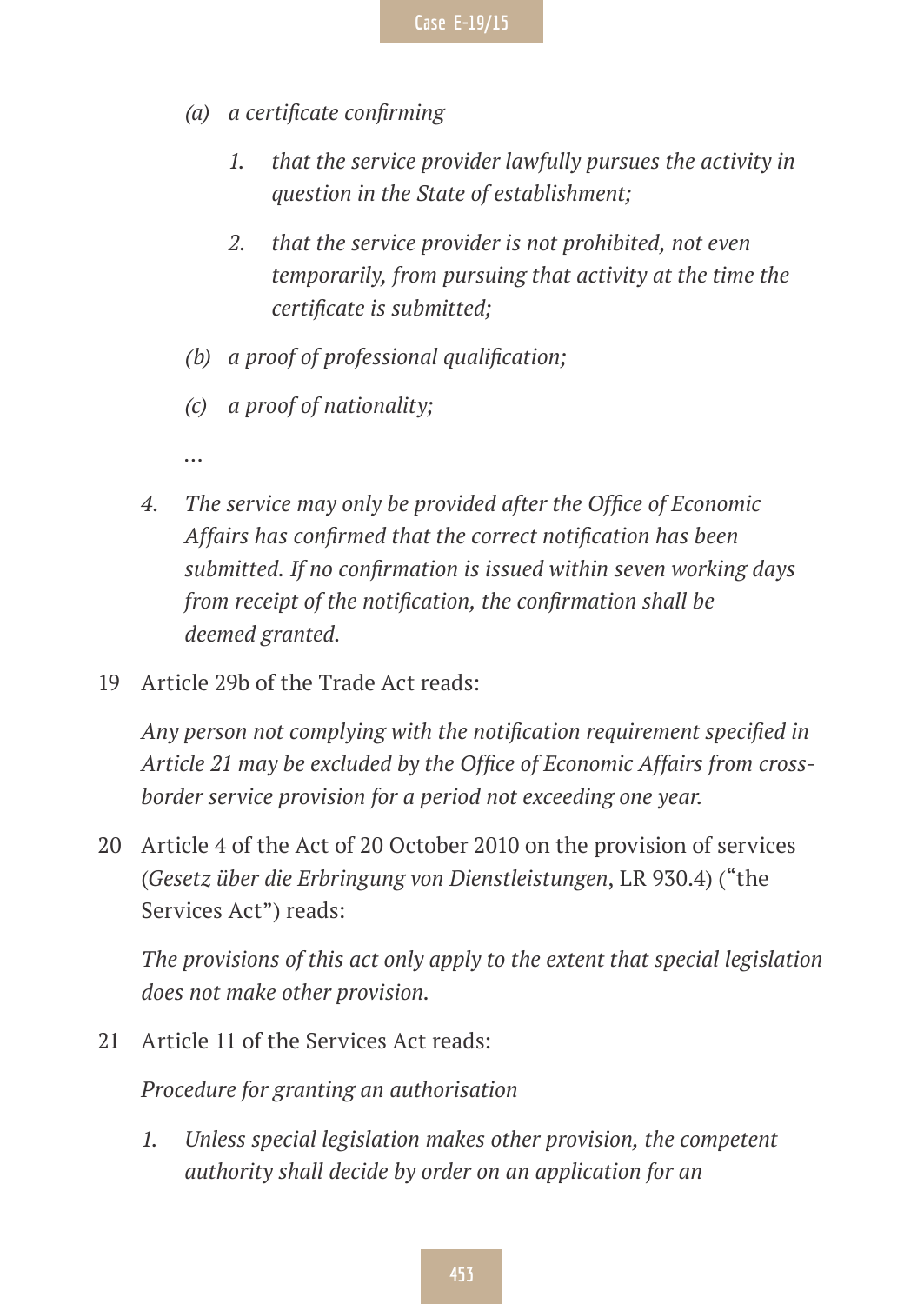*authorisation within six weeks. The period may be extended reasonably by the authority once if this is necessary because of the difficulty of the matter. The extension must be reasoned and communicated to the parties of the proceedings before the expiry of the deadline for the decision.*

- *2. The period within which a decision must be taken referred to in paragraph 1 begins to run once the complete application has been received. The applicant shall be informed, in the relevant case, of the incompleteness of the application and of the resulting legal consequences.*
- *3. The authorisation of an application shall be considered granted if the competent authority does not take a decision within the period established in paragraph 1 or the special legislation.*
- *4. The competent authority shall confirm immediately in writing the grant of an authorisation under paragraph 3. This confirmation shall be sent to the parties of the proceedings. Each party shall have the right, within four weeks of receipt of this confirmation, to request an order stating that an authorisation has been issued in accordance with paragraph 3.*
- 22 Article 13 of the Services Act reads:

*Exemption from requirements and controls*

*For the purposes of granting an authorisation, a service provider shall be exempted from requirements and controls if he has been granted an authorisation in Liechtenstein or another EEA State conditional on requirements and controls that are equivalent to those of the procedure in question or that are comparable as regards their purpose.*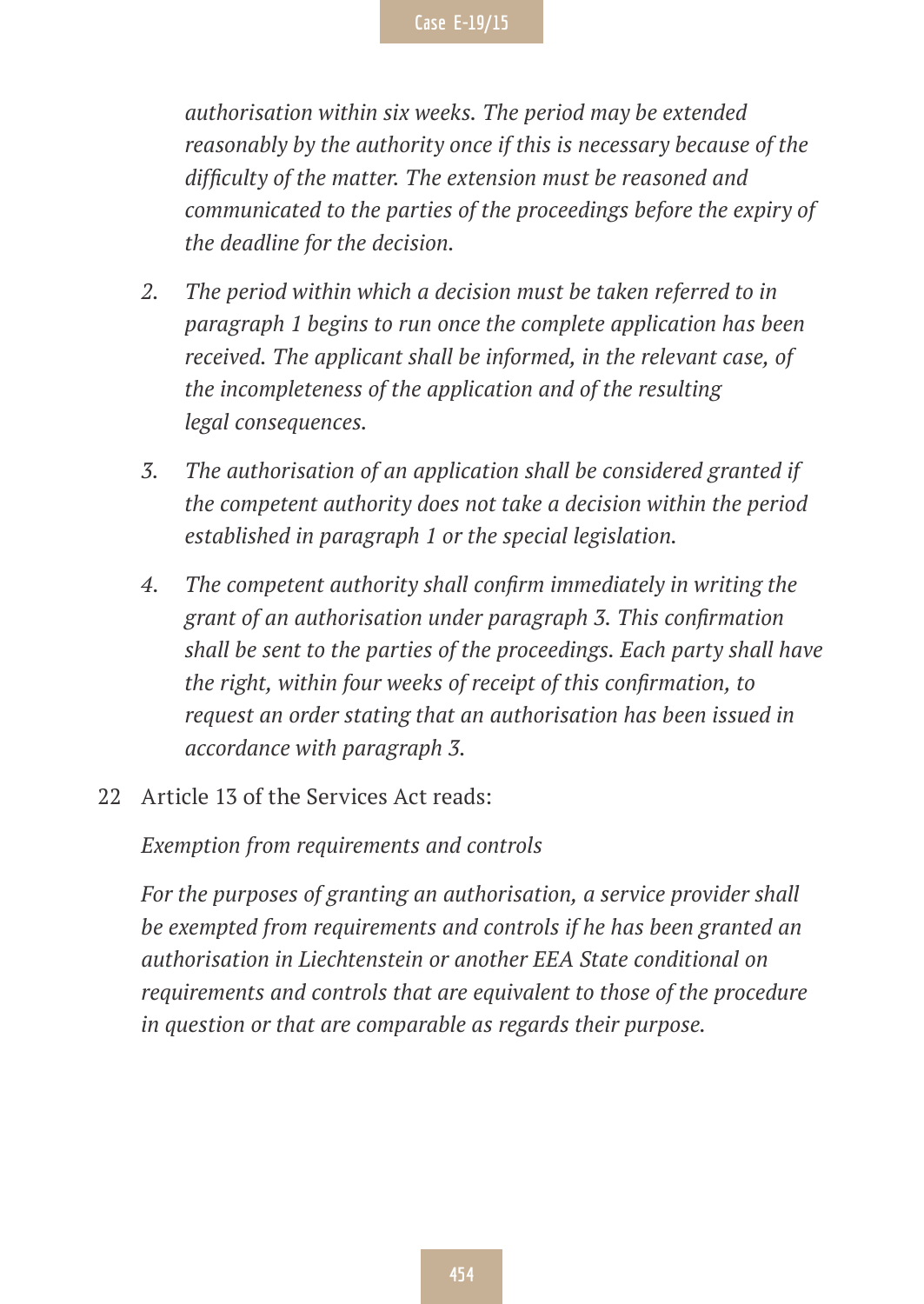#### **III FACTS AND PRE-LITIGATION PROCEDURE**

- 23 In December 2010, the Liechtenstein Government notified to ESA the national measures to ensure implementation of the Directive. ESA informed Liechtenstein that it had undertaken an own initiative case to examine whether the Trade Act complied with the requirements set out in the Directive, in particular as regards the authorisation schemes contained in that act.
- 24 In February 2012, ESA sent a letter to Liechtenstein requesting information on the interpretation of the Trade Act and its compliance with the Directive. Liechtenstein responded to that letter in May 2012. Further exchanges of information and views on the matter also took place during 2012 and 2013.
- 25 On 3 July 2013, ESA issued a letter of formal notice, concluding that several provisions of the Trade Act were in breach of the Directive. In particular, ESA considered that Articles 7 and 21 of the Trade Act amounted to authorisation schemes for companies wishing to establish themselves or to provide cross-border services for Liechtenstein. The provisions did not satisfy the requirements specified in Articles 9 and 16 of the Directive. The authorisation schemes were also in breach of Articles 31 and 36 EEA to the extent that the Trade Act applies beyond the scope of the Directive. In any event, ESA argued that certain requirements were in breach of Article 10(2)(d), Article 10(3) and Article 13(1) of the Directive.
- 26 On 2 October 2013, Liechtenstein responded to the letter of formal notice, stating that the authorisation schemes for establishment and cross-border services were as such compatible with the Directive and Articles 31 and 36 EEA. On the other hand, Liechtenstein accepted the conclusions of ESA with regard to the breach of Article 10(2)(d), Article 10(3) and Article 13(1) of the Directive. A proposal to Parliament accommodating ESA's concerns would be presented. No time frame for those amendments was mentioned.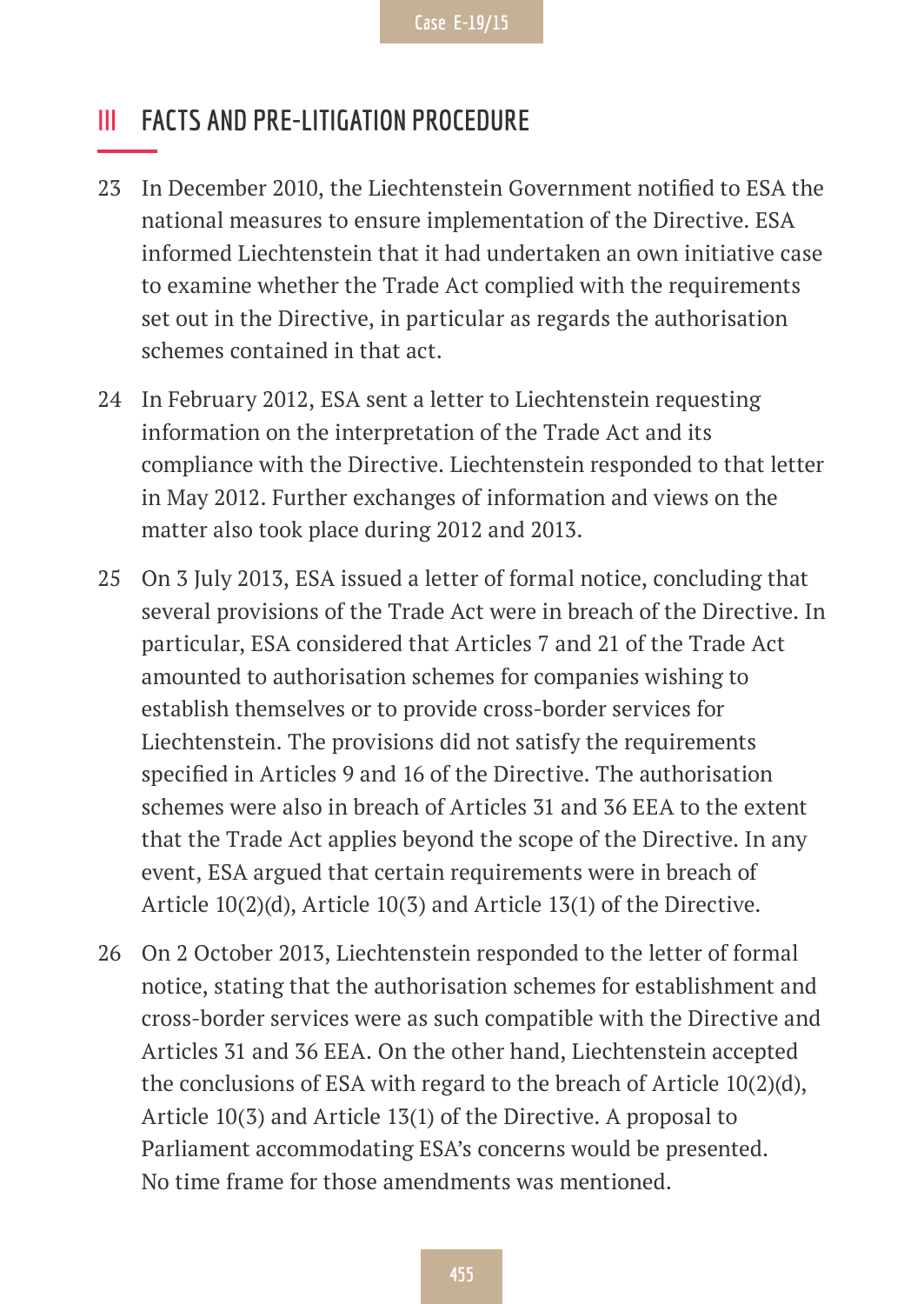27 On 24 April 2014, ESA delivered a reasoned opinion to Liechtenstein, maintaining the conclusion set out in its letter of formal notice. Pursuant to the second paragraph of Article 31 SCA, ESA required Liechtenstein to take the necessary measures to comply with the reasoned opinion within two months following the notification. Upon request, ESA extended this deadline to 19 August 2014. On 19 August 2014, Liechtenstein replied to the reasoned opinion, maintaining the conclusions set out in its response to the letter of formal notice. On 3 June 2015, ESA decided to bring the matter before the Court pursuant to the second paragraph of Article 31 SCA.

#### **IV PROCEDURE AND FORMS OF ORDER SOUGHT**

- 28 ESA lodged the present application at the Court Registry on 29 July 2015. ESA requests the Court to:
	- *1. Declare that the Principality of Liechtenstein has breached its obligations arising from Articles 9, 10, 13 and 16 of the Act referred to at point 1 of Annex X to the EEA Agreement (Directive 2006/123/ EC of the European Parliament and of the Council of 12 December 2006 on services in the internal market), as adapted to the EEA Agreement by Protocol 1 thereto, and, to the extent that establishments and the provisions of cross-border services fall outside the scope of that Act, its obligations arising from Articles 31 and 36 of the EEA Agreement:*
		- *(a) by maintaining in force Article 7 of the Liechtenstein Trade Act which sets up a prior authorisation scheme for undertakings willing to establish themselves in Liechtenstein; and,*
		- *(b) by maintaining in force Article 8(1) of the Liechtenstein Trade Act in so far as it imposes conditions that are not clear and unambiguous for granting prior authorisation for undertakings willing to establish themselves in Liechtenstein (namely the*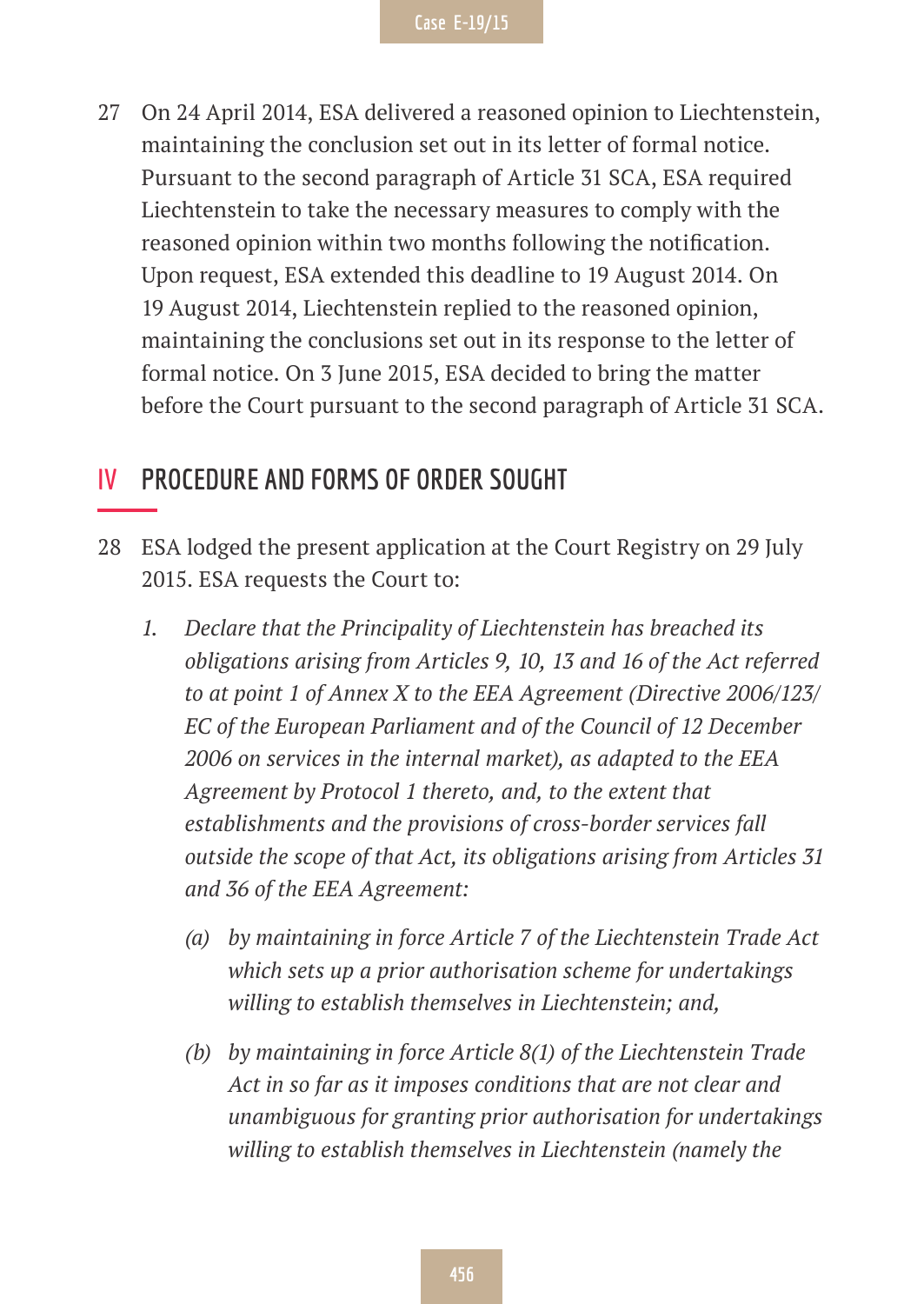

*obligation to have the necessary personnel and the obligation to have an adequate command of the German language); and,*

- *(c) by failing to ensure that requirements, which are equivalent or essentially comparable as regard their purpose to which the service provider is already subject in another EEA State or in the same EEA State, in the procedure for prior authorisation for undertakings intending to establish themselves in Liechtenstein are not duplicated and that the procedure and formalities concerning the authorisation scheme under the Trade Act are clearly laid down; and,*
- *(d) by maintaining in force Article 21 of the Liechtenstein Trade Act which sets up a prior authorisation scheme for undertakings intending to provide cross-border services in Liechtenstein; and*
- *2. Order the Principality of Liechtenstein to bear the costs of the proceedings.*
- 29 The application was served on Liechtenstein on 5 August 2015. Liechtenstein did not lodge a defence within the time limit of 5 October 2015. A subsequent request for an extension of that time limit was not granted. However, ESA waived its right under Article 90 of the Rules of Procedure ("RoP") to apply for a judgment by default.
- 30 On 20 December 2015, the European Commission ("the Commission") submitted written observations. The Commission concludes that ESA's application should be granted, and that Liechtenstein should be ordered to pay the costs.
- 31 Liechtenstein presented oral argument at the hearing on 2 March 2016 and requested the Court to declare that by maintaining in force Articles 7 and 21 of the Trade Act, Liechtenstein has not breached its obligations arising from Articles 9, 10, 13 and 16 of the Directive and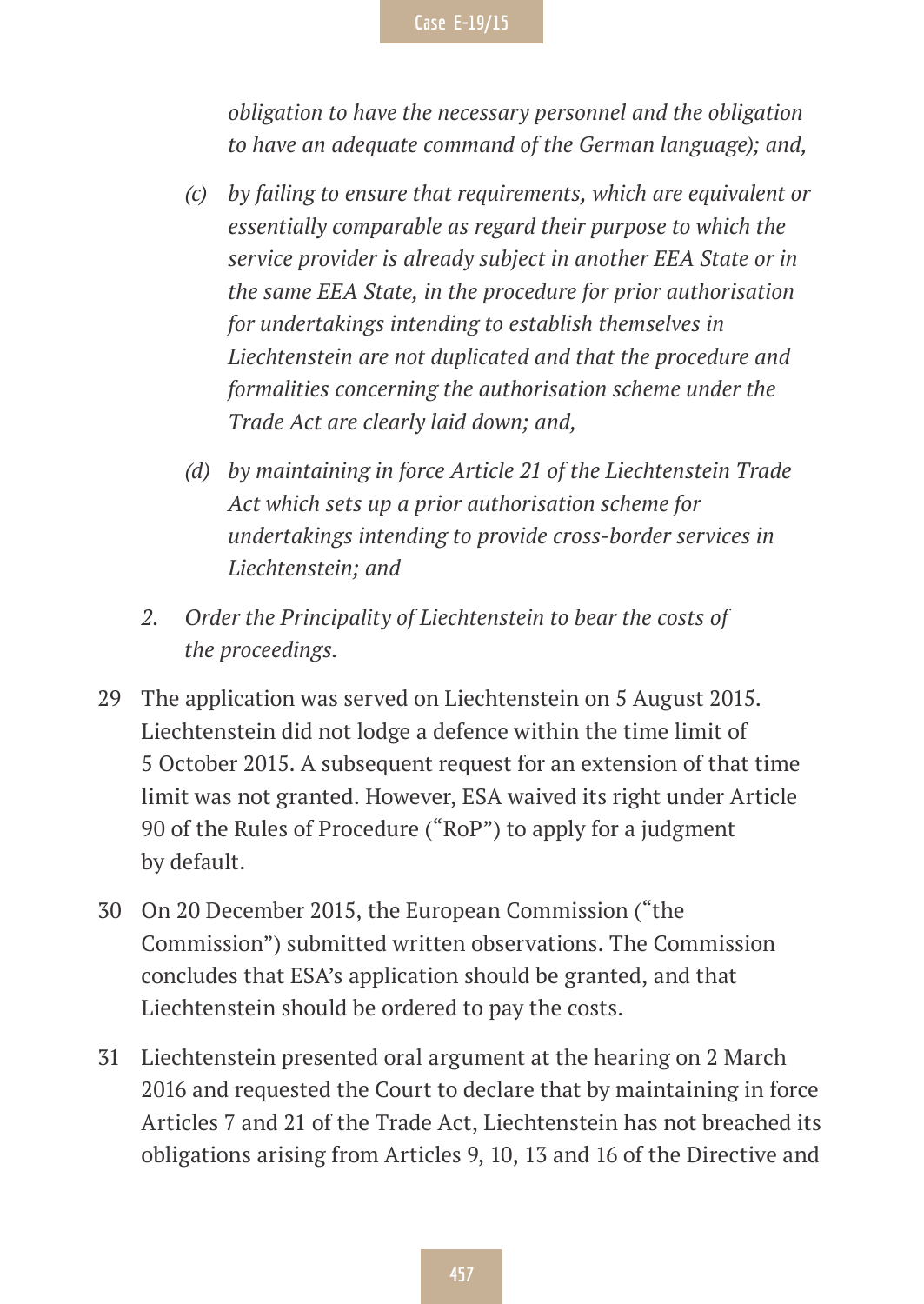Articles 31 and 36 EEA. Liechtenstein requested the Court to order each party to bear its own costs.

32 Reference is made to the Report for the Hearing for a fuller account of the legal framework, the facts, the procedure and the written observations submitted to the Court, which are mentioned or discussed hereinafter only insofar as is necessary for the reasoning of the Court.

#### **V ASSESSMENT**

#### **INTRODUCTORY REMARKS**

- 33 The objectives of the Directive are the elimination of barriers to the freedom of establishment for service providers in EEA States and to the free provision of services between EEA States (see recital 116 of the Directive). In this regard, a fundamental difficulty faced by undertakings, in particular small and medium enterprises, in accessing service activities and exercising them is the complexity, length and legal uncertainty of administrative procedures. Delays, costs and dissuasive effects resulting from unnecessary or excessively complex and burdensome national procedures, the paperwork involved in submitting documents and the arbitrary use of powers by the competent authorities should be eliminated by administrative simplification. Therefore, the Directive aims at removing overly burdensome authorisation schemes, procedures and formalities. Moreover, the Directive intends to limit the obligation of prior authorisation to cases in which it is essential (see recitals 42 and 43 of the Directive).
- 34 As regards the freedom of establishment, pursuant to Article 9 of the Directive, EEA States shall not make access to a service activity or the exercise thereof subject to an authorisation scheme unless the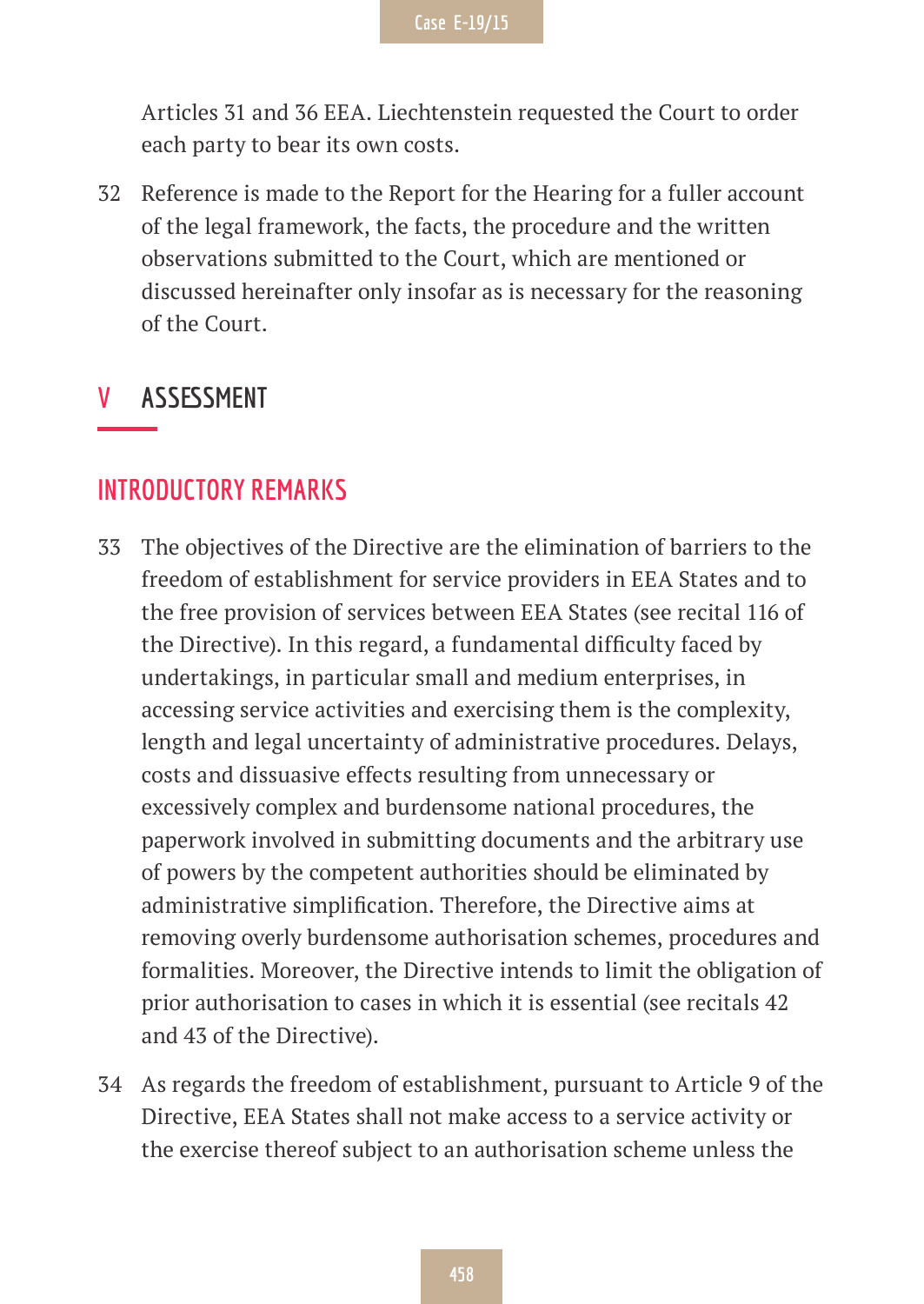scheme is non-discriminatory, justified by an overriding reason relating to the public interest and its objective cannot be attained through a less restrictive measure. As regards the freedom to provide services, pursuant to Article 16 of the Directive, EEA States may not impose an obligation on the provider to obtain an authorisation from the competent authorities, unless such requirement is nondiscriminatory, is justified by reasons of public policy, public security, public health or the protection of the environment, and is proportionate.

- 35 In the present case, Article 7 of the Trade Act requires undertakings intending to establish themselves in Liechtenstein to obtain a prior authorisation from the Office of Economic Affairs. In addition, Article 21 of the Trade Act requires undertakings to notify in writing to the Office of Economic Affairs their intention to provide crossborder services in Liechtenstein. According to information provided at the oral hearing, it appears that in Article 6 of the Posted Workers Act of 15 March 2000 (*Gesetz vom 15. März 2000 über die Entsendung von Arbeitnehmern*, LR 823.21) Liechtenstein also has a provision requiring prior notification before any posted work may be performed.
- 36 ESA's application consists of four pleas. ESA alleges, first, that Liechtenstein has breached Article 9 of the Directive by maintaining in force a prior authorisation scheme for establishment. Second, several of the conditions and rules applying to that authorisation scheme are in breach of Articles 10 and 13 of the Directive pertaining to the conditions for the granting of authorisations and the authorisation procedures. Third, Liechtenstein has breached Article 16 of the Directive by making the provision of cross-border services subject to a notification procedure that amounts to an authorisation scheme. Fourth, these administrative procedures for establishment and cross-border services are in breach of Articles 31 and 36 EEA, to the extent that they apply to services not covered by the Directive.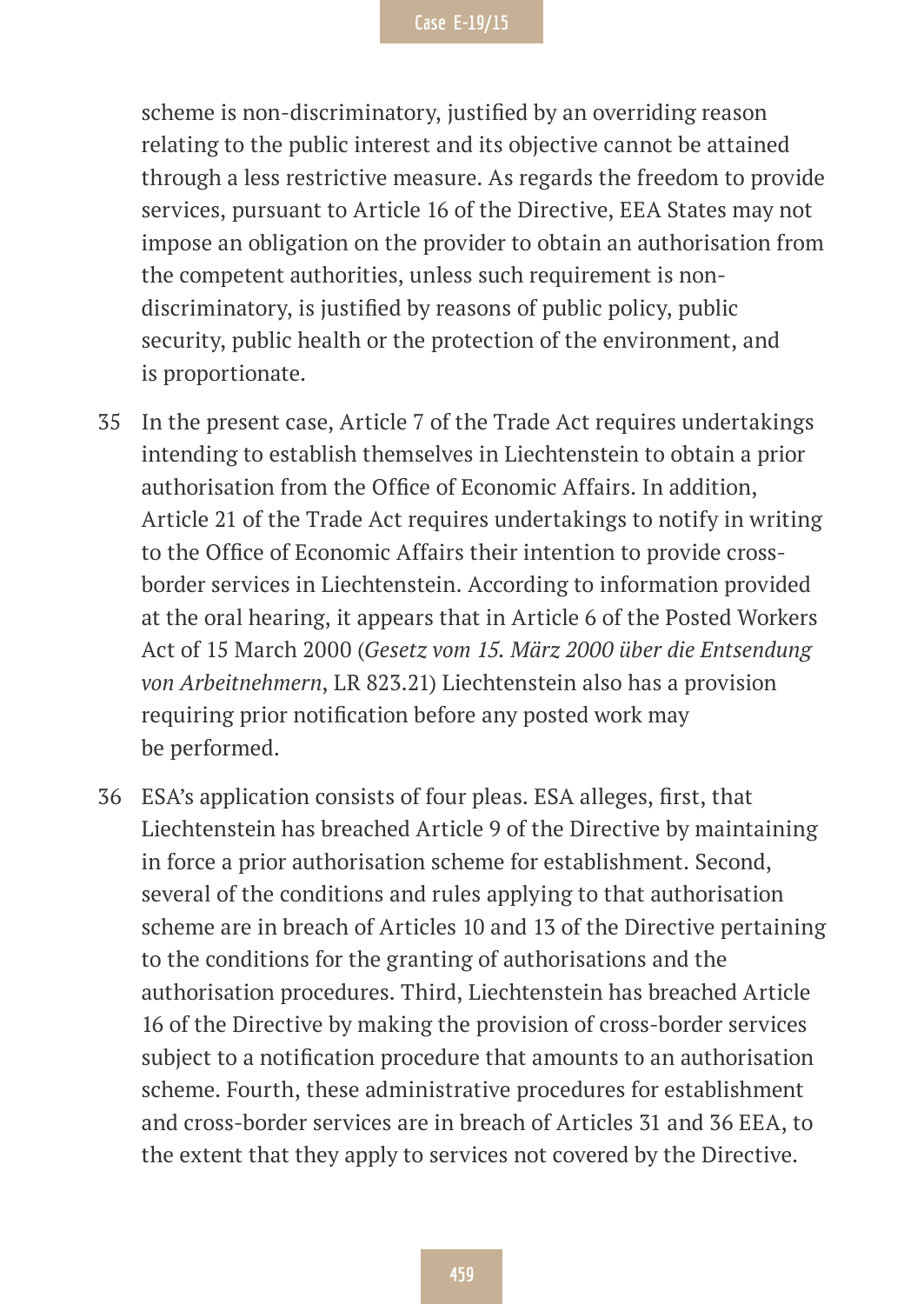#### **FIRST PLEA – BREACH OF ARTICLE 9 OF THE DIRECTIVE – FREEDOM OF ESTABLISHMENT AND AUTHORISATION SCHEMES**

#### **PLEAS AND OBSERVATIONS SUBMITTED TO THE COURT**

- 37 ESA submits that Article 7 of the Trade Act, whereby in order to establish itself in Liechtenstein an undertaking has to obtain a prior authorisation from the Office of Economic Affairs, amounts to an authorisation scheme within the meaning of Article 4(6) of the Directive.
- 38 ESA observes that, according to Article 9(1) of the Directive, EEA States shall not impose an authorisation scheme unless it is nondiscriminatory, justified by an overriding reason in the public interest, and proportionate. In ESA's view, while the authorisation scheme at issue is non-discriminatory, it is neither justified nor proportionate.
- 39 According to ESA, the authorisation scheme at issue cannot be justified by any of the three public interest objectives put forward by Liechtenstein during the pre-litigation procedure, namely, the protection of service recipients including consumers, the fight against fraud and tax evasion, and legal certainty.
- 40 ESA acknowledges that, pursuant to Article 4(8) of the Directive, the protection of service recipients is an overriding reason in the public interest. However, the authorisation scheme at stake does not satisfy the proportionality test laid down in Article 9(1)(c) of the Directive. Liechtenstein's argument that all services may pose a risk to safety, life or health cannot justify that *any* undertaking willing to establish itself in Liechtenstein has to obtain a prior authorisation, irrespective of the services it provides. Less restrictive measures were available. For instance, prior authorisations could have been required for certain services only, such as electrical and building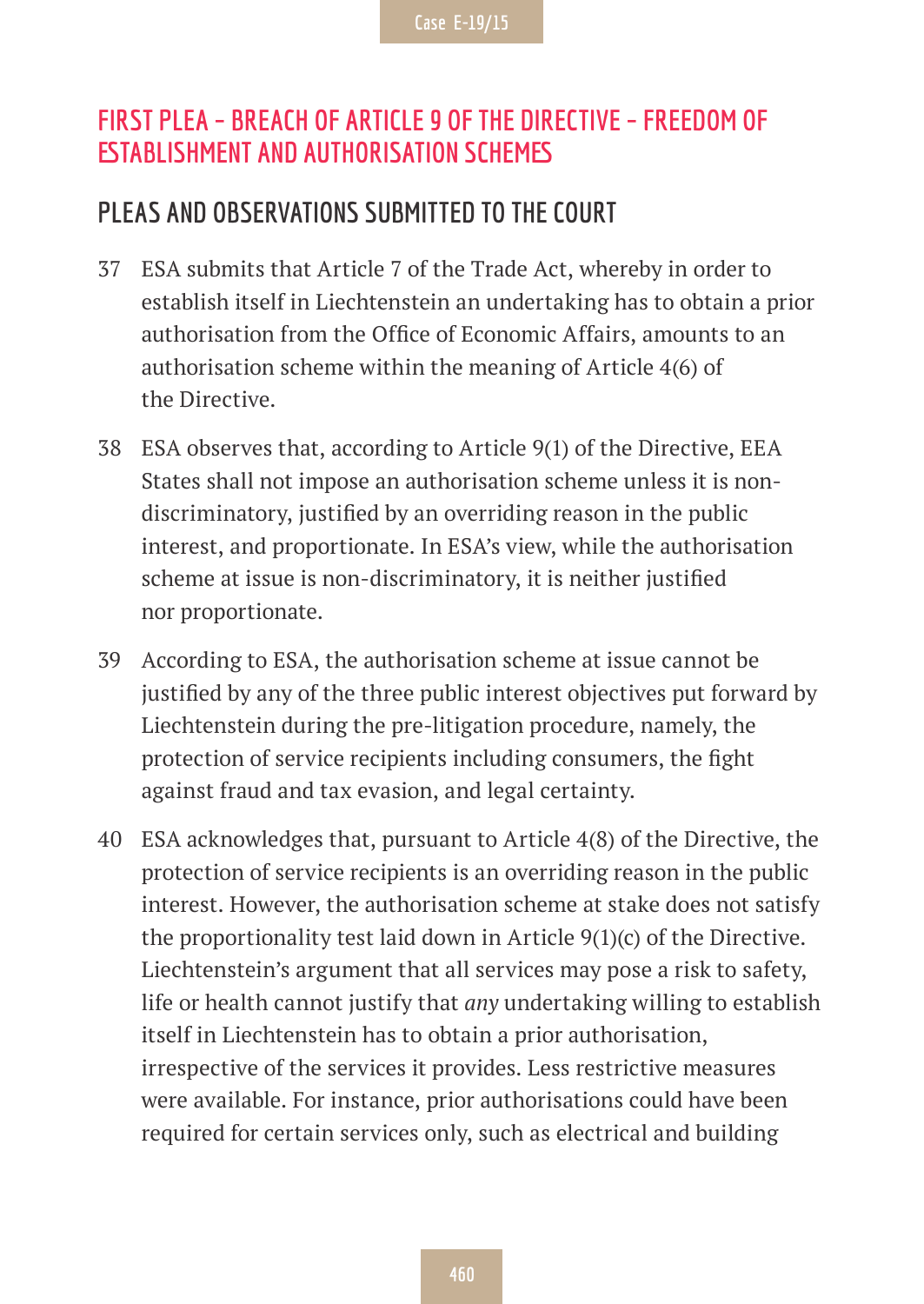services where fatal work accidents may occur. *A posteriori* inspections would be sufficient for other services.

- 41 As regards the fight against fraud and tax evasion, ESA does not dispute that this may constitute an overriding reason relating to the public interest within the meaning of Article 4(8) of the Directive. However, less restrictive measures could have been adopted. Liechtenstein could have targeted specific areas or professions where fraud or tax evasion have been detected instead of a blanket measure covering all services under the Trade Act. Moreover, tax filings and financial statements could allow for more efficient detection of fraud or tax evasion than a prior authorisation scheme.
- 42 ESA does not exclude the possibility that legal certainty could constitute an overriding reason in the public interest within the meaning of Article 4(8) of the Directive. However, Liechtenstein has failed to demonstrate that the principle does, in fact, amount to an overriding reason in the public interest. In any event, the authorisation scheme at issue is not appropriate to achieve legal certainty. Nor is it proportionate, since there would not be a lack of legal certainty for undertakings if they were required simply to notify their intention to establish themselves in Liechtenstein and undergo on-site inspections.
- 43 Consequently, ESA, supported by the Commission, submits that, by maintaining in force Article 7 of the Trade Act, Liechtenstein has infringed its obligations under Article 9(1) of the Directive.
- 44 Liechtenstein has not submitted written pleadings. However, at the hearing, Liechtenstein argued that, although Article 7 of the Trade Act amounts to an authorisation scheme within the meaning of Article 4(6) of the Directive, it fulfils the three conditions set out in Article 9(1) of the Directive and it may thus be imposed upon service providers. The prevention of tax evasion and the protection of service recipients including consumers may justify the authorisation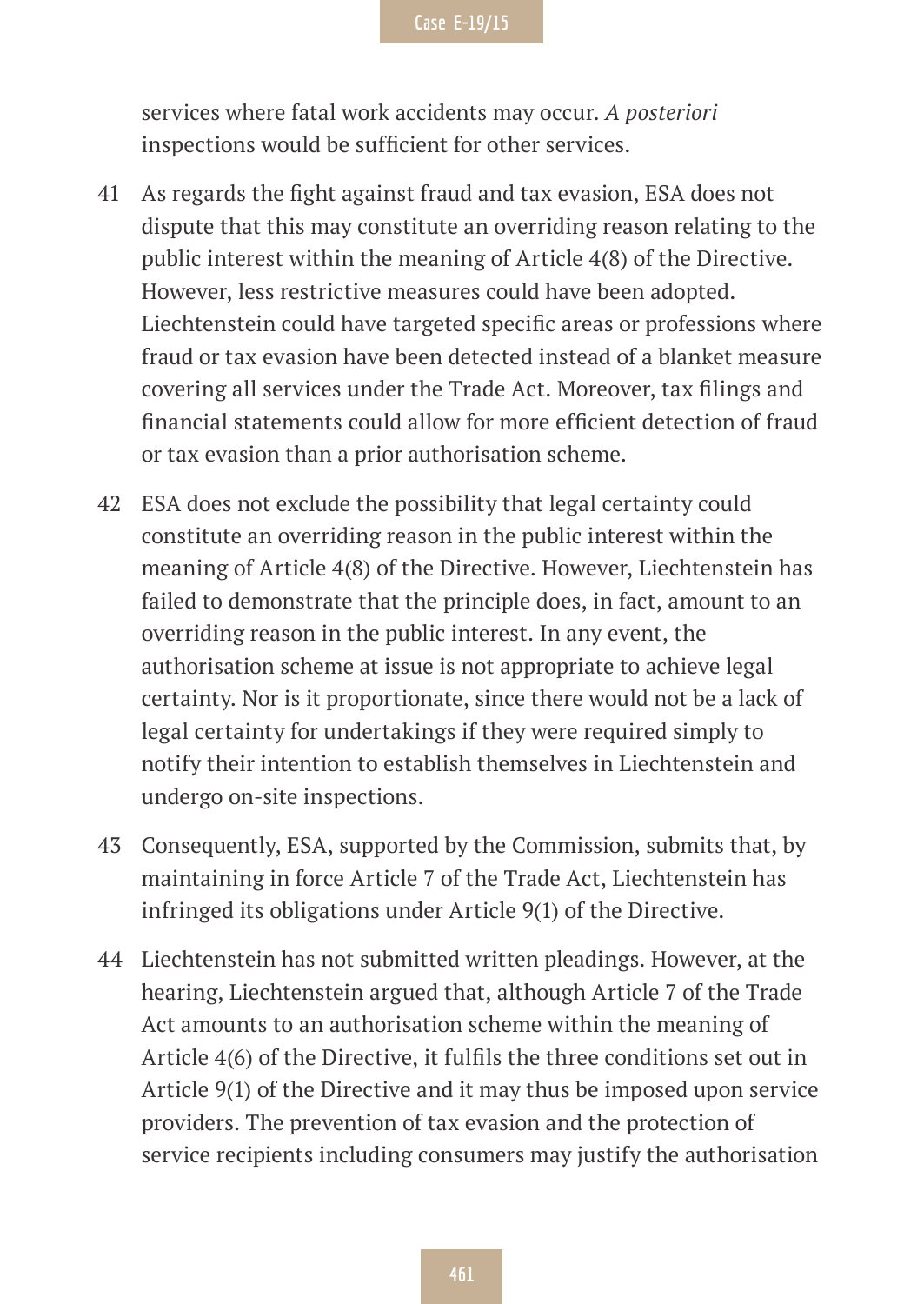

scheme. As regards proportionality, Liechtenstein contends, in particular, that *a posteriori* inspections would not be genuinely effective, since although certain services pose a higher risk to safety, life or health, no service may be considered as wholly without risk.

#### **FINDINGS OF THE COURT**

- 45 Liechtenstein does not dispute that Article 7 of the Trade Act amounts to an authorisation scheme within the meaning of Article 4(6) of the Directive. Pursuant to that article, any procedure under which a services provider is required to obtain from a competent authority a formal decision concerning access to a service activity constitutes an authorisation scheme. Article 7 of the Trade Act provides that an undertaking has to obtain an authorisation prior to establishing itself in Liechtenstein. Consequently, that provision must be regarded as an authorisation scheme within the meaning of the Directive.
- 46 It follows from recital 43 of the Directive that the obligation of prior authorisation should be limited to cases in which it is essential. According to Article 9(1) of the Directive, EEA States shall not make access to a service activity or the exercise thereof subject to an authorisation scheme unless the following three conditions are satisfied: (a) the scheme does not discriminate against the provider in question, (b) the need for an authorisation scheme is justified by an overriding reason relating to the public interest, and (c) the objective pursued cannot be attained by means of a less restrictive measure, in particular because an *a posteriori* inspection would take place too late to be genuinely effective. These conditions apply cumulatively. Since ESA has acknowledged in its written pleadings that the scheme is non-discriminatory, the dispute concerns only the conditions in points (b) and (c) of Article 9(1).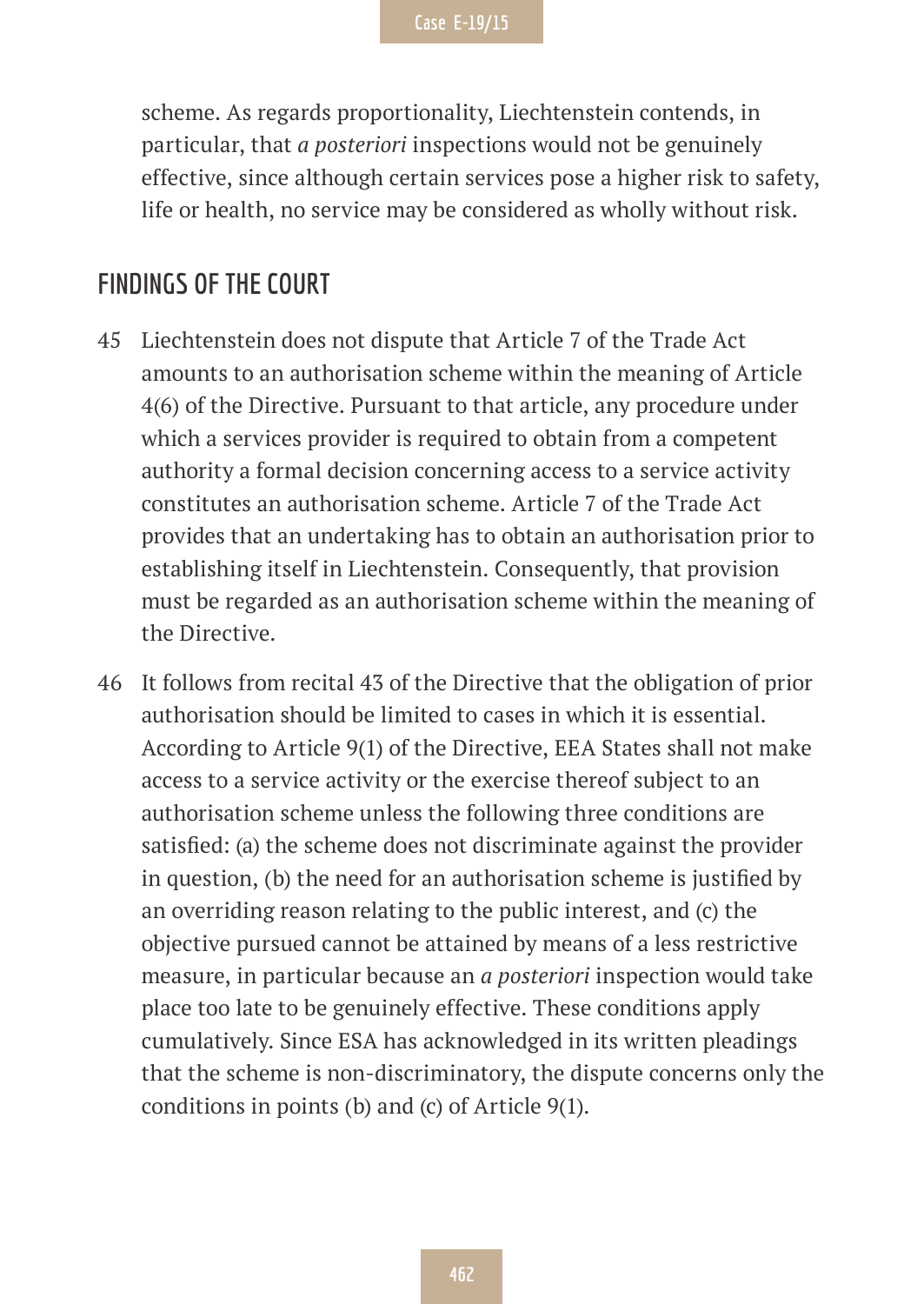- 47 Liechtenstein has sought to justify the authorisation scheme pursuant to Article 9(1)(b) of the Directive by referring to the protection of service recipients and the fight against fraud and tax evasion. The concept of overriding reasons relating to the public interest is defined in Article 4(8). The definition covers reasons recognised as such in the case law of the Court of Justice of the European Union ("ECJ"), including, in particular, the protection of service recipients and combating fraud.
- 48 The list of overriding reasons in Article 4(8) of the Directive is not exhaustive. It is settled case law that the objectives of ensuring the effectiveness of fiscal supervision, the need to safeguard the cohesion of the national tax system, preserving the allocation of powers of taxation between the EEA States, and preventing tax avoidance, constitute overriding requirements in the general interest, capable of justifying a restriction on the exercise of fundamental freedoms guaranteed by the EEA Agreement (see Joined Cases E-3/13 and E20/13 *Olsen and Others* [2014] EFTA Ct. Rep. 400, paragraph 221). Accordingly, the reasons invoked by Liechtenstein are capable of justifying the authorisation scheme.
- 49 However, the authorisation scheme must also satisfy a test of proportionality. Reasons invoked by an EEA State as justification for a restriction on one of the fundamental freedoms must be accompanied by an analysis of the appropriateness and proportionality of the restrictive measure, and precise evidence enabling its arguments to be substantiated (see Case E-12/10 *ESA* v *Iceland* [2011] EFTA Ct. Rep. 117, paragraph 57). Measures aiming at preventing tax evasion are permissible only if they target purely artificial contrivances to circumvent tax law. A general presumption of tax avoidance or evasion is not sufficient to justify a measure that adversely affects the objectives of the fundamental freedoms (compare the judgment in *K*, C-322/11, EU:C:2013:716, paragraph 60, and the case law cited).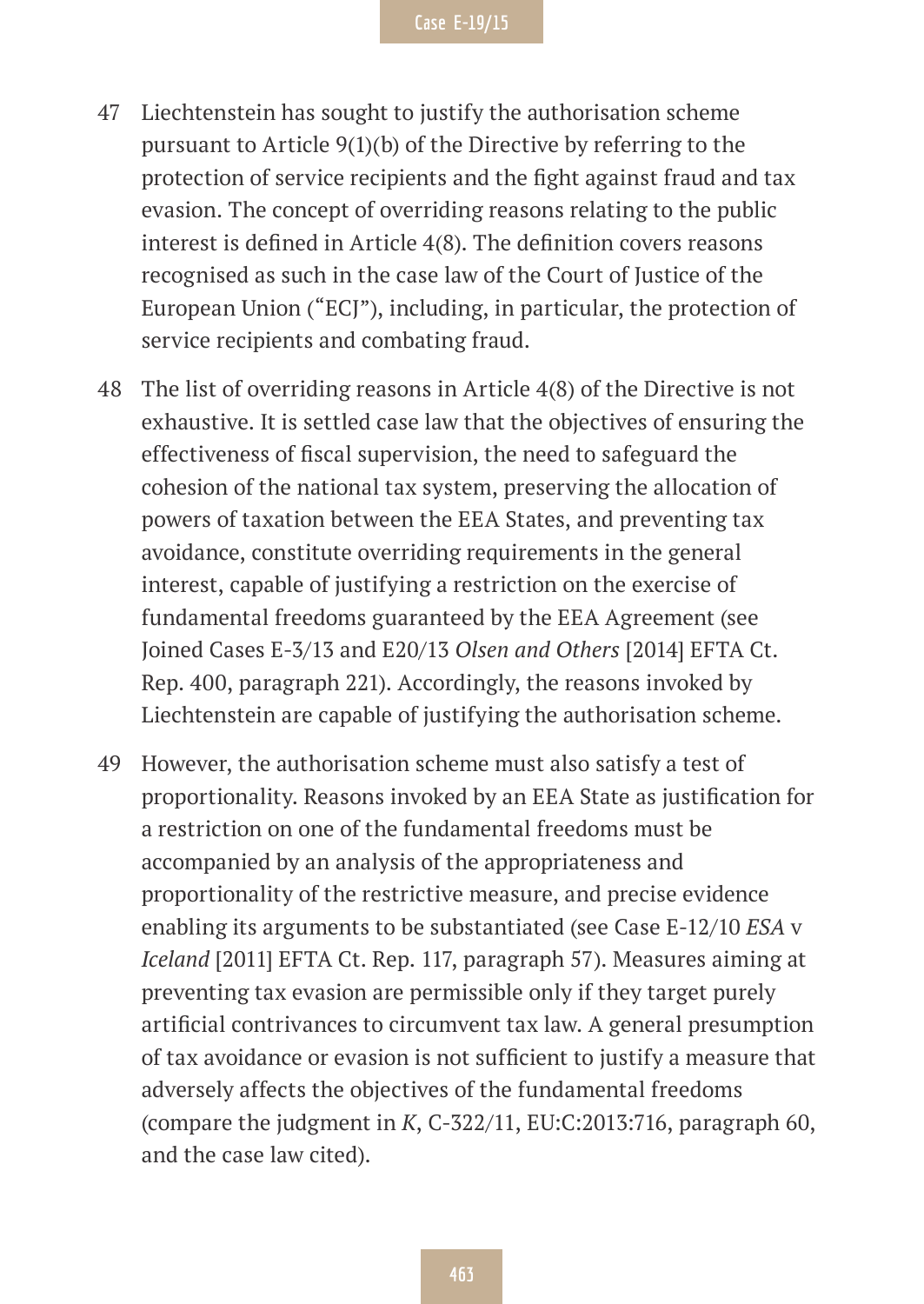- 50 Liechtenstein has stated that a risk to safety, life and health cannot be excluded in relation to any service. In its view, an *a posteriori* inspection would therefore be too late to be effective in ensuring protection. However, the argument that a risk cannot be excluded is too broad and too general to constitute evidence of proportionality. Allowing an EEA State to lay down and enforce a prior authorisation scheme for the provision of all services on the sole ground that the possibility cannot be excluded that a service might pose a risk to safety, life or health would effectively undermine the aim of the Directive to limit the obligation to obtain prior authorisation to cases in which it is essential. Prior authorisation must be the exception rather than the rule.
- 51 Liechtenstein has acknowledged that it is not in a position to give ESA concrete examples which show that prior controls are more efficient than ex-post controls. Nonetheless, it is of the firm opinion that precisely the lack of concrete examples demonstrates that the prior authorisation scheme works well in practice. The Court notes, however, that the claim that a restrictive measure is justified and proportionate must be supported by reasonable and appropriate evidence. The absence of concrete examples cannot constitute such evidence. The Liechtenstein statement must effectively be seen as an admission of the fact that the prior authorisation scheme cannot be justified.
- 52 As pointed out by ESA, it would seem that an *a posteriori* inspection system could be equally effective with a view to protecting service recipients and combating fraud and tax evasion. Alternatively, the prior authorisation scheme could be limited to specific sectors or businesses where it has been established by experience or objective risk assessments that a need for the protection of service recipients exists, or where fraud or tax evasion have been observed.
- 53 During the pre-litigation procedure, Liechtenstein argued that legal certainty may, in principle, justify restrictions on fundamental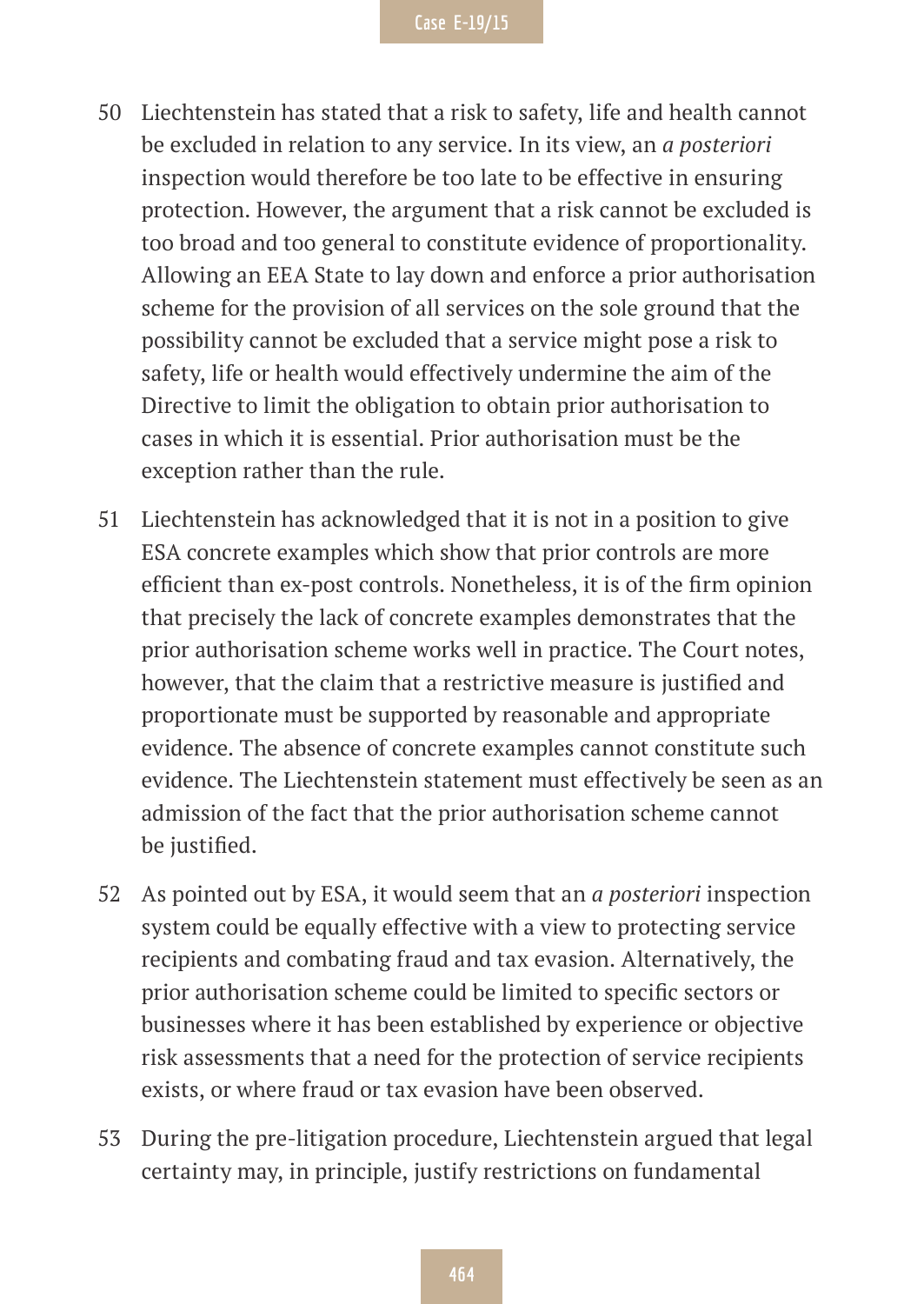freedoms. This argument was reiterated at the hearing upon a question from the bench. However, it is the removal of barriers to the freedom of establishment between EEA States that guarantees legal certainty, whereas administrative procedures may create legal uncertainty (see recitals 5 and 43 of the Directive). In the present context, the principle of legal certainty is intended to shield commercial activity against undue restrictions and cannot therefore be invoked to justify a restriction.

54 The Court finds that Liechtenstein has failed to demonstrate that the prior authorisation scheme at issue is proportionate as required under Article 9(1)(c) of the Directive. ESA's first plea is therefore well-founded.

#### **SECOND PLEA – BREACH OF ARTICLES 10 AND 13 OF THE DIRECTIVE – FREEDOM OF ESTABLISHMENT, CONDITIONS FOR THE GRANTING OF AUTHORISATION AND AUTHORISATION PROCEDURES**

#### **PLEAS AND OBSERVATIONS SUBMITTED TO THE COURT**

- 55 ESA, which is supported by the Commission, submits that certain conditions imposed by the prior authorisation scheme for establishment are in breach of the Directive. In particular, the obligations set out in Article 8(1)(e) and (g) of the Trade Act requiring an applicant to have the necessary personnel and an adequate command of the German language in order to obtain an authorisation are contrary to Article 10(1) read in conjunction with Article 10(2)(d) of the Directive as they are not clear and unambiguous.
- 56 In response to the argument by Liechtenstein that these requirements are practised liberally, ESA contends that this is still insufficient to ensure compliance with the Directive. Even if a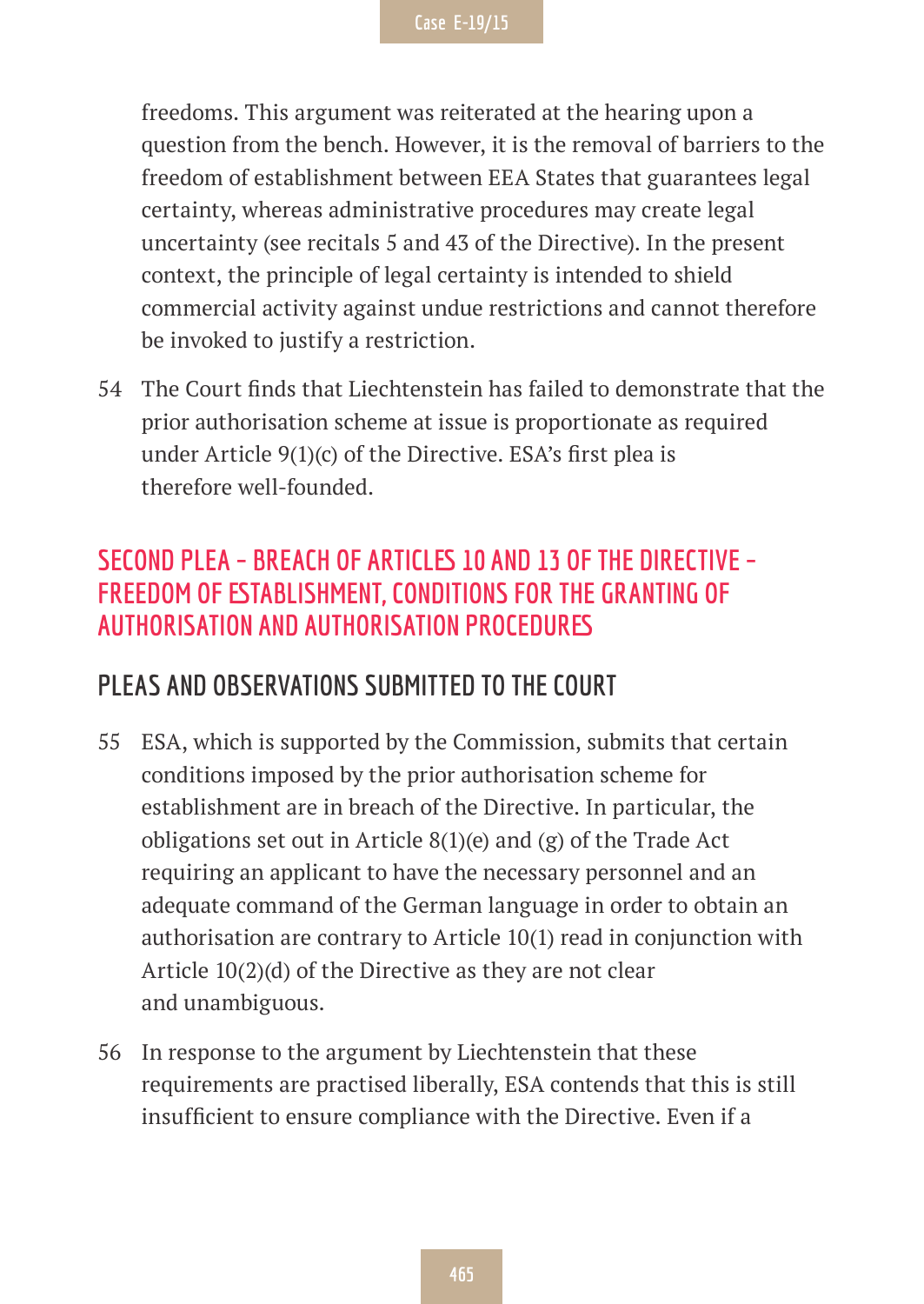national measure is not enforced, this does not constitute an appropriate way to remedy a breach of EEA law.

- 57 Furthermore, ESA notes that the Trade Act does not contain any provision similar to Article 13 of the Services Act, under which the holder of an authorisation issued by an EEA State whose controls are equivalent to those exercised by Liechtenstein is exempted from controls in Liechtenstein. By failing to insert a provision of that kind in the Trade Act, Liechtenstein has infringed Article 10(3) of the Directive, which provides that the conditions for granting authorisation cannot duplicate equivalent requirements to which the provider is already subject in another EEA State.
- 58 Finally, ESA submits that, since, unlike the Services Act, the Trade Act does not expressly lay down the time-frame and the procedure for the assessment of applications, it infringes Article 13(1) of the Directive, which requires authorisation procedures and formalities to be, in particular, clear and made public in advance.
- 59 During the pre-litigation phase and at the oral hearing, Liechtenstein has not disputed ESA's conclusions under the second plea and assured ESA that it would amend the Trade Act accordingly. However, ESA notes that to date Liechtenstein has not adopted such amendments. Nor has it provided ESA with a time frame for the adoption of the necessary amendments.

#### **FINDINGS OF THE COURT**

60 Article 8 of the Trade Act specifies certain conditions for the granting of an application. In particular, it follows from points (e) and  $(g)$  of Article  $8(1)$  that an applicant must have the necessary personnel and an adequate command of the German language. The terms "necessary personnel" and "adequate command" may give rise to varying interpretations. Therefore, the Court agrees with ESA that those conditions constitute infringements of Article 10(2)(d) of the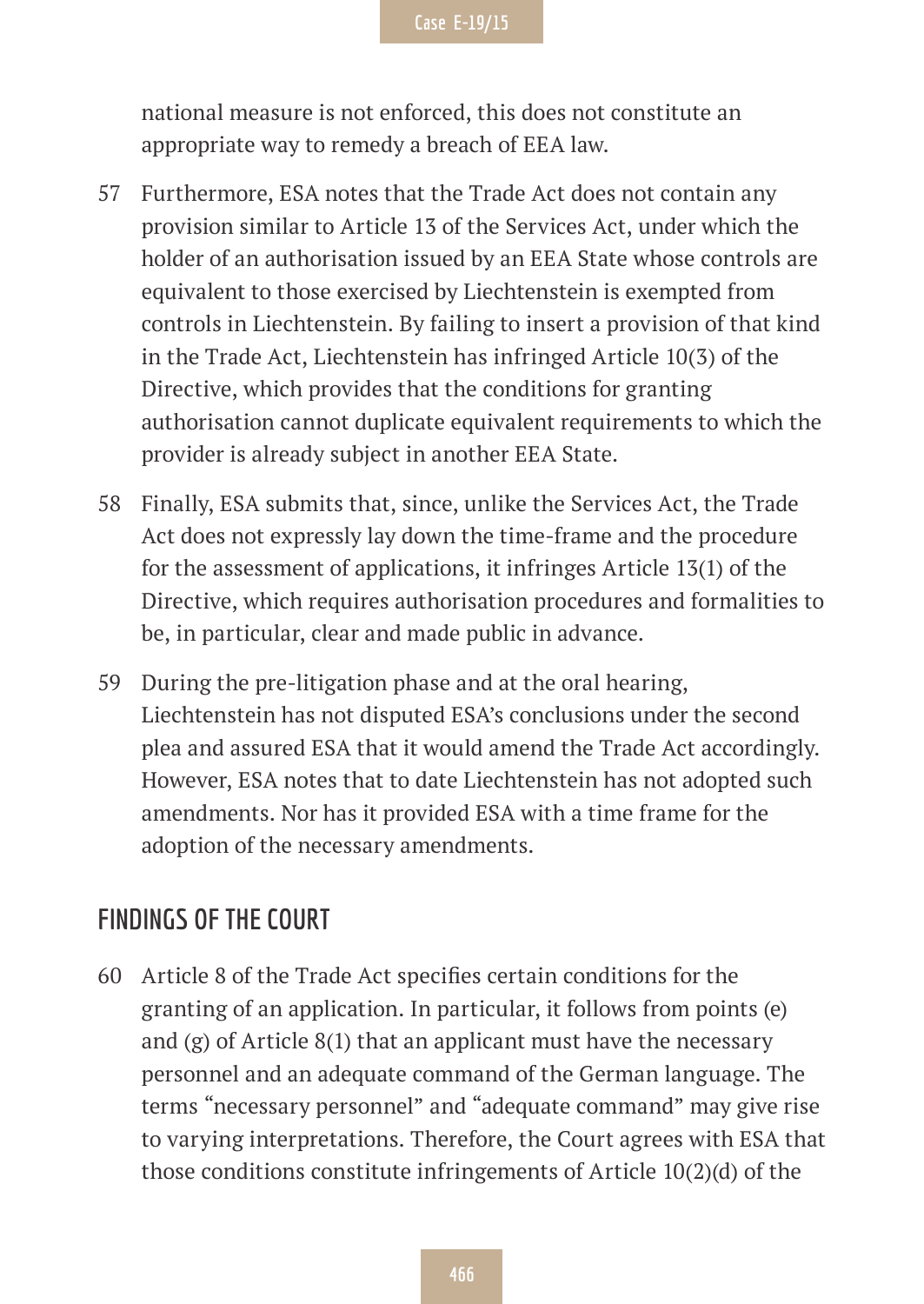Directive, which requires the criteria for authorisation schemes to be clear and unambiguous. Whether or not these requirements are practised liberally is of no consequence. Mere administrative practices may by their nature be altered at the whim of the authorities and lack the appropriate publicity. This creates legal uncertainty (compare the judgment in *Commission* v *Italy*, 145/82, EU:C:1983:75, paragraph 10).

- 61 Pursuant to Article 10(3) of the Directive, the conditions for granting authorisation for a new establishment shall not duplicate requirements and controls which are equivalent or essentially comparable as regards their purpose to which the provider is already subject in another EEA State or in the same EEA State. Liechtenstein has implemented this provision in Article 13 of the Services Act. According to that provision a service provider is exempted from any requirements and controls in Liechtenstein if he has been granted an authorisation in another EEA State whose requirements and controls are equivalent to those exercised by Liechtenstein. However, the Trade Act does not contain any provision similar to Article 13 of the Services Act nor does it refer to that provision.
- 62 The need to ensure that EEA law is applied requires EEA States not only to bring their legislation in line with EEA law but also to adopt rules of law capable of creating a situation which is sufficiently precise, clear and transparent to allow individuals to know the full extent of their rights (see Case E-2/11 *STX and Others* [2012] EFTA Ct. Rep. 4, paragraph 32). The Court thus finds that even if Article 13 of the Services Act is applicable to situations covered by Article 7 of the Trade Act, there is a lack of clarity in Liechtenstein law with regard to the obligation in Article 10(3) of the Directive, in that applicants for authorisation may not be aware of the former provision. Such lack of clarity entails that the obligation in Article 10(3) of the Directive has not been properly implemented into national law.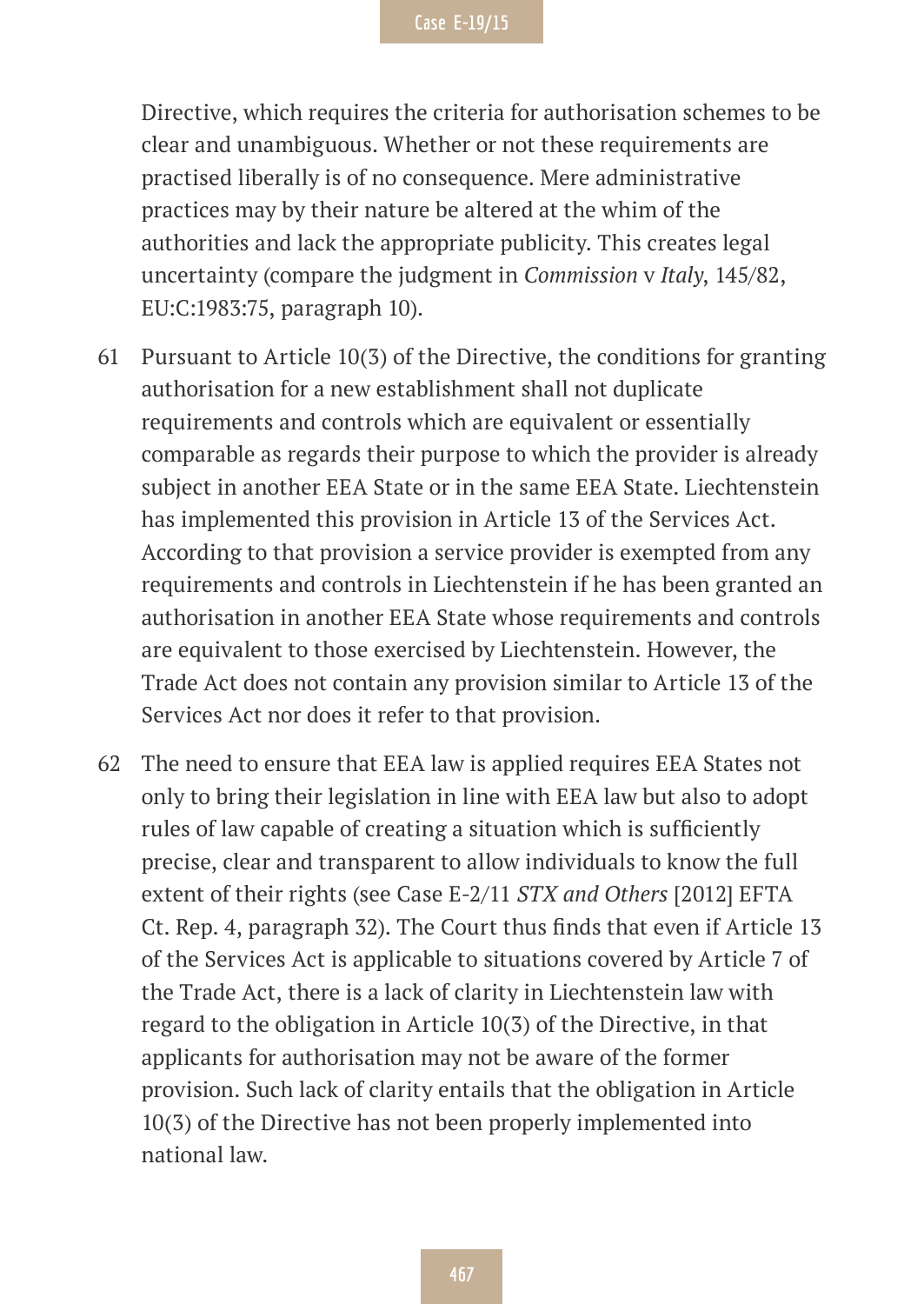- 63 Article 13(1) of the Directive requires authorisation procedures and formalities to be clear, made public in advance and be such as to provide the applicants with a guarantee that their application will be dealt with objectively and impartially. Article 11 of the Services Act lays down the time-frame and authorisation procedure. However, the Trade Act does not contain any provision similar to Article 11 of the Services Act. Nor does it make reference to that provision. Regardless of whether Article 11 of the Services Act applies to authorisations granted pursuant to Article 7 of the Trade Act, the Court finds that, due to the lack of an explicit link between Article 11 of the Services Act and the Trade Act, the latter fails to satisfy the requirement for clarity laid down in Article 13(1) of the Directive.
- 64 ESA's second plea is therefore also well-founded.

#### **THIRD PLEA – BREACH OF ARTICLE 16 OF THE DIRECTIVE – FREEDOM TO PROVIDE SERVICES**

#### **PLEAS AND OBSERVATIONS SUBMITTED TO THE COURT**

- 65 ESA submits that Article 21 of the Trade Act amounts to an authorisation scheme within the meaning of Article 4(6) of the Directive.
- 66 Such an authorisation scheme may be imposed only if it is justified by a reason listed in Article 16(3) of the Directive. This list is exhaustive, since on that point the Directive has achieved full harmonisation. Therefore, the reasons put forward by Liechtenstein, namely the high intensity of cross-border services in Liechtenstein, the protection of service recipients including consumers and the prevention of social dumping, cannot justify an authorisation scheme such as that contained in Article 21 of the Trade Act, since none of those reasons are listed in Article 16(3) of the Directive. In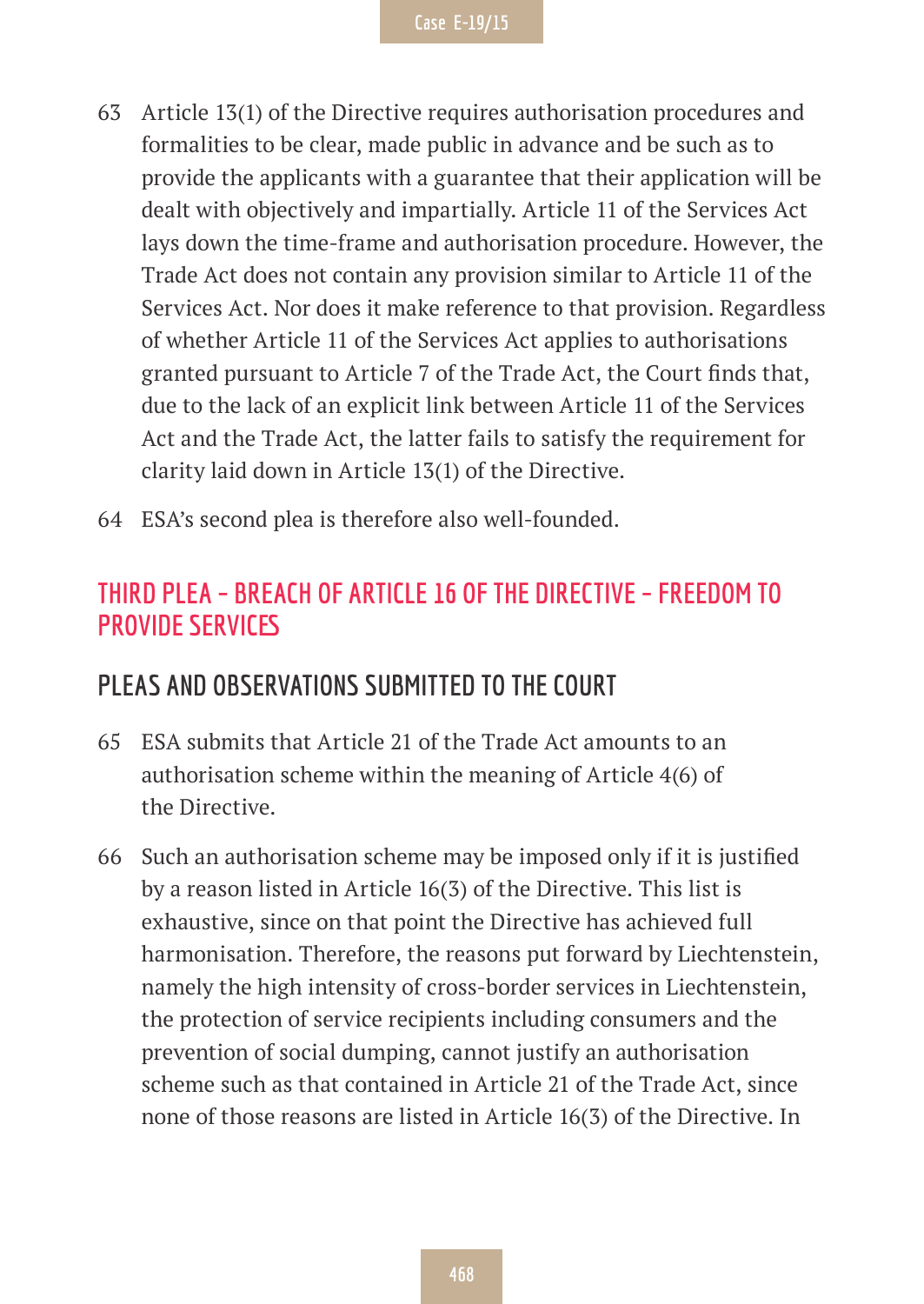any event, ESA contends that Article 21 of the Trade Act fails to meet the proportionality test of Article 16(1)(c).

- 67 During the pre-litigation phase and at the oral hearing, Liechtenstein has not disputed that Article 21 of the Trade Act amounts to an authorisation scheme within the meaning of Article 4(6) of the Directive. Nor has Liechtenstein disputed that Article 21 of the Trade Act is prohibited unless it is justified pursuant to Article 16(1) and (3) of the Directive.
- 68 However, Liechtenstein submits that an authorisation scheme such as the one at stake may be justified not only on the four grounds expressly set out in Article 16(3) of the Directive, but also on other overriding reasons in the public interest as identified in case law, such as the protection of service recipients including consumers, as well as the prevention of social dumping. Liechtenstein adds that the proportionality test under Article 16(1)(c) of the Directive is satisfied and refers to its high intensity of cross-border services.
- 69 At the hearing, the Norwegian Government submitted that the list of grounds in Article 16(3) of the Directive is not exhaustive. EEA States may only be precluded from invoking justification grounds guaranteed by primary EEA law where secondary law has fully harmonised such grounds. This has not been achieved by the Directive. The Norwegian Government also refers to the recent judgment in *Commission* v *Hungary* (C-179/14, EU:C:2016:108), which is to be read as a sign that the ECJ views with scepticism the position of the Commission, and in the present case of ESA, namely that the grounds in Article 16(3) are exhaustive.
- 70 The Commission shares ESA's view that Article 21 of the Trade Act constitutes an authorisation scheme within the meaning of Article 4(6) of the Directive. In a situation where a service provider physically crosses the Liechtenstein border in order to provide services there, EEA States may only justify an authorisation scheme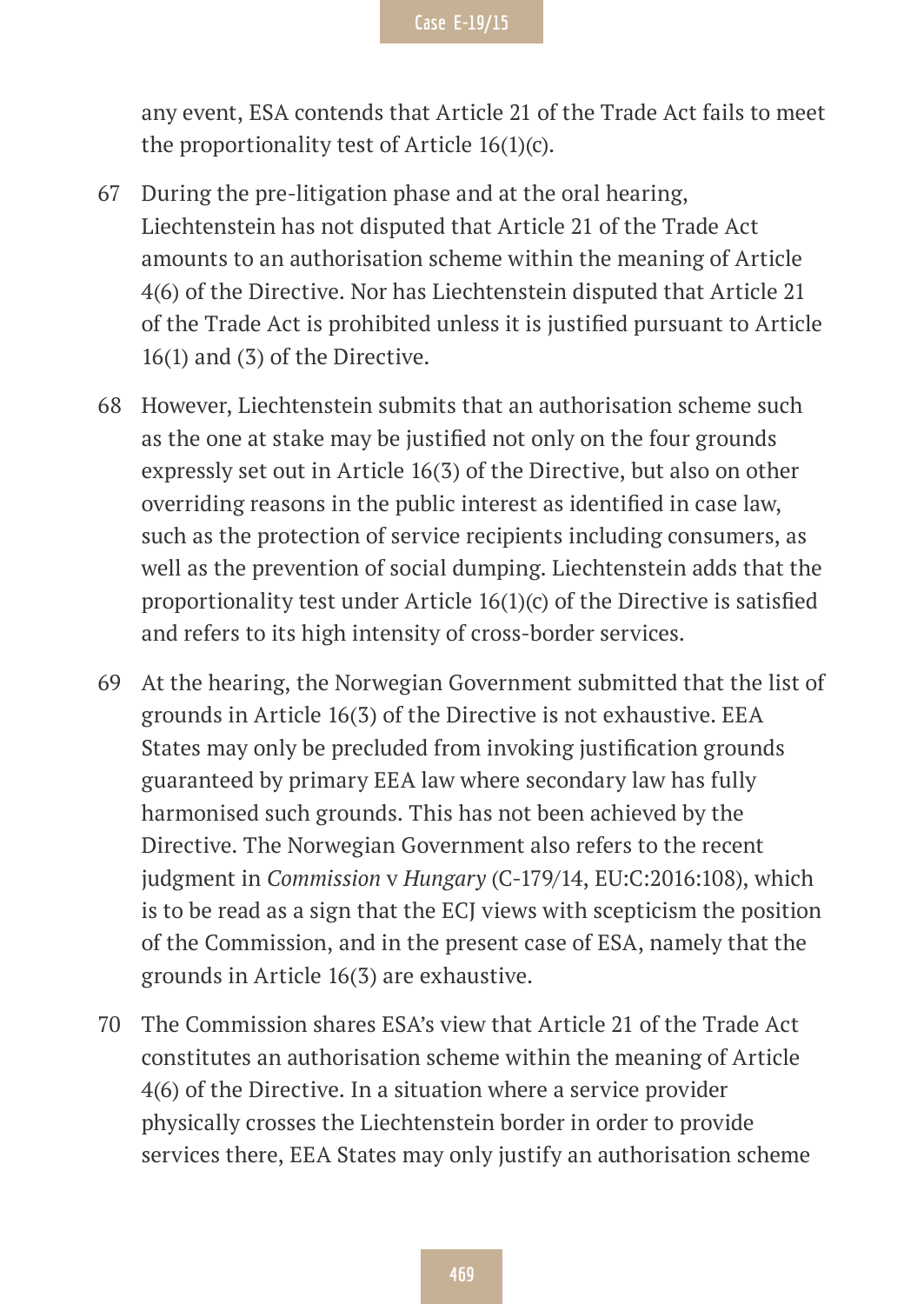by one of the four reasons expressly mentioned in Article 16(3) of the Directive. In the present case, Liechtenstein has not established that the measure at stake may be justified by any of these reasons, nor, in any event, that it is proportionate. In a situation where the service provider does not physically cross the Liechtenstein border, Article 16(3) of the Directive cannot be invoked, as it applies only to the EEA State "to which the provider moves".

#### **FINDINGS OF THE COURT**

- 71 Article 21 of the Trade Act obliges service providers to notify in writing to the Office of Economic Affairs their intention to provide services in Liechtenstein. Article 21(4) of the Trade Act specifies that the service may only be provided after the Office of Economic Affairs has confirmed that the correct notification has been submitted or on the expiry of a period of seven working days following receipt of the notification.
- 72 ESA submits that Article 21 of the Trade Act constitutes an authorisation scheme within the meaning of Article 4(6) of the Directive. The Commission concurs, and Liechtenstein does not dispute that qualification.
- 73 The Court notes that Article 16 of the Directive makes reference to requirements, not to authorisation schemes. Article 4(7) defines a requirement as any obligation, prohibition, condition or limit provided for, *inter alia*, in the laws of an EEA State. Consequently, the authorisation scheme, whether express or implied, provided for in Article 21 of the Trade Act must be regarded also as a requirement within the meaning of the Directive.
- 74 Article 16(1) of the Directive provides that EEA States shall not demand compliance with any requirements which do not respect the principles of non-discrimination, necessity and proportionality. Article 16(2) draws up a list of requirements which EEA States may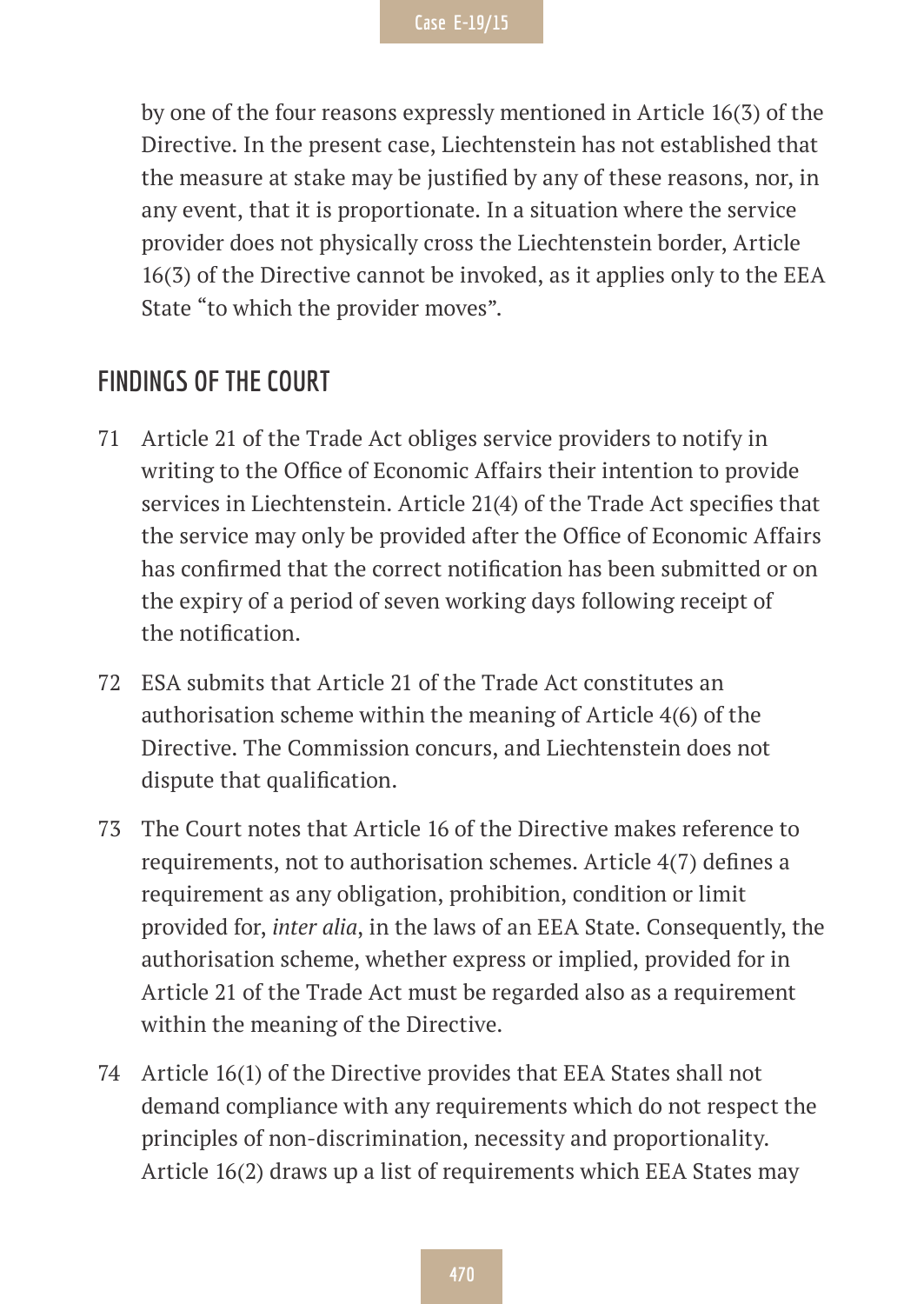not impose on service providers established in another EEA State. Among these is the obligation to obtain an authorisation from their competent authorities. Finally, pursuant to Article 16(3), requirements imposed by the EEA State to which the service provider moves may be justified by reasons of public policy, public security, public health or the protection of the environment where the conditions of Article 16(1) are fulfilled. It is settled case law that justification on public policy grounds can only be accepted in the case of a genuine and sufficiently serious threat affecting one of the fundamental interests of society (see Case E-10/04 *Piazza* [2005] EFTA Ct. Rep. 76, paragraph 42). This is also expressed in recital 41 of the Preamble of the Directive.

- 75 Liechtenstein has sought to justify the obligation imposed on a service provider under Article 21 of the Trade Act by invoking the protection of service recipients including consumers, and the prevention of social dumping. Since the whole territory of Liechtenstein is a border area and cross-border services are frequent, *a posteriori* inspections would, according to Liechtenstein, not work.
- 76 However, the Court finds that, in order to assess whether Article 21 of the Trade Act complies with Article 16 of the Directive, no distinction may be made between border areas and other territorial areas. Moreover, neither the protection of service recipients nor the prevention of social dumping is an objective listed as a ground for justification in Article 16(1)(b) and Article 16(3) of the Directive.
- 77 Irrespective of whether a requirement imposed on a service provider that is prohibited under Article 16(2) of the Directive can be justified, the restrictive measure needs to be proportionate. As is the case with the authorisation scheme for establishment in Liechtenstein, the requirement governing the provision of services applies indistinctly to all cross-border provision of services. Liechtenstein has failed to demonstrate that the protection of service recipients and the prevention of social dumping require that *a priori* controls be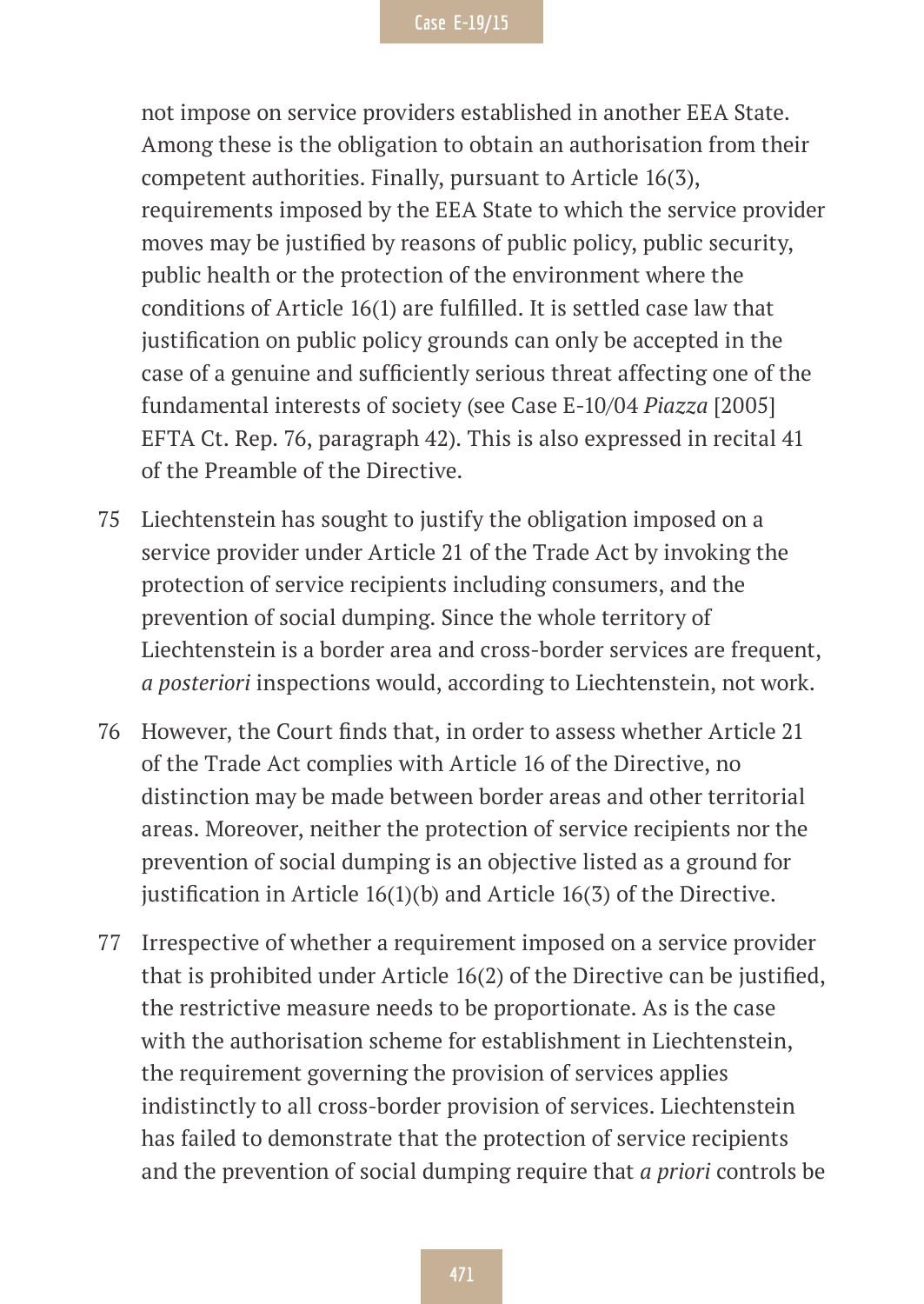imposed on the provision of all services, whether or not they pose any risk to the safety, life or health of service recipients and whether or not they are particularly exposed to social dumping. The Court also refers to the findings above under the first plea.

- 78 As argued by ESA, it seems that less restrictive measures could have been adopted in order to achieve the objectives sought, for example the implementation of a system of targeted *a posteriori* controls and appropriate penalties.
- 79 Consequently, independently of the question whether the grounds of justification put forward by Liechtenstein are applicable, a requirement such as that laid down in Article 21 of the Trade Act would not satisfy the proportionality test (compare the ECJ judgment in *Commission* v *Hungary*, cited above, paragraph 116).
- 80 Consequently, ESA's third plea is well-founded.

#### **FOURTH PLEA – BREACH OF ARTICLES 31 AND 36 EEA – ON THE RIGHT OF ESTABLISHMENT AND FREEDOM TO PROVIDE SERVICES**

## **PLEAS AND OBSERVATIONS SUBMITTED TO THE COURT**

- 81 ESA notes that the Trade Act covers services that fall outside the scope of the Directive. The Trade Act must therefore be analysed also under Articles 31 and 36 EEA to the extent that it applies to instances of establishment and provision of cross-border services not covered by the Directive.
- 82 In this connection, ESA submits that Article 7 of the Trade Act, in so far as it applies to services not covered by the Directive, constitutes a restriction on the freedom of establishment guaranteed by Article 31 EEA. Moreover, ESA contends that Article 21 of the Trade Act, in so far as it applies to services not covered by the Directive, amounts to a restriction on the freedom to provide services enshrined in Article 36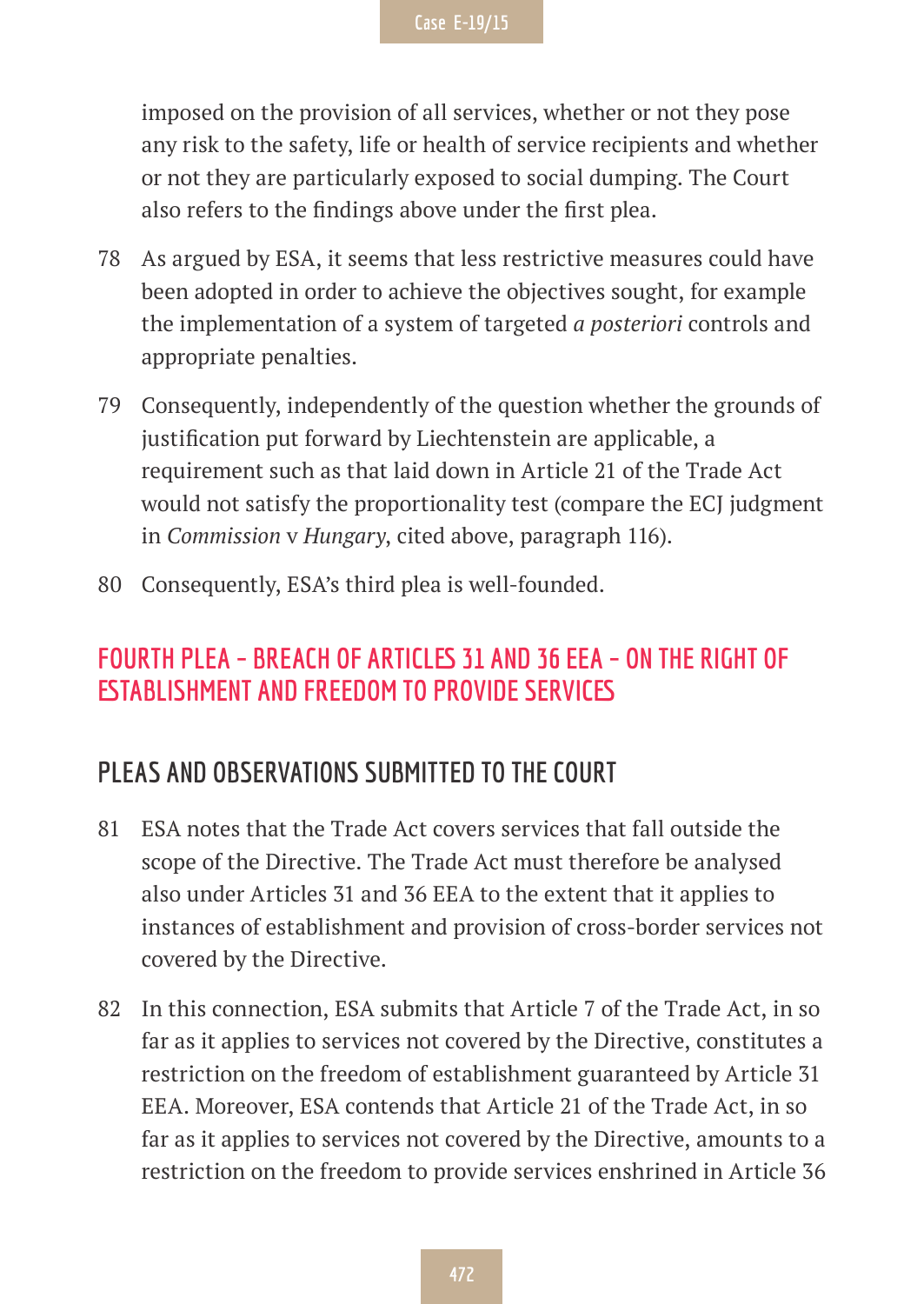EEA. ESA refers to its arguments under the first and third pleas and contends that Liechtenstein has failed to demonstrate that the measures at stake are justified by one of the public interest objectives listed in Article 33 EEA or by an overriding reason in the public interest and that, in any event, they are not proportionate.

83 At the hearing, Liechtenstein referred to its arguments under the first and third pleas.

#### **FINDINGS OF THE COURT**

- 84 Articles 2 and 3 of the Trade Act appear to cover services that do not fall within the scope of the Directive as defined in its Article 2. Therefore, in so far as the authorisation schemes laid down by the Trade Act apply to services outside the scope of the Directive, it is necessary to assess their compatibility with Articles 31 and 36 EEA.
- 85 Article 31 EEA prohibits restrictions on the freedom of establishment of nationals of an EEA State in the territory of any other EEA State. Similarly, Article 36 EEA prohibits restrictions on the freedom of nationals of an EEA State established in an EEA State to provide services to recipients in another EEA State. All measures which prohibit, impede or render less attractive the exercise of those freedoms must be regarded as restrictions (see, as regards establishment, Case E17/14 *ESA* v *Liechtenstein*, judgment of 31 March 2015, not yet reported, paragraph 38, and, as regards services, Case E-2/11 *STX and Others*, cited above, paragraph 75). It is settled case law that prior authorisation schemes amount to a restriction on the freedom to provide services (compare the ECJ judgment in *Commission* v *Belgium*, C-355/98, EU:C:2000:1143, paragraph 35).
- 86 It is undisputed that the authorisation schemes under Articles 7 and 21 of the Trade Act constitute restrictions on the freedom of establishment and the freedom to provide services. Restrictions on the freedom of establishment and the freedom to provide services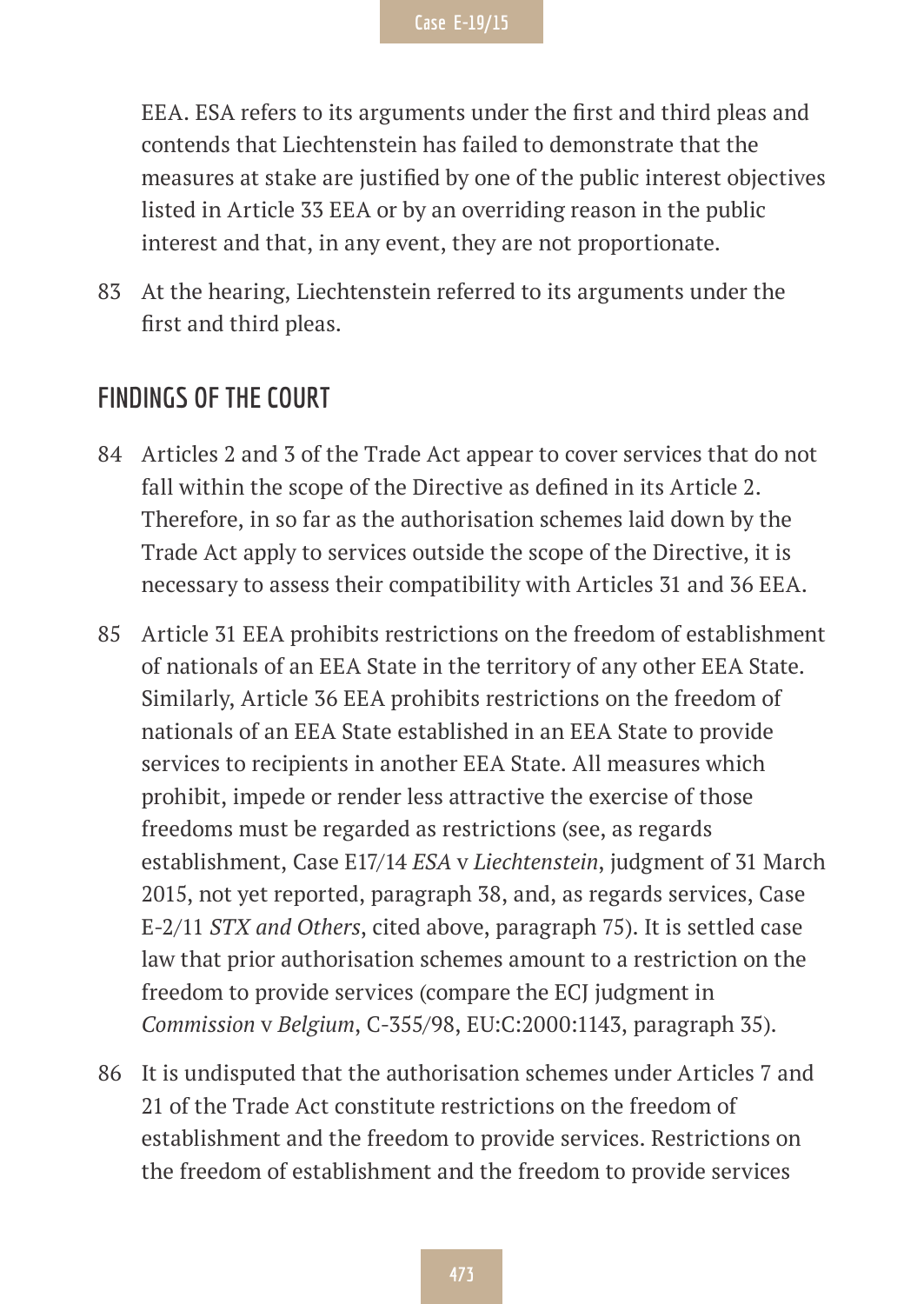are permissible only as derogations expressly provided for in Article 33 EEA, read, in the case of services, in conjunction with Article 39 EEA, or if justified by overriding reasons in the public interest as recognised in case law. However, even then the application of a derogation must be able to secure the attainment of the objective which it pursues and must not go beyond what is necessary to attain that objective (see Case E7/14 *ESA* v *Norway* [2014] EFTA Ct. Rep. 840, paragraph 35).

- 87 Under its assessment of the first and third pleas, the Court has concluded that the authorisation schemes fail to satisfy the proportionality tests under Article 9(1)(c) and Article 16(1)(c) of the Directive. The same applies to a proportionality test under Article 33 EEA.
- 88 ESA's fourth plea is therefore well-founded.

## **VI COSTS**

89 Under Article 66(2) RoP, the unsuccessful party is to be ordered to pay the costs if they have been applied for in the successful party's pleadings. ESA has requested that Liechtenstein be ordered to pay the costs. Since Liechtenstein has been unsuccessful, and none of the exceptions in Article 66(3) RoP apply, it must therefore be ordered to pay the costs. The costs incurred by the Norwegian Government and the Commission are not recoverable.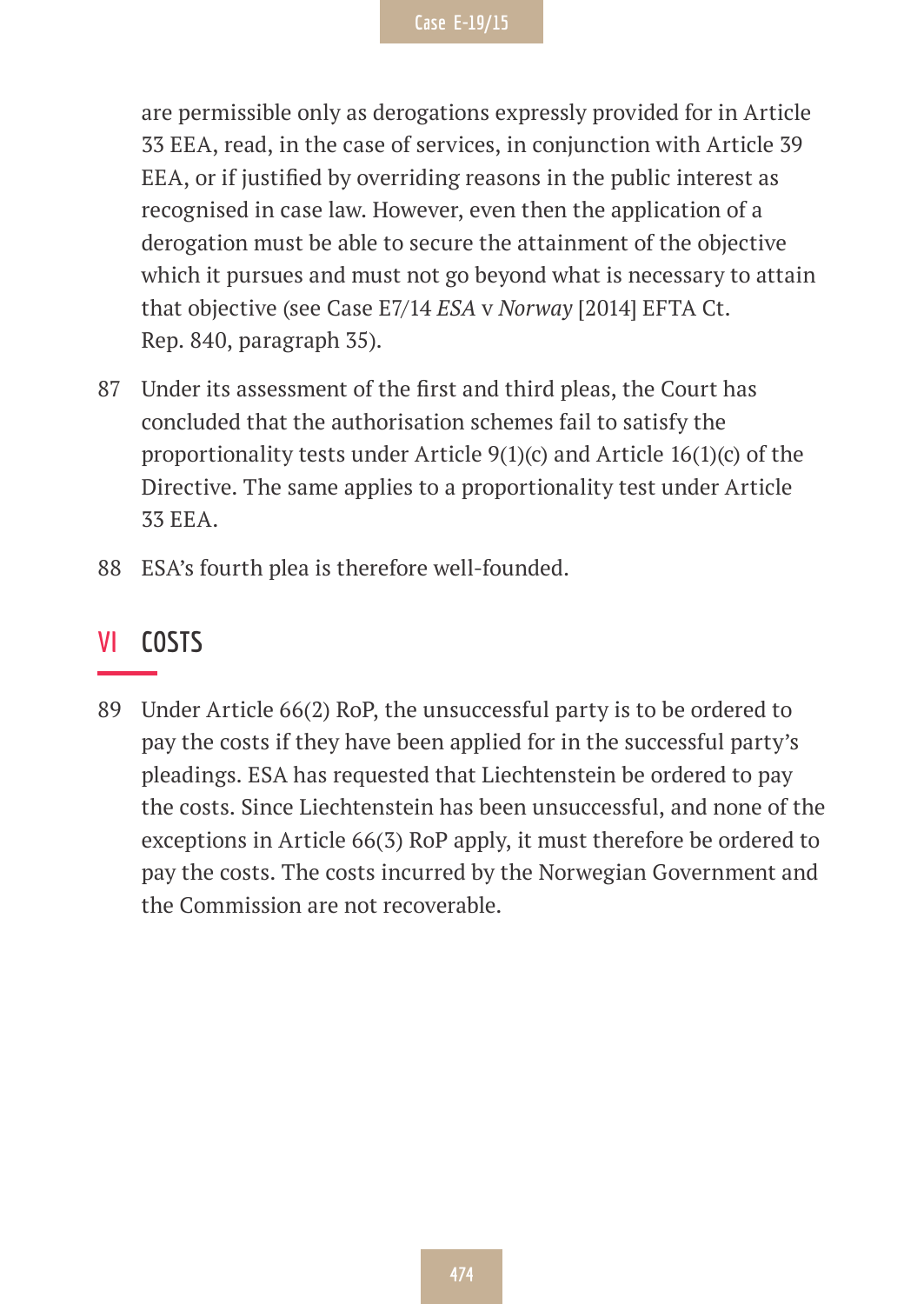On those grounds,

## **THE COURT**

#### hereby:

- **1. Declares that the Principality of Liechtenstein has breached its obligations arising from Articles 9, 10, 13 and 16 of the Act referred to at point 1 of Annex X to the EEA Agreement (Directive 2006/123/EC of the European Parliament and of the Council of 12 December 2006 on services in the internal market), as adapted to the EEA Agreement under its Protocol 1:**
	- **(a) by maintaining in force Article 7 of the Liechtenstein Trade Act which sets up a prior authorisation scheme for undertakings intending to establish themselves in Liechtenstein;**
	- **(b) by maintaining in force Article 8(1) of the Liechtenstein Trade Act in so far as it imposes conditions that are not clear and unambiguous for granting prior authorisation for undertakings wishing to establish themselves in Liechtenstein, namely the conditions to have the necessary personnel and to have an adequate command of the German language;**
	- **(c) by failing to ensure that the conditions for the prior authorisation laid down by the Liechtenstein Trade Act do not duplicate requirements and controls which are equivalent or essentially comparable as regards their purpose to which the service provider is already subject in another EEA State;**
	- **(d) by failing to ensure that the procedure and formalities concerning the prior authorisation under the Liechtenstein Trade Act are clearly laid down; and,**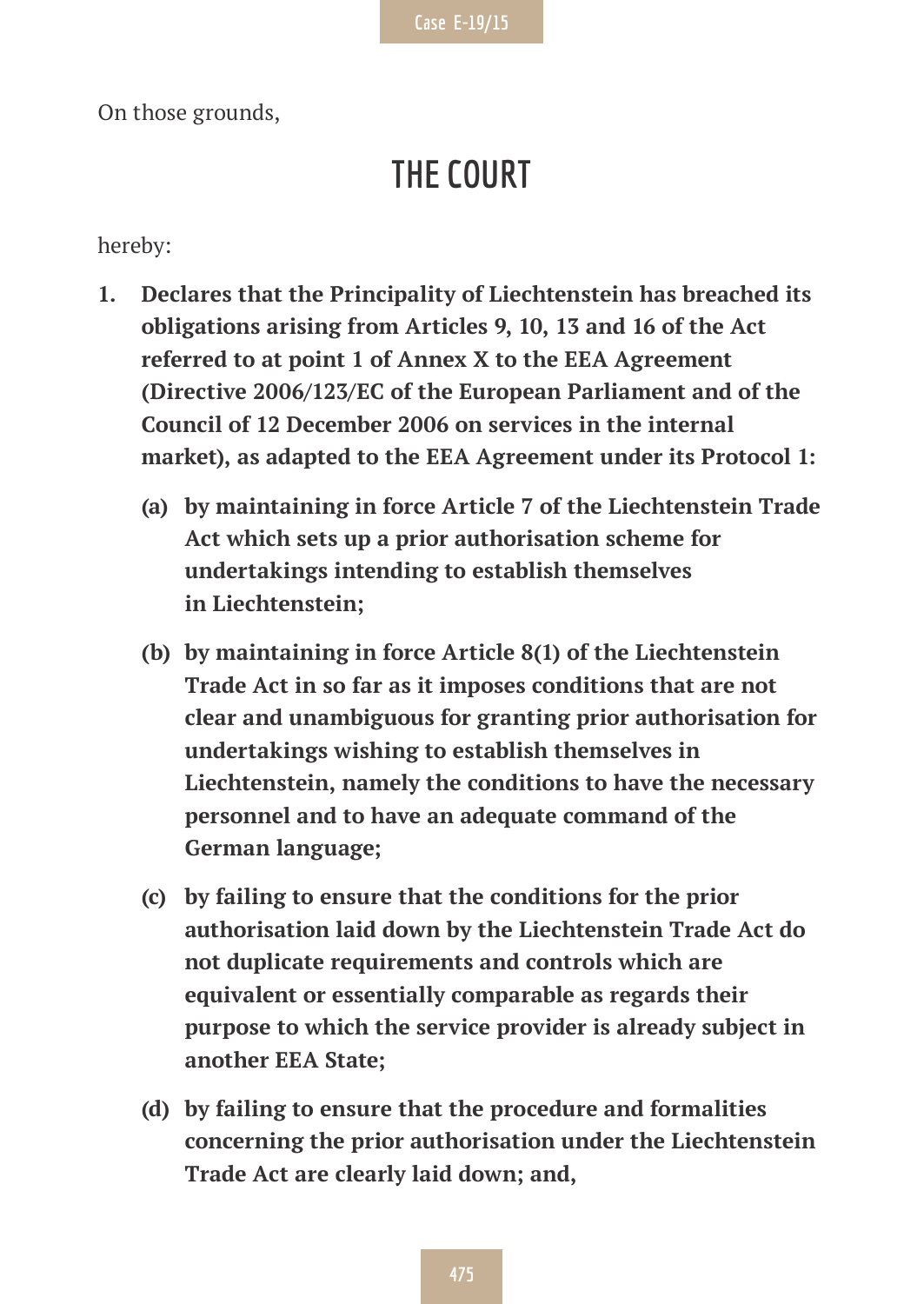- **(e) by maintaining in force Article 21 of the Liechtenstein Trade Act which requires undertakings to notify in advance their intention to provide cross-border services in Liechtenstein.**
- **2. Declares that, to the extent that the services covered by the Liechtenstein Trade Act fall outside the scope of the Act referred to at point 1 of Annex X to the EEA Agreement (Directive 2006/123/EC of the European Parliament and of the Council of 12 December 2006 on services in the internal market), as adapted to the EEA Agreement under its Protocol 1, the Principality of Liechtenstein has breached its obligations arising from Articles 31 and 36 of the EEA Agreement:**
	- **(a) by maintaining in force Article 7 of the Liechtenstein Trade Act; and,**
	- **(b) by maintaining in force Article 21 of the Liechtenstein Trade Act.**
- **3. Orders the Principality of Liechtenstein to bear the costs of the proceedings.**
	- **Carl Baudenbacher Per Christiansen Páll Hreinsson**

*Delivered in open court in Luxembourg on 10 May 2016.*

**Gunnar Selvik** *Registrar*

**Carl Baudenbacher** *President*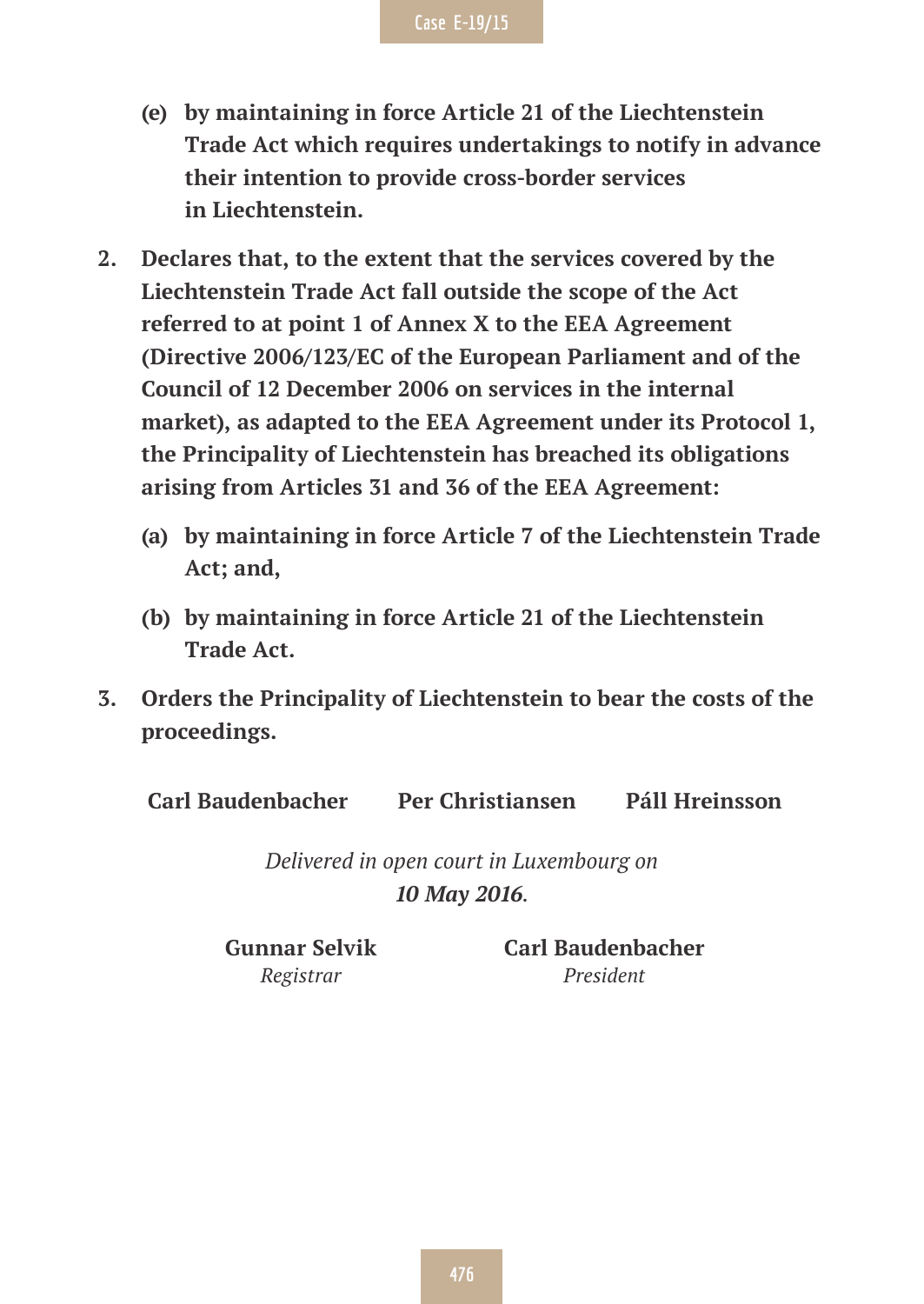# **Report for the Hearing**

in Case E-19/15

APPLICATION to the Court pursuant to the second paragraph of Article 31 of the Agreement between the EFTA States on the Establishment of a Surveillance Authority and a Court of Justice in the case between the

#### **EFTA Surveillance Authority**

 $\equiv$ and $\equiv$ 

#### **The Principality of Liechtenstein**

seeking a declaration that by maintaining in force national rules on prior authorisation schemes for undertakings willing to establish themselves and/or to provide cross-border services in Liechtenstein, the Principality of Liechtenstein has breached its obligations arising from Articles 9, 10, 13 and 16 of the Act referred to at point 1 of Annex X to the EEA Agreement (Directive 2006/123/EC of the European Parliament and of the Council of 12 December 2006 on services in the internal market), as adapted to the EEA Agreement under its Protocol 1, and, to the extent that establishment and the provision of cross-border services fall outside the scope of that Act, its obligations arising from Articles 31 and 36 of the EEA Agreement:

## **I LEGAL BACKGROUND**

#### **EEA LAW**

1 Article 31(1) EEA reads:

*Within the framework of the provisions of this Agreement, there shall be no restrictions on the freedom of establishment of nationals of an EC*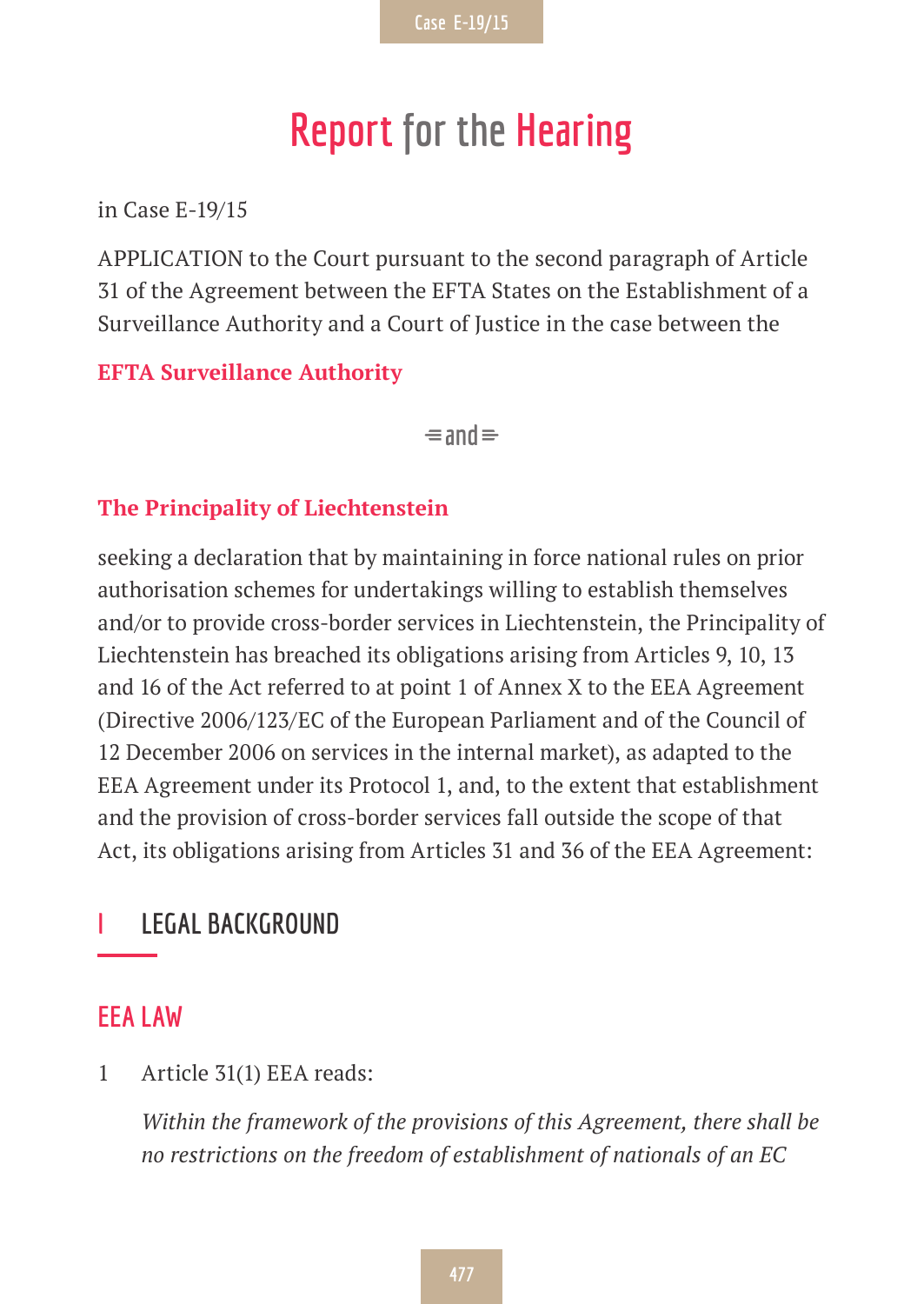*Member State or an EFTA State in the territory of any other of these States. This shall also apply to the setting up of agencies, branches or subsidiaries by nationals of any EC Member State or EFTA State established in the territory of any of these States.*

*Freedom of establishment shall include the right to take up and pursue activities as self-employed persons and to set up and manage undertakings, in particular companies or firms within the meaning of Article 34, second paragraph, under the conditions laid down for its own nationals by the law of the country where such establishment is effected, subject to the provisions of Chapter 4.*

2 Article 33 EEA reads:

*The provisions of this Chapter and measures taken in pursuance thereof shall not prejudice the applicability of provisions laid down by law, regulation or administrative action providing for special treatment for foreign nationals on grounds of public policy, public security or public health.*

3 Article 36(1) EEA reads:

*Within the framework of the provisions of this Agreement, there shall be no restrictions on freedom to provide services within the territory of the Contracting Parties in respect of nationals of EC Member States and EFTA States who are established in an EC Member State or an EFTA State other than that of the person for whom the services are intended.*

4 Article 39 EEA reads:

*The provisions of Article 30 and 32 to 34 shall apply to the matters covered by this Chapter.*

5 Directive 2006/123/EC of the European Parliament and of the Council of 12 December 2006 on services in the internal market (OJ 2006 L 376, p. 36) ("the Directive") was made part of the EEA Agreement by Joint Committee Decision No 45/2009 of 9 June 2009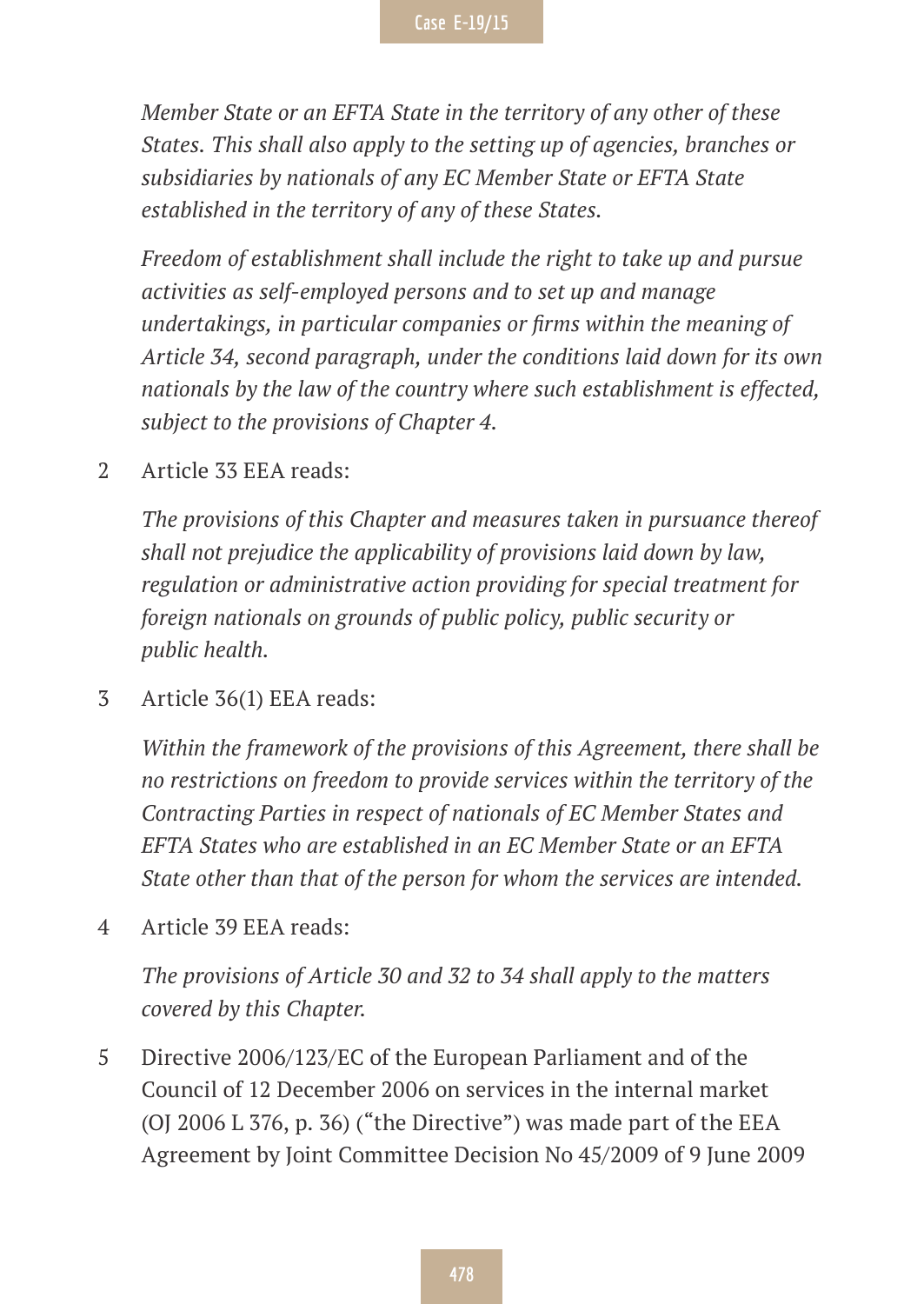(OJ 2009 L 162, p. 23), and is referred to at point 1 of Annex X to the Agreement (Services in general). That decision entered into force on 1 May 2010, and the time limit for the EEA/EFTA States to implement the Directive expired on the same date.

6 Recitals 39, 42, 43 and 54 to the Directive read:

*(39) The concept of 'authorisation scheme' should cover, inter alia, the administrative procedures for granting authorisations, licences, approvals or concessions, and also the obligation, in order to be eligible to exercise the activity, to be registered as a member of a profession or entered in a register, roll or database, to be officially appointed to a body or to obtain a card attesting to membership of a particular profession. Authorisation may be granted not only by a formal decision but also by an implicit decision arising, for example, from the silence of the competent authority or from the fact that the interested party must await acknowledgement of receipt of a declaration in order to commence the activity in question or for the latter to become lawful.*

*…*

*(42) The rules relating to administrative procedures should not aim at harmonising administrative procedures but at removing overly burdensome authorisation schemes, procedures and formalities that hinder the freedom of establishment and the creation of new service undertakings therefrom.*

*(43) One of the fundamental difficulties faced, in particular by SMEs, in accessing service activities and exercising them is the complexity, length and legal uncertainty of administrative procedures. For this reason, following the example of certain modernising and good administrative practice initiatives undertaken at Community and national level, it is necessary to establish principles of administrative simplification, inter alia through the limitation of the obligation of prior authorisation to cases in which it is essential and the introduction of the principle of tacit authorisation by the competent authorities after a certain period of*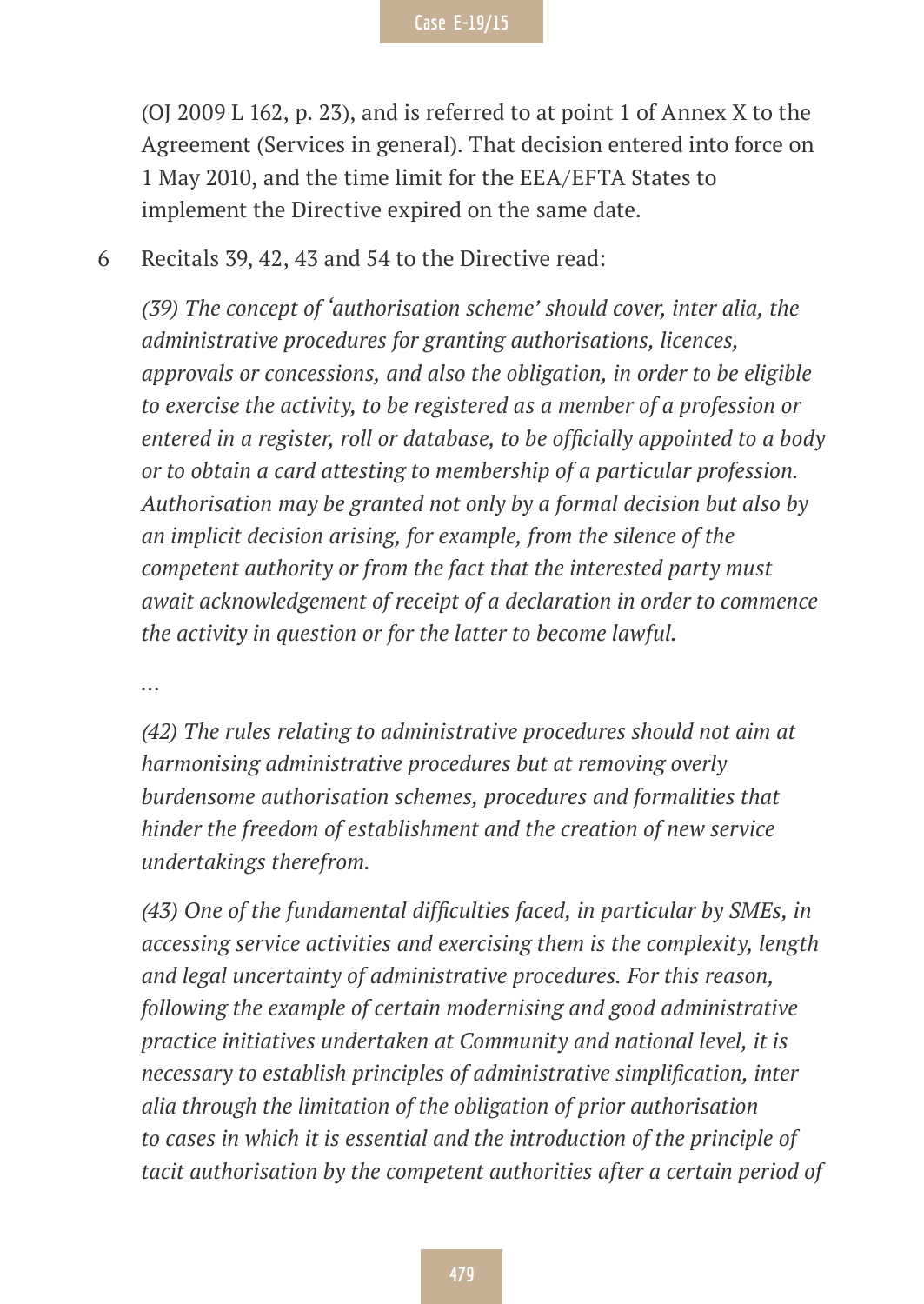#### **Case E-19/15**

*time elapsed. Such modernising action, while maintaining the requirements on transparency and the updating of information relating to operators, is intended to eliminate the delays, costs and dissuasive effects which arise, for example, from unnecessary or excessively complex and burdensome procedures, the duplication of procedures, the 'red tape' involved in submitting documents, the arbitrary use of powers by the competent authorities, indeterminate or excessively long periods before a response is given, the limited duration of validity of authorisations granted and disproportionate fees and penalties. Such practices have particularly significant dissuasive effects on providers wishing to develop their activities in other Member States and require coordinated modernisation within an enlarged internal market of twenty-five Member States.*

*…*

*(54) The possibility of gaining access to a service activity should be made subject to authorisation by the competent authorities only if that decision satisfies the criteria of non-discrimination, necessity and proportionality. That means, in particular, that authorisation schemes should be permissible only where an a posteriori inspection would not be effective because of the impossibility of ascertaining the defects of the services concerned a posteriori, due account being taken of the risks and dangers which could arise in the absence of a prior inspection. …*

7 Under Chapter I (General provisions), Article 4 of the Directive reads:

#### *Definitions*

*For the purposes of this Directive, the following definitions shall apply:*

*…*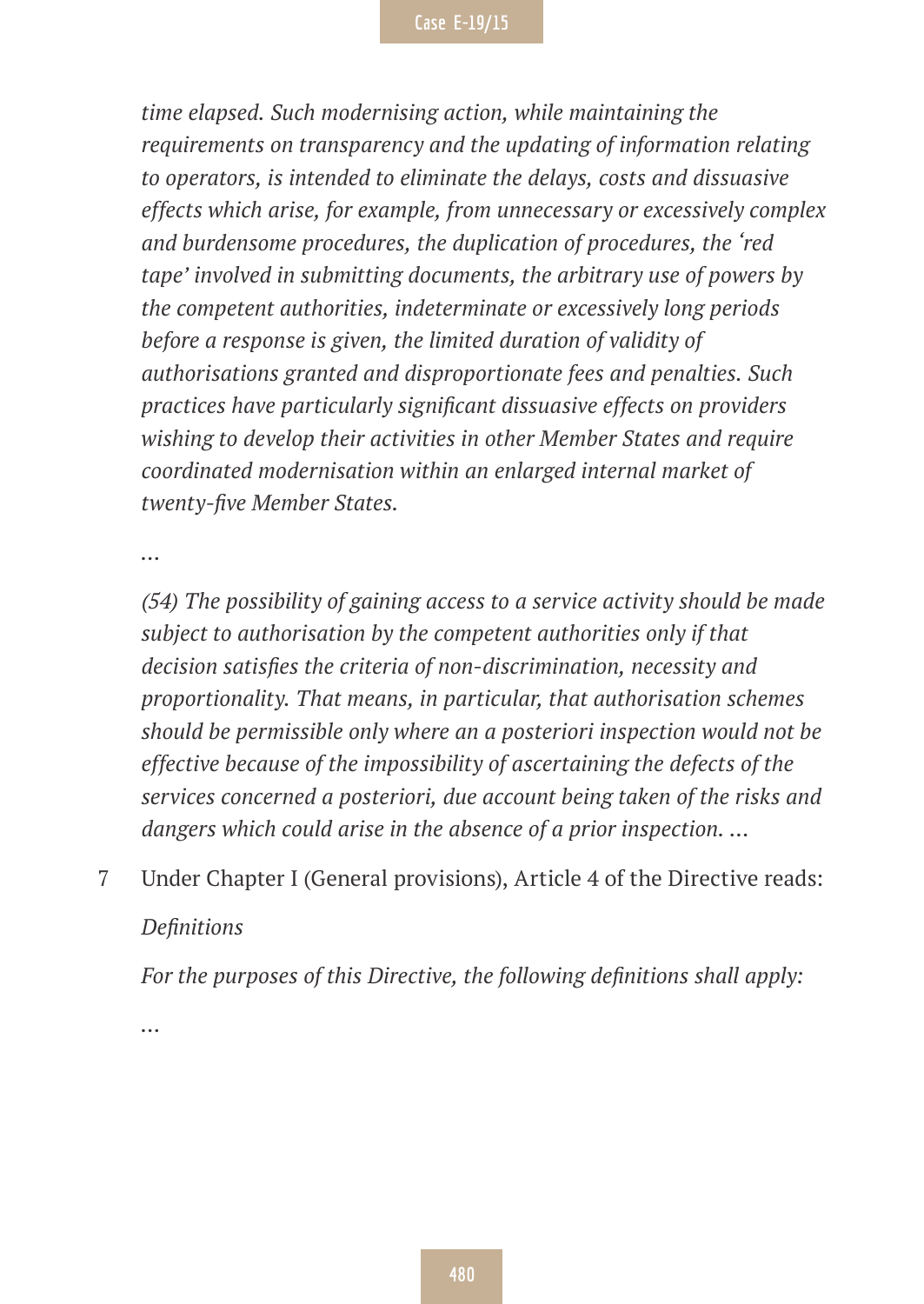- *5) 'authorisation scheme' means any procedure under which a provider or recipient is in effect required to take steps in order to obtain from a competent authority a formal decision, or an implied decision, concerning access to a service activity or the exercise thereof;*
- *…*
- *7) 'overriding reasons relating to the public interest' means reasons recognised as such in the case law of the Court of Justice, including the following grounds: public policy; public security; public safety; public health; preserving the financial equilibrium of the social security system; the protection of consumers, recipients of services and workers; fairness of trade transactions; combating fraud; the protection of the environment and the urban environment; the health of animals; intellectual property; the conservation of the national historic and artistic heritage; social policy objectives and cultural policy objectives;*
- *…*
- 8 Under Chapter III (Freedom of establishment for providers), Article 9(1) of the Directive reads:

#### *Authorisation schemes*

- *1. Member States shall not make access to a service activity or the exercise thereof subject to an authorisation scheme unless the following conditions are satisfied:*
	- *(a) the authorisation scheme does not discriminate against the provider in question;*
	- *(b) the need for an authorisation scheme is justified by an overriding reason relating to the public interest;*
	- *(c) the objective pursued cannot be attained by means of a less restrictive measure, in particular because an a posteriori inspection would take place too late to be genuinely effective.*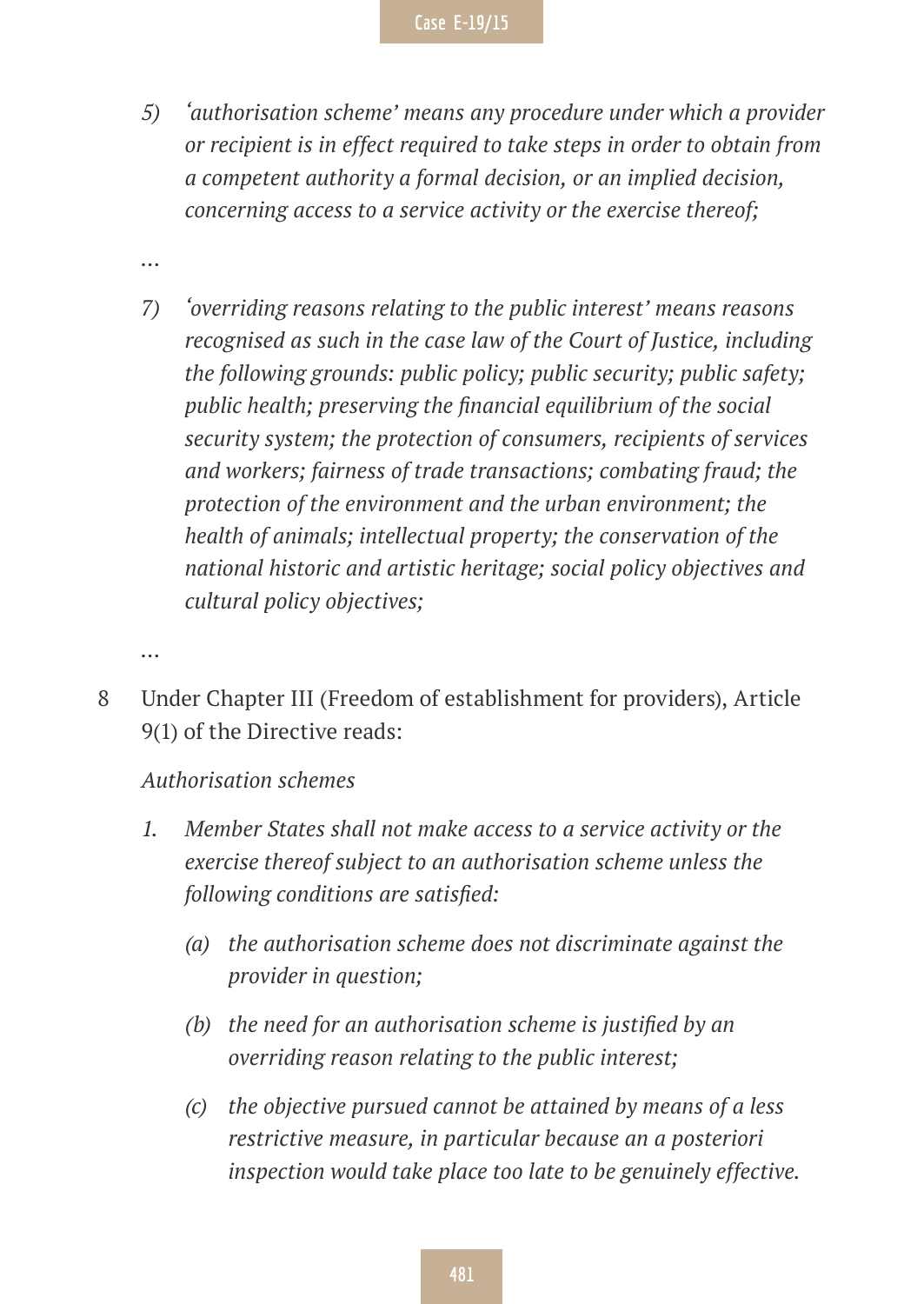9 Article 10(1) to (5) of the Directive reads:

*Conditions for the granting of authorisation*

- *1. Authorisation schemes shall be based on criteria which preclude the competent authorities from exercising their power of assessment in an arbitrary manner.*
- *2. The criteria referred to in paragraph 1 shall be:*
	- *(a) non-discriminatory;*
	- *(b) justified by an overriding reason relating to the public interest;*
	- *(c) proportionate to that public interest objective;*
	- *(d) clear and unambiguous;*
	- *(e) objective;*
	- *(f) made public in advance;*
	- *(g) transparent and accessible.*
- *3. The conditions for granting authorisation for a new establishment shall not duplicate requirements and controls which are equivalent or essentially comparable as regards their purpose to which the provider is already subject in another Member State or in the same Member State. The liaison points referred to in Article 28(2) and the provider shall assist the competent authority by providing any necessary information regarding those requirements.*
- *4. The authorisation shall enable the provider to have access to the service activity, or to exercise that activity, throughout the national territory, including by means of setting up agencies, subsidiaries, branches or offices, except where an authorisation for each individual establishment or a limitation of the authorisation to a certain part of the territory is justified by an overriding reason relating to the public interest.*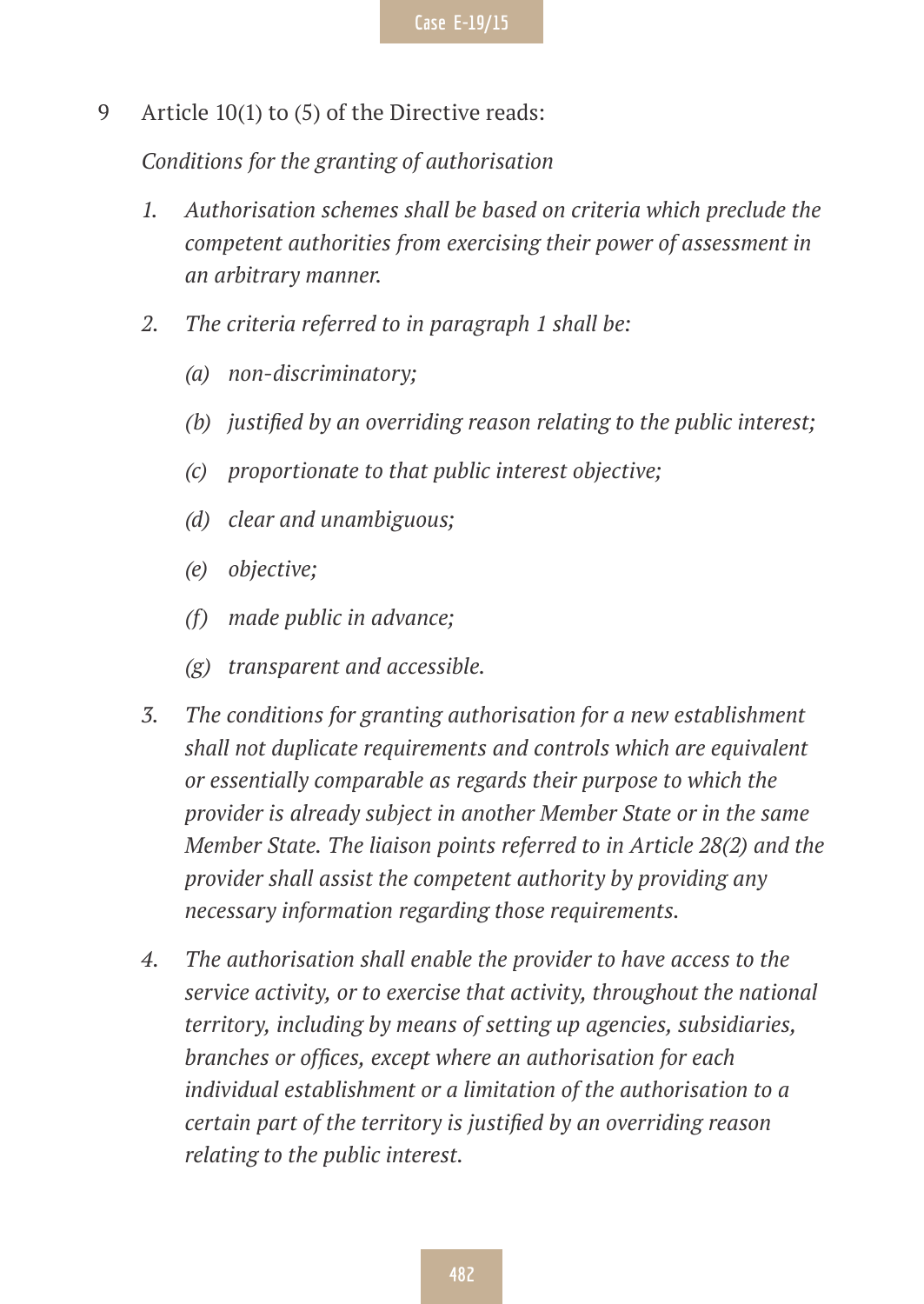- *5. The authorisation shall be granted as soon as it is established, in the light of an appropriate examination, that the conditions for authorisation have been met.*
- 10 Article 13(1) to (4) of the Directive reads:

#### *Authorisation procedures*

- *1. Authorisation procedures and formalities shall be clear, made public in advance and be such as to provide the applicants with a guarantee that their application will be dealt with objectively and impartially.*
- *2. Authorisation procedures and formalities shall not be dissuasive and shall not unduly complicate or delay the provision of the service. They shall be easily accessible and any charges which the applicants may incur from their application shall be reasonable and proportionate to the cost of the authorisation procedures in question and shall not exceed the cost of the procedures.*
- *3. Authorisation procedures and formalities shall provide applicants with a guarantee that their application will be processed as quickly as possible and, in any event, within a reasonable period which is fixed and made public in advance. The period shall run only from the time when all documentation has been submitted. When justified by the complexity of the issue, the time period may be extended once, by the competent authority, for a limited time. The extension and its duration shall be duly motivated and shall be notified to the applicant before the original period has expired.*
- *4. Failing a response within the time period set or extended in accordance with paragraph 3, authorisation shall be deemed to have been granted. Different arrangements may nevertheless be put in place, where justified by overriding reasons relating to the public interest, including a legitimate interest of third parties.*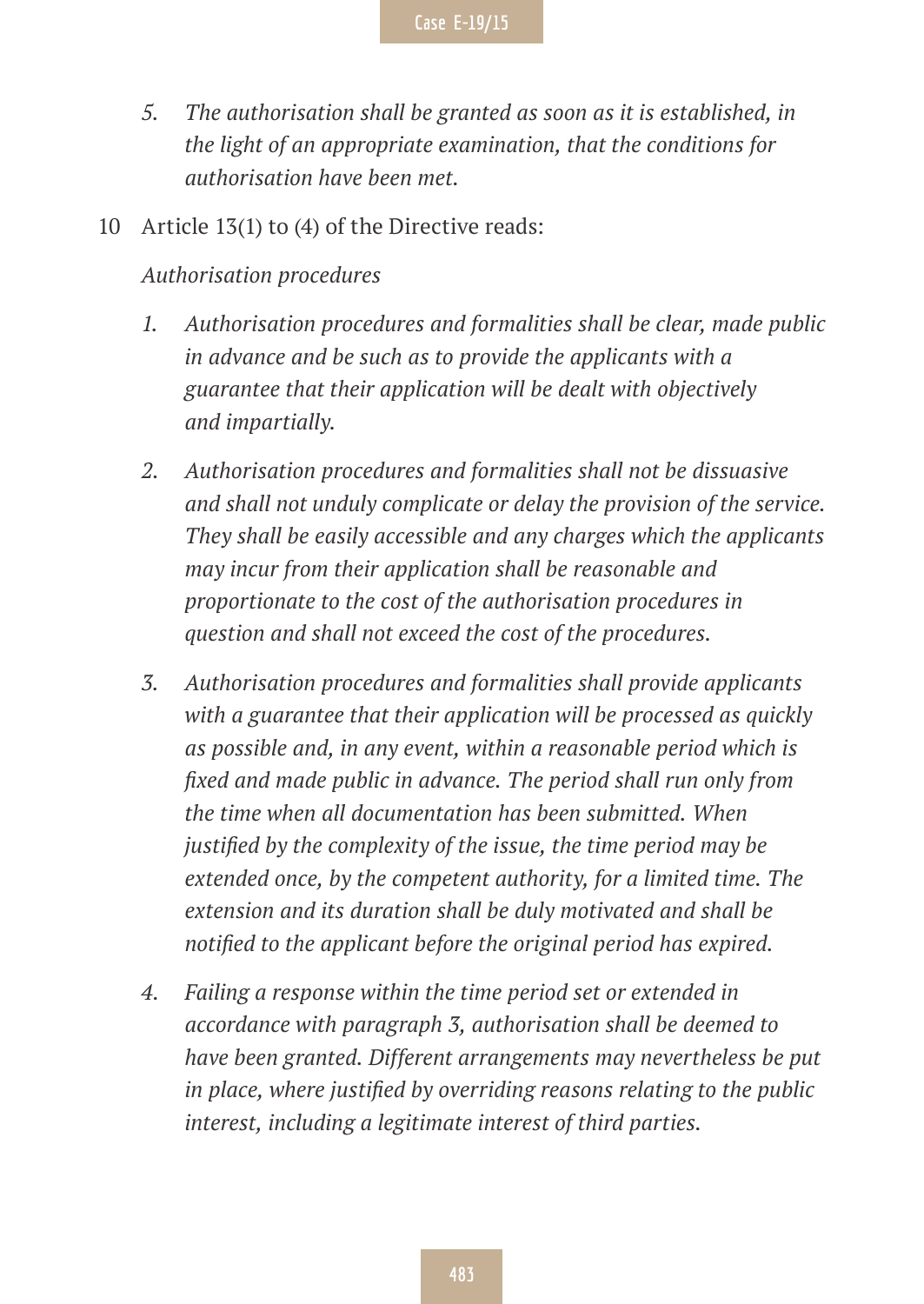11 Under Chapter IV (Free movement of services), Article 16(1) to (3) of the Directive reads in extract:

*Freedom to provide services*

*1. Member States shall respect the right of providers to provide services in a Member State other than that in which they are established.*

*The Member State in which the service is provided shall ensure free access to and free exercise of a service activity within its territory.*

*Member States shall not make access to or exercise of a service activity in their territory subject to compliance with any requirements which do not respect the following principles:*

- *(a) non-discrimination: the requirement may be neither directly nor indirectly discriminatory with regard to nationality or, in the case of legal persons, with regard to the Member State in which they are established;*
- *(b) necessity: the requirement must be justified for reasons of public policy, public security, public health or the protection of the environment;*
- *(c) proportionality: the requirement must be suitable for attaining the objective pursued, and must not go beyond what is necessary to attain that objective.*
- *2. Member States may not restrict the freedom to provide services in the case of a provider established in another Member State by imposing any of the following requirements:*

*…*

*(b) an obligation on the provider to obtain an authorisation from their competent authorities including entry in a register or registration with a professional body or association in their*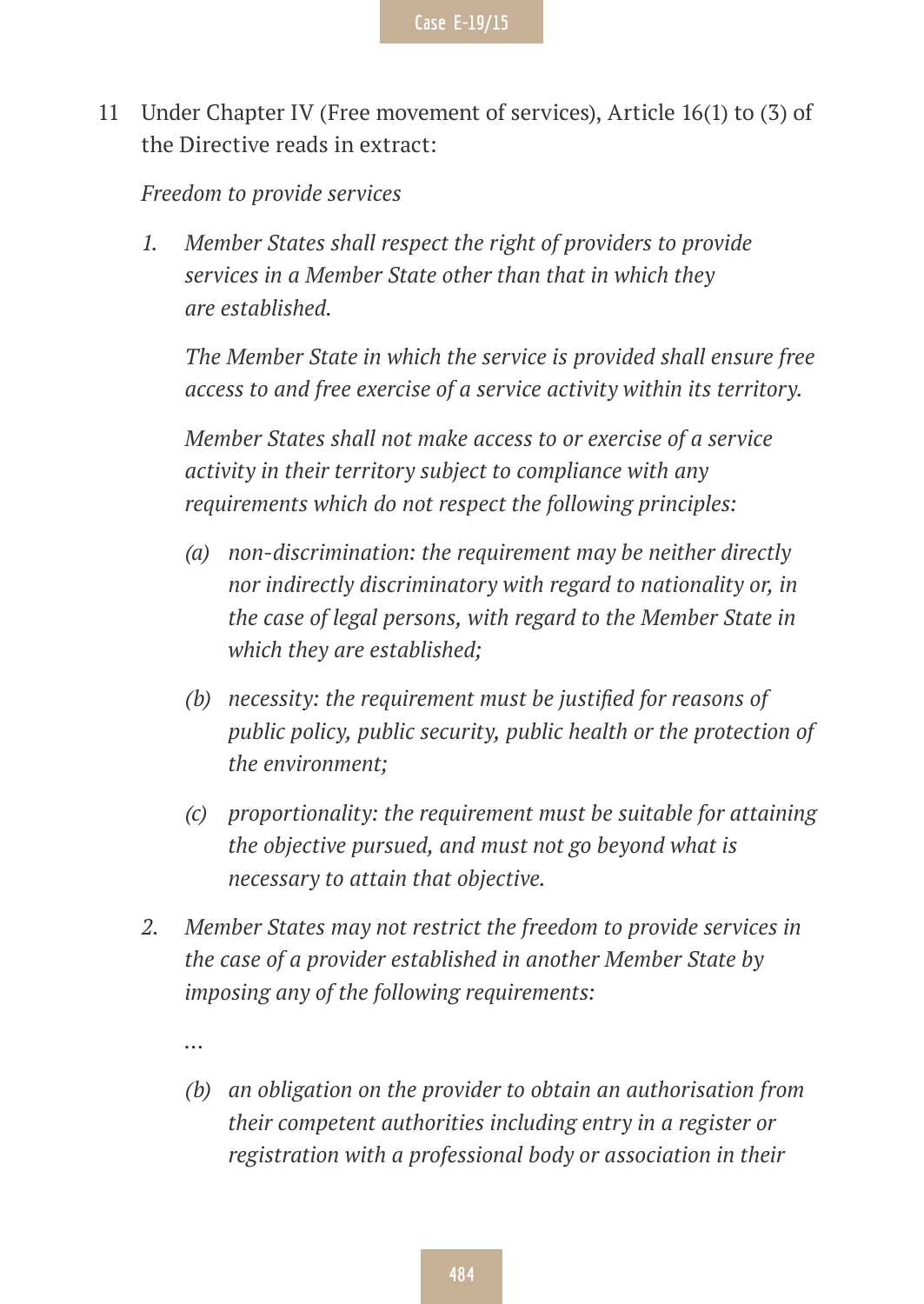*territory, except where provided for in this Directive or other instruments of Community law;*

- *…*
- *3. The Member State to which the provider moves shall not be prevented from imposing requirements with regard to the provision of a service activity, where they are justified for reasons of public policy, public security, public health or the protection of the environment and in accordance with paragraph 1. Nor shall that Member State be prevented from applying, in accordance with Community law, its rules on employment conditions, including those laid down in collective agreements.*

#### **NATIONAL LAW**

- 12 Article 2 of the Act of 22 June 2006 on trade and commerce (*Gewerbegesetz, LR 930.1*) ("the Trade Act") reads:
	- *1. Subject to the provisions of Article 3, this act applies to all commercially pursued and not legally prohibited activities.*
	- *2. An activity is regarded as commercially pursued if it is pursued on a self-employed and regular basis and with the intention to gain a profit or other economic benefit, regardless of the purpose for which that profit is used.*
	- *3. For the purposes of this act, an activity is pursued on a selfemployed basis if it is pursued at one's own risk and for one's own account.*
- 13 Article 7 of the Trade Act reads:
	- *1. Subject to the provisions of Articles 20 to 23, a person wishing to pursue an economic activity within the meaning of Article 2 requires an authorisation from the Office of Economic Affairs (trade authorisation).*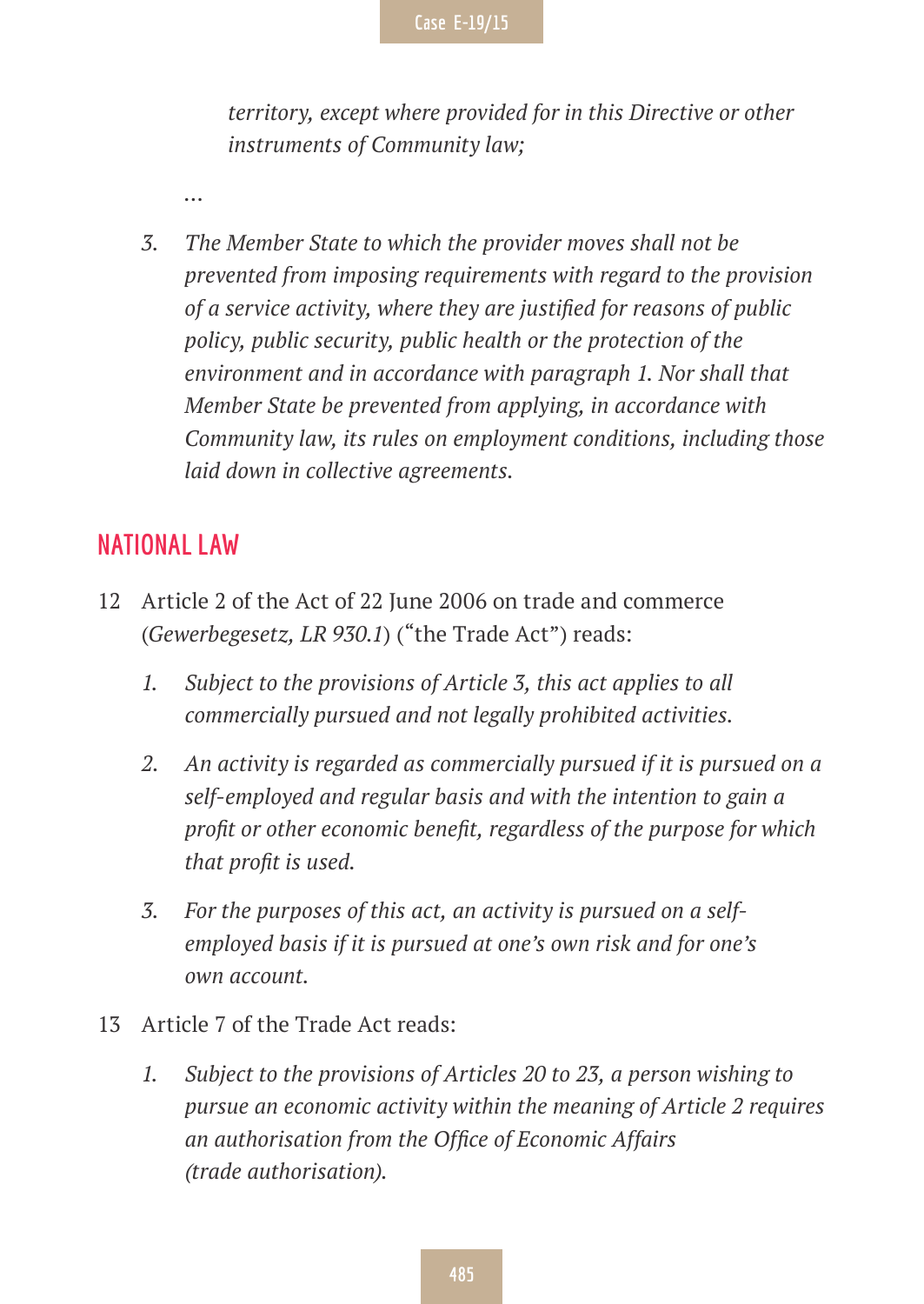- *2. The trade authorisation is personal and non-transferable.*
- *3. The Government may establish by ordinance exemptions from the obligation to obtain authorisation for the pursuit of a simple profession.*
- 14 Article 8 of the Trade Act reads:
	- *1. The trade authorisation will be granted if the applicant:*
		- *(a) is capable of acting;*
		- *(b) is reliable (Article 9);*
		- *(c) is a national of an EEA member state or of Switzerland or is a third country national with an uninterrupted domicile in the country of 12 years or more and which is maintained continuously;*
		- *(d) is qualified for the pursuit of a qualified profession (Article 10);*
		- *(e) has business premises on the national territory and the necessary personnel at his disposal (Article 11);*
		- *(f) has indicated a domestic address for service; this can be, in particular, the address of the business premises on the national territory or of a representative appointed according to the provisions of company law;*
		- *(g) has an adequate command of the German language.*
	- *2. A trade authorisation will be granted to legal entities with legal capacity and to general and limited partnerships [Kollektiv- und Kommanditgesellschaften] if they fulfil the requirements of points (b), (e) and (f) of paragraph 1 and have appointed a managing director (Article 12) and where required an operations manager (Article 12a). The same applies for branches of legal entities or general and limited partnerships with domicile abroad.*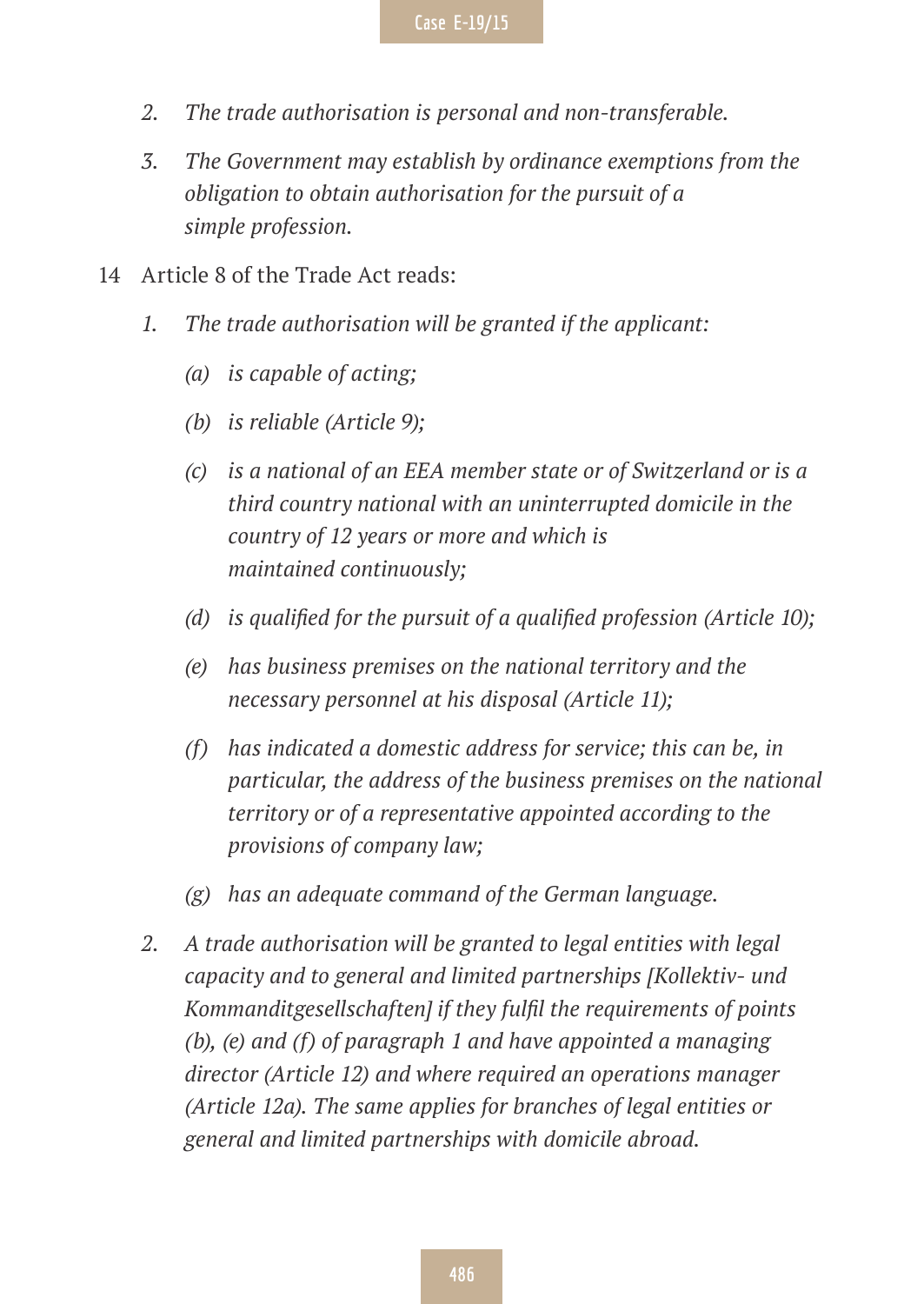- *3. For business carried out in the form of an industrial enterprise no proof of professional qualification (Article 10) is needed.*
- 15 Article 16(1) to (3) of the Trade Act reads:
	- *1. The trade authorisation will be granted when the applicant fulfils the requirements specified in Articles 8 to 14.*
	- *2. In special circumstances, the trade authorisation may be granted for a limited duration and include obligations and conditions.*
	- *3. The economic activity applied for may only be pursued after the trade authorisation has been issued.*
- 16 Article 21 of the Trade Act reads:
	- *1. Service providers shall notify in writing to the Office of Economic Affairs using an official form the first provision of services in Liechtenstein.*
	- *2. The notification shall be renewed annually if the service provider intends to provide services temporarily or occasionally in Liechtenstein during the year in question.*
	- *3. When first notifying the service provision the service provider shall submit the following documents:*
		- *(a) A certificate confirming*
			- *1. that the service provider lawfully pursues the activity in question in the State of establishment;*
			- *2. that the service provider is not prohibited, not even temporarily, from pursuing that activity at the time the certificate is submitted;*
		- *(b) A proof of professional qualification;*
		- *(c) A proof of nationality;*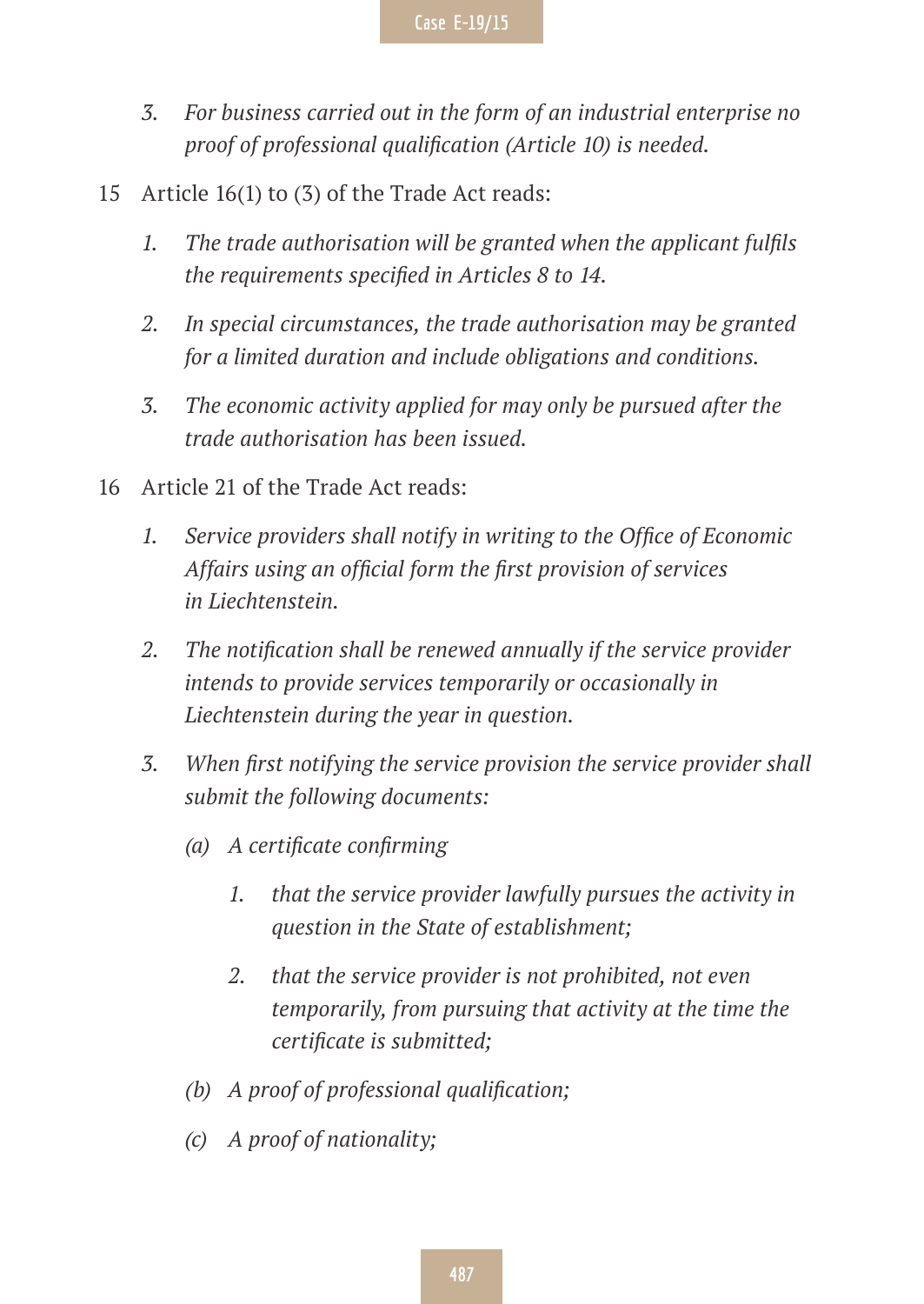*…*

*4. The service may only be provided after the Office of Economic Affairs has confirmed that the correct notification has been submitted. If no confirmation is issued within seven working days from receipt of the notification, the confirmation shall be deemed granted.*

*…*

17 Article 29b of the Trade Act reads:

*Any person not complying with the notification requirement specified in Article 21 may be excluded by the Office of Economic Affairs from crossborder service provision for a period not exceeding one year.*

18 Article 4 of the Act of 20 October 2010 on the Provision of Services (*Gesetz* über *die Erbringung von Dienstleistungen, LR 930.4*) ("the Services Act") reads:

*The provisions of this act only apply to the extent that special legislation does not make other provision.*

19 Article 11 of the Services Act reads:

*Procedure for granting an authorisation*

- *1. Unless special legislation makes other provision, the competent authority shall decide by order on an application for an authorisation within six weeks. The period may be extended reasonably by the authority once if this is necessary because of the difficulty of the matter. The extension must be reasoned and communicated to the parties of the proceedings before the expiry of the deadline for the decision.*
- *2. The period within which a decision must be taken referred to in paragraph 1 begins to run once the complete application has been received. The applicant shall be informed, in the relevant case, of*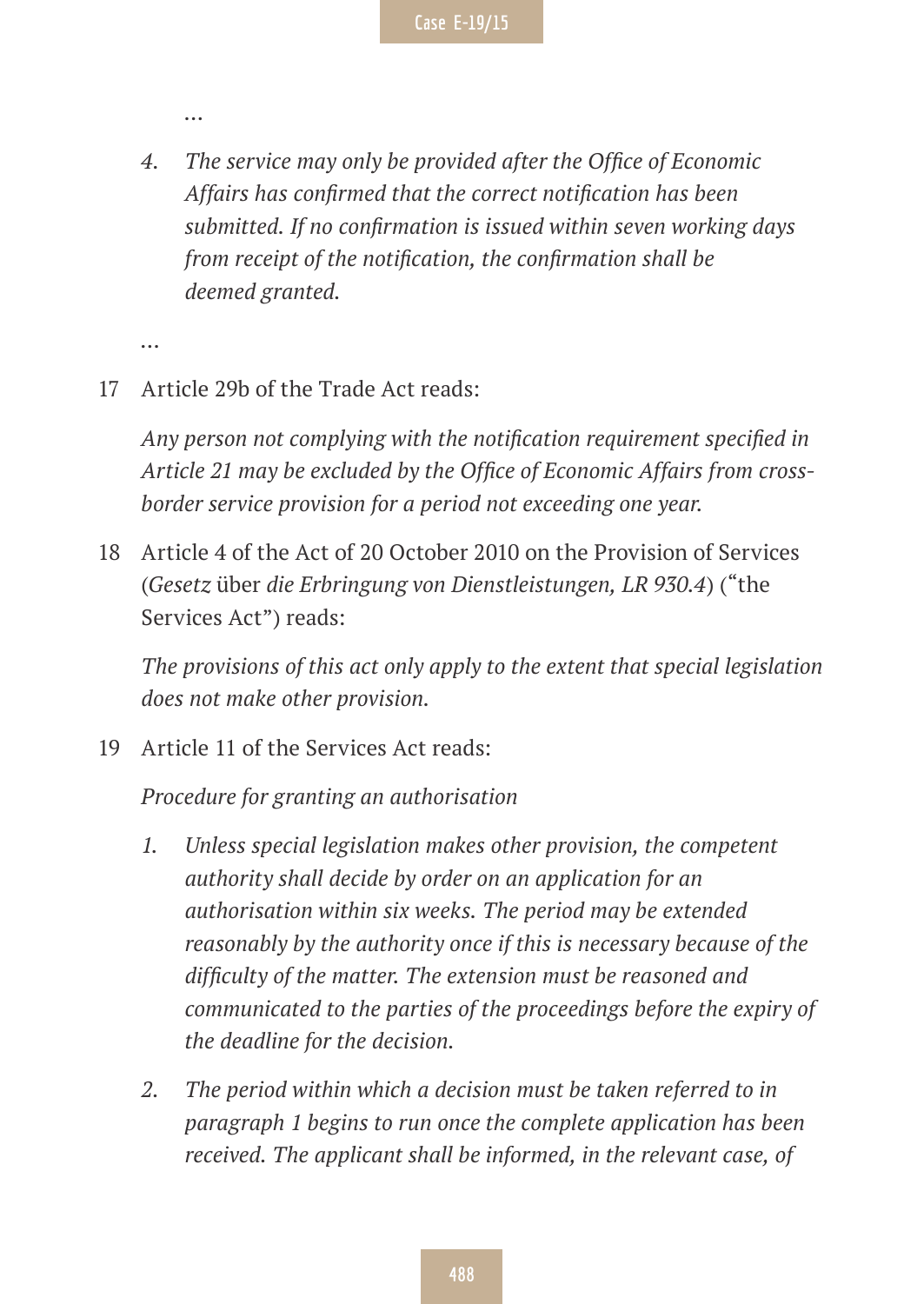

*the incompleteness of the application and of the resulting legal consequences.*

- *3. The authorisation of an application shall be considered granted if the competent authority does not take a decision within the period established in paragraph 1 or the special legislation.*
- *4. The competent authority shall confirm immediately in writing the grantof an authorisation under paragraph 3. This confirmation shall be sent to the parties of the proceedings. Each party shall have the right, within four weeks of receipt of this confirmation, to request an order stating that an authorisation has been issued in accordance with paragraph 3.*
- 20 Article 13 of the Services Act reads:

*Exemption from requirements and controls*

*For the purposes of granting an authorisation, a service provider shall be exempted from requirements and controls if he has been granted an authorisation in Liechtenstein or another EEA State conditional on requirements and controls that are equivalent to those of the procedure in question or that are comparable as regards their purpose.*

#### **II PRE-LITIGATION PROCEDURE**

- 21 In December 2010, the Liechtenstein Government notified to the EFTA Surveillance Authority ("ESA") the national measures considered to ensure implementation of the Directive. ESA subsequently informed Liechtenstein that it had undertaken an own initiative case to examine whether the Trade Act complied with the requirements set out in the Directive, in particular as regards the authorisation schemes contained in that act.
- 22 In February 2012, ESA sent a letter to Liechtenstein requesting information on the interpretation of the Trade Act and its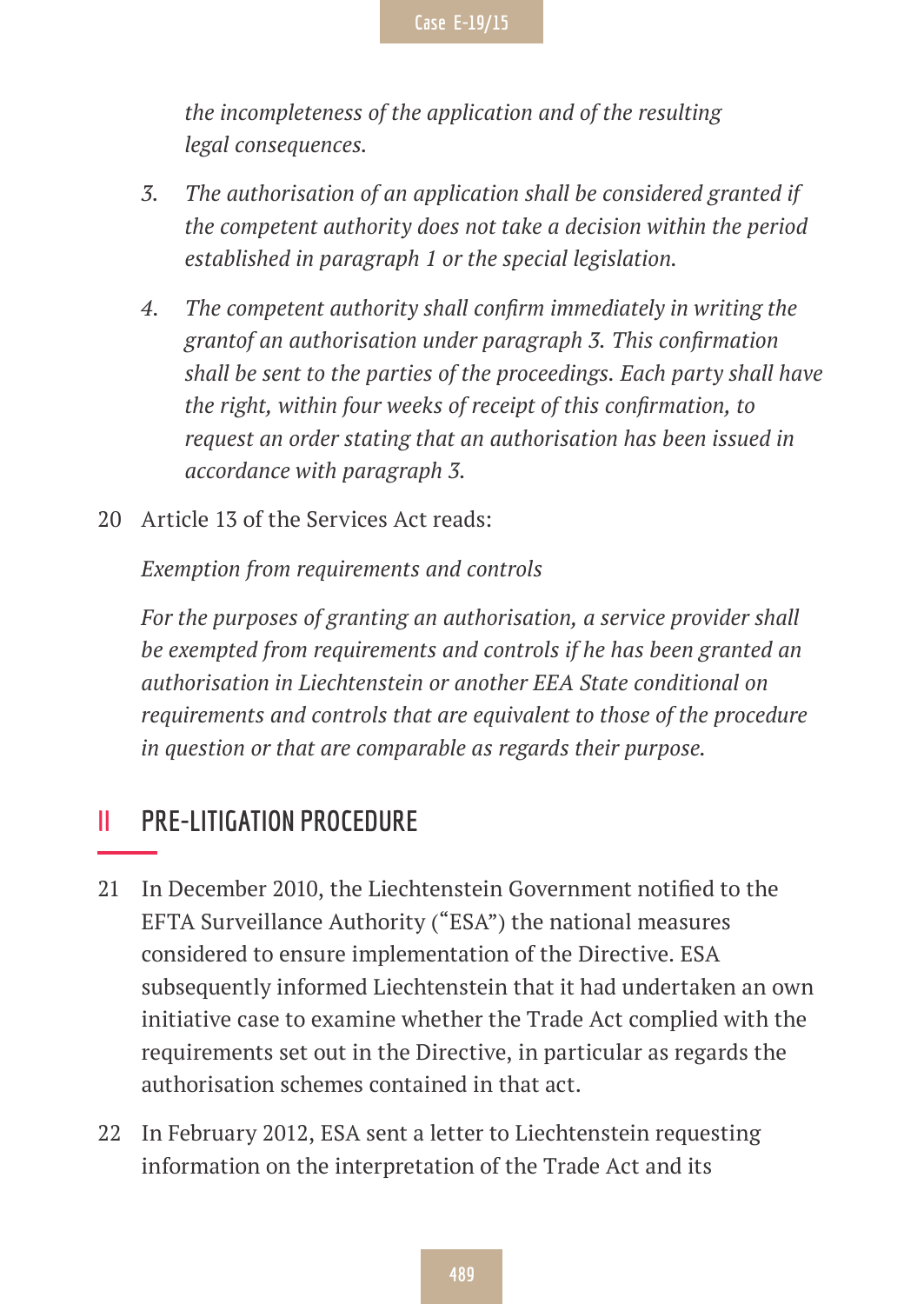compliance with the Directive. Liechtenstein responded to that letter in May 2012. Further exchanges of information and views on the matter also took place during 2012 and 2013.

- 23 On 3 July 2013, ESA issued a letter of formal notice, concluding that several provisions of the Trade Act were in breach of the Directive. In particular, ESA considered that Articles 7 and 21 of the Trade Act amounted to authorisation schemes for companies wishing to establish themselves or to provide cross-border services in Liechtenstein, which did not satisfy the requirements specified in Articles 9 and 16 of the Directive.
- 24 In the event that the authorisation schemes for establishment as such were considered compatible with the Directive, ESA argued that certain requirements were nonetheless in breach of Article 10(2)(d) and (3) and Article 13(1) of the Directive.
- 25 On 2 October 2013, Liechtenstein responded to the letter of formal notice, maintaining that the authorisation schemes for establishment and cross-border services were as such compatible with the Directive and Articles 31 and 36 EEA. On the other hand, Liechtenstein accepted the conclusions of ESA with regard to some aspects of the authorisation schemes. A proposal to Parliament accommodating ESA's concerns would be presented. No time frame for those amendments was mentioned.
- 26 On 24 April 2014, ESA delivered a reasoned opinion to Liechtenstein, maintaining the conclusion set out in its letter of formal notice. Pursuant to the second paragraph of Article 31 of the Agreement between the EFTA States on the Establishment of a Surveillance Authority and a Court of Justice ("SCA"), ESA required Liechtenstein to take the necessary measures to comply with the reasoned opinion within two months following the notification, i.e. no later than 24 June 2014. Upon request, ESA extended this deadline to 19 August 2014.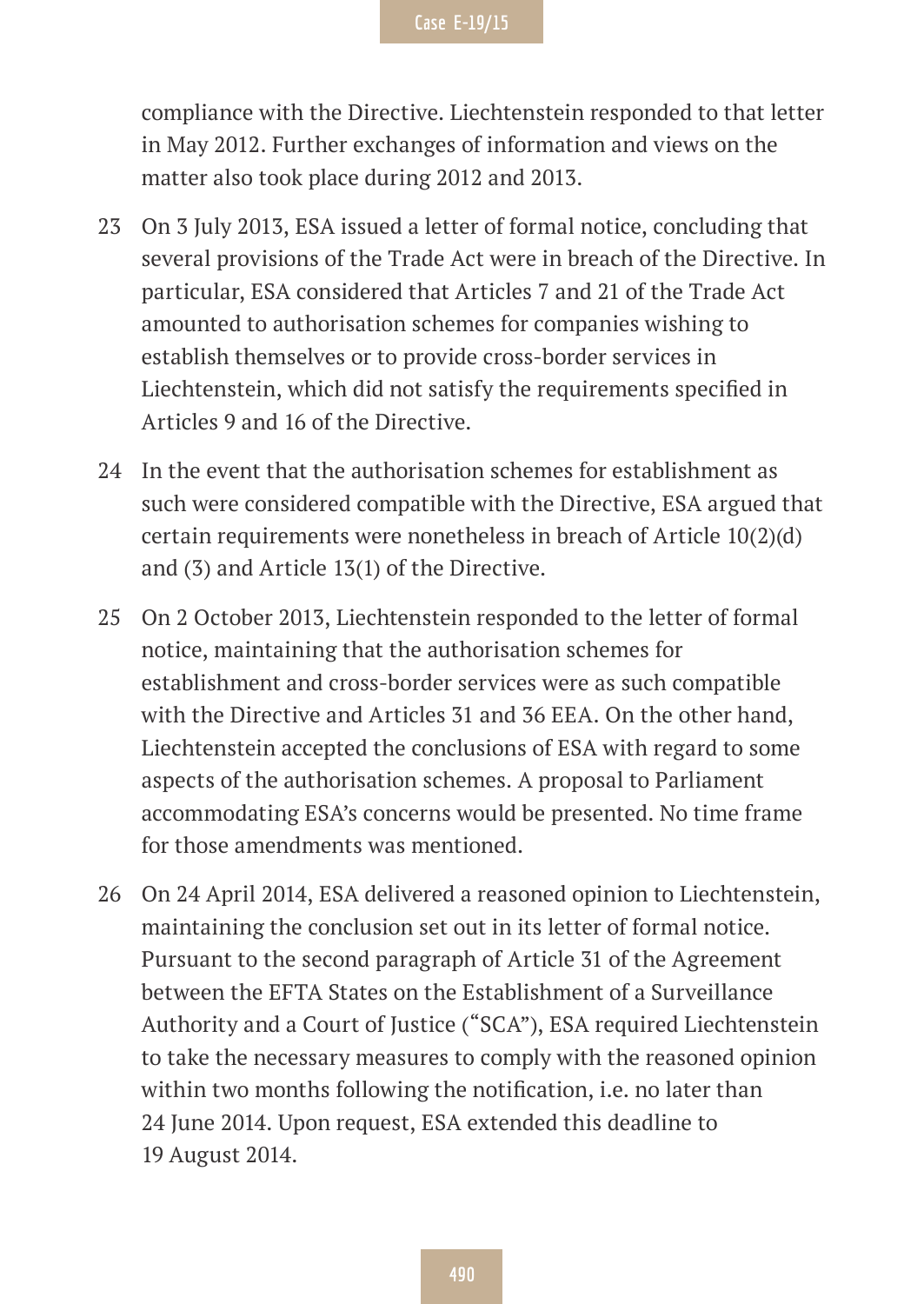- 27 On 19 August 2014, Liechtenstein replied to the reasoned opinion, maintaining the conclusions set out in its response to the letter of formal notice.
- 28 On 3 June 2015, ESA decided to bring the matter before the Court pursuant to the second paragraph of Article 31 SCA.

### **III PROCEDURE AND FORMS OF ORDER SOUGHT BY THE PARTIES**

- 29 ESA lodged the present application at the Court Registry on 29 July 2015 requesting the Court to:
	- *1. Declare that the Principality of Liechtenstein has breached its obligations arising from Articles 9, 10, 13 and 16 of the Act referred to at point 1 of Annex X to the EEA Agreement (Directive 2006/123/ EC of the European Parliament and of the Council of 12 December 2006 on services in the internal market), as adapted to the EEA Agreement by Protocol 1 thereto, and, to the extent that establishments and the provisions of cross-border services fall outside the scope of that Act, its obligations arising from Articles 31 and 36 of the EEA Agreement:*
		- *(a) by maintaining in force Article 7 of the Liechtenstein Trade Act which sets up a prior authorisation scheme for undertakings willing to establish themselves in Liechtenstein; and,*
		- *(b) by maintaining in force Article 8(1) of the Liechtenstein Trade Act in so far as it imposes conditions that are not clear and unambiguous for granting prior authorisation for undertakings willing to establish themselves in Liechtenstein (namely the obligation to have the necessary personnel and the obligation to have an adequate command of the German language); and,*
		- *(c) by failing to ensure that requirements, which are equivalent or essentially comparable as regard their purpose to which the*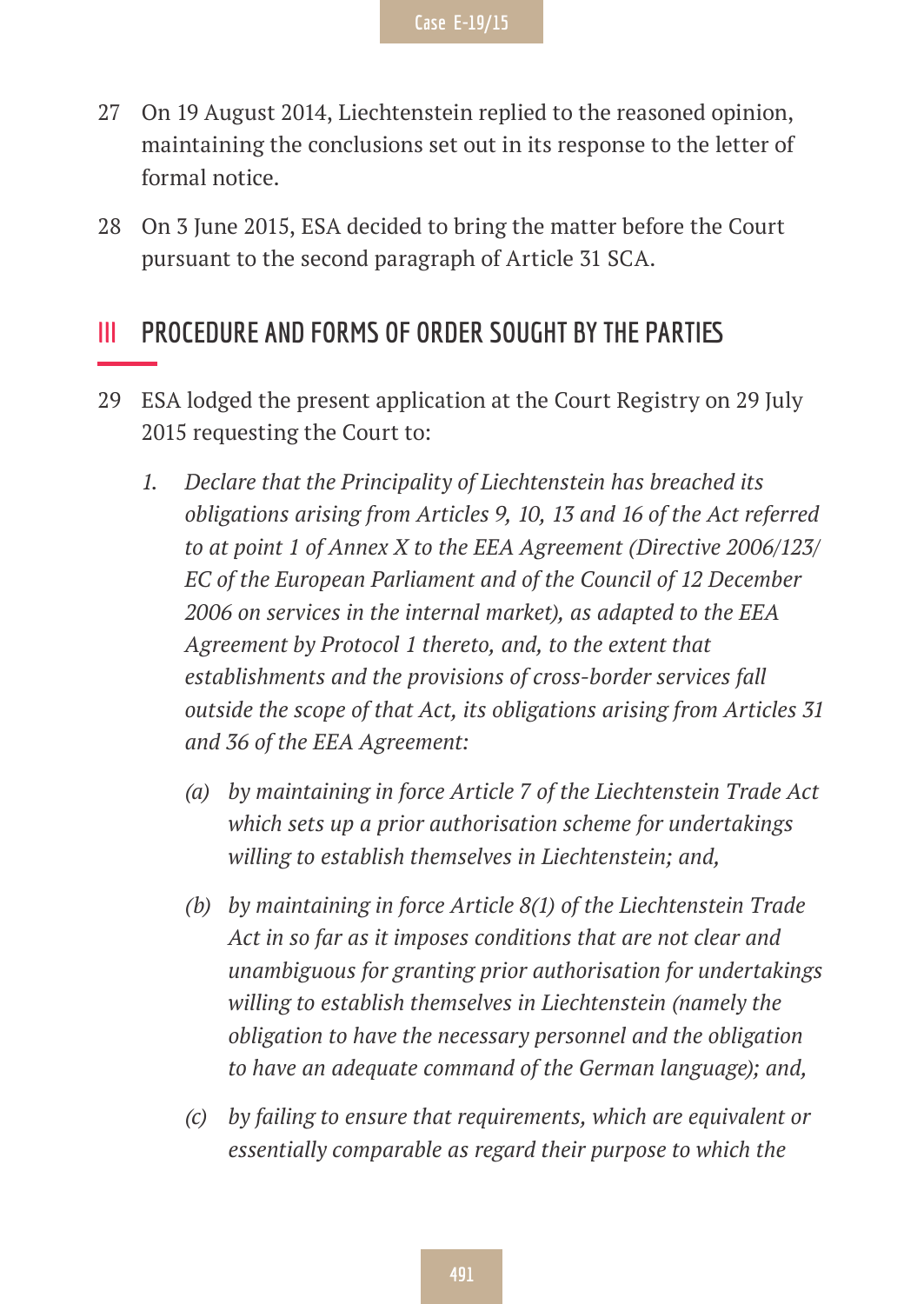*service provider is already subject in another EEA State or in the same EEA State, in the procedure for prior authorisation for undertakings intending to establish themselves in Liechtenstein are not duplicated and that the procedure and formalities concerning the authorisation scheme under the Trade Act are clearly laid down; and,*

- *(d) by maintaining in force Article 21 of the Liechtenstein Trade Act which sets up a prior authorisation scheme for undertakings intending to provide cross-border services in Liechtenstein; and*
- *2. Order the Principality of Liechtenstein to bear the costs of the proceedings.*
- 30 The application was served on Liechtenstein on 5 August 2015. The time limit for lodging a defence under Article 35(1) of the Rules of Procedure ("RoP") expired on 5 October 2015. After expiry Liechtenstein sent a letter to the Court requesting an extension of the time limit for lodging the defence. The missed deadline was explained by the fact that ESA's application was only served on the Liechtenstein Mission in Brussels and not on the EEA Coordination Unit of the Liechtenstein Government. Since the Liechtenstein Mission had assumed that the application had also been served on the EEA Coordination Unit, it had not forwarded the application to the latter.
- 31 By letter of 7 October 2015, the Court informed Liechtenstein that the President had decided not to grant an extension of the time limit.
- 32 By letter of 9 October 2015, ESA informed the Court that it waived its right to apply for a judgment by default under Article 90 RoP.
- 33 On 20 December 2015, the European Commission ("the Commission") submitted written observations.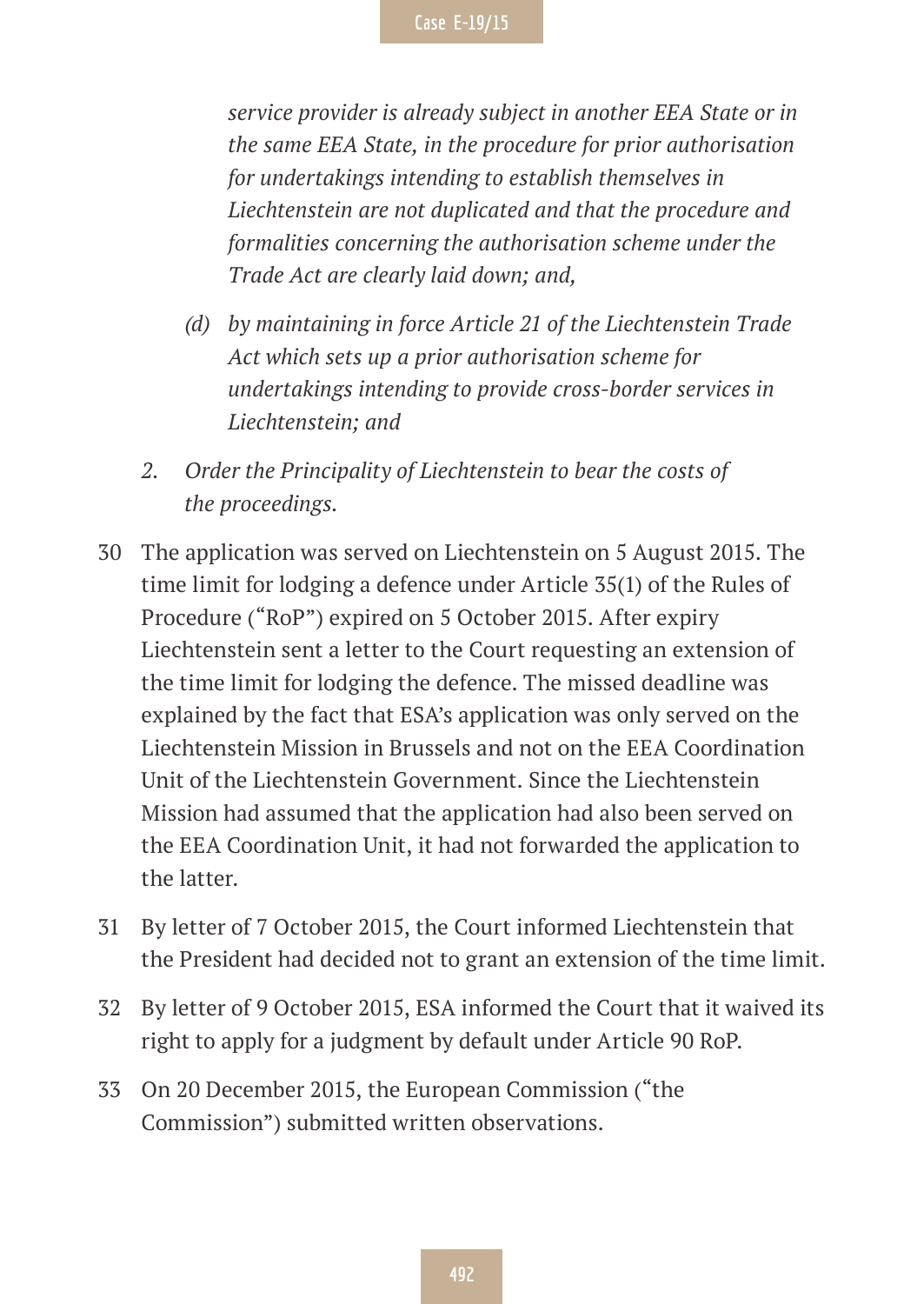#### **IV WRITTEN PROCEDURE BEFORE THE COURT**

- 34 Written arguments have been received from the applicant:
	- ESA, represented by Markus Schneider, Deputy Director, Clémence Perrin, Officer, and Marlene Lie Hakkebo, Temporary Officer, Department of Legal & Executive Affairs, acting as Agents.
- 35 Pursuant to Article 20 of the Statute of the Court and Article 97 RoP, written observations have been received from:
	- the Commission, represented by Hélène Tserepa-Lacombe and Luigi Malferrari, members of its Legal Service, acting as Agents.

#### **V SUMMARY OF THE ARGUMENTS AND OBSERVATIONS SUBMITTED TO THE COURT**

## **ESA**

36 ESA's application consists of four pleas. First, Liechtenstein has breached Article 9 of the Directive by maintaining in force a prior authorisation procedure for establishment. Second, several of the conditions and rules applying to that authorisation procedure are in breach of Articles 10 and 13 of the Directive. Third, Liechtenstein has breached Article 16 of the Directive by maintaining in force a prior authorisation procedure for the provision of cross-border services. And fourth, the prior authorisation procedures for establishment and cross-border services, to the extent that they apply to establishment and services outside the scope of the Directive, are in breach of Articles 31 and 36 EEA.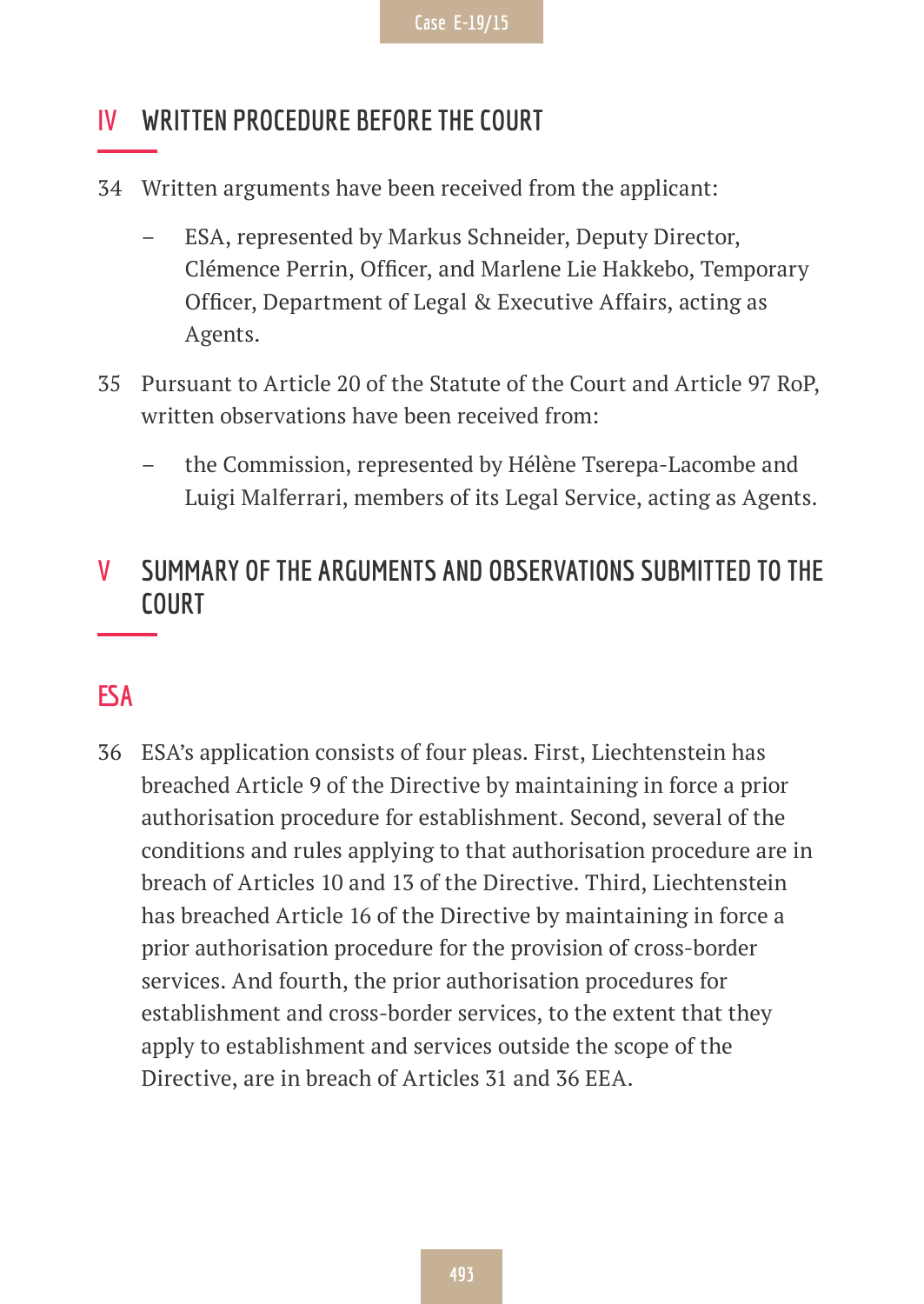## **FIRST PLEA – BREACH OF ARTICLE 9 OF THE DIRECTIVE**

- 37 ESA submits that the rules on establishment under Liechtenstein law amount to a prior authorisation scheme. In order to establish itself legally in Liechtenstein, any undertaking has to first file an application to the Liechtenstein authorities and then wait either for a decision on the application or, alternatively, for the expiry of a sixweek period specified under Liechtenstein law. This, in effect, amounts to an authorisation scheme, within the meaning of Article 4(6) of the Services Directive. That finding is not contested by Liechtenstein.
- 38 ESA observes that, according to Article 9(1) of the Directive, an authorisation scheme in the field of establishment can only be imposed if it is non-discriminatory, justified by an overriding reason in the public interest, and proportionate. In ESA's view, the authorisation scheme at issue is neither justified nor proportionate.
- 39 Liechtenstein has put forward three public interest objectives to justify the scheme, namely, the protection of service recipients, the fight against fraud and tax evasion, and the protection of legal certainty. However, in ESA's view, Liechtenstein has failed to put forward evidence to substantiate those claims.
- 40 Although the protection of service recipients is mentioned in Article 4(8) of the Directive as a permissible overriding reason in the public interest, ESA argues that Liechtenstein has failed to provide any evidence substantiating the reasons why the authorisation scheme is required to protect the recipients of services and how the scheme is proportionate in light of the aim sought.<sup>1</sup>

<sup>1</sup> Reference is made to Cases E-12/10 *ESA* v *Iceland* [2011] EFTA Ct. Rep. 117, paragraph 57; E-16/10 *Philip Morris Norway* [2011] EFTA Ct. Rep. 330, paragraph 85; judgment in *Atral*, C-14/02, EU:C:2003:265, paragraph 69; and judgment in *Commission* v *Belgium*, C-254/05, EU:C:2007:319, paragraph 37.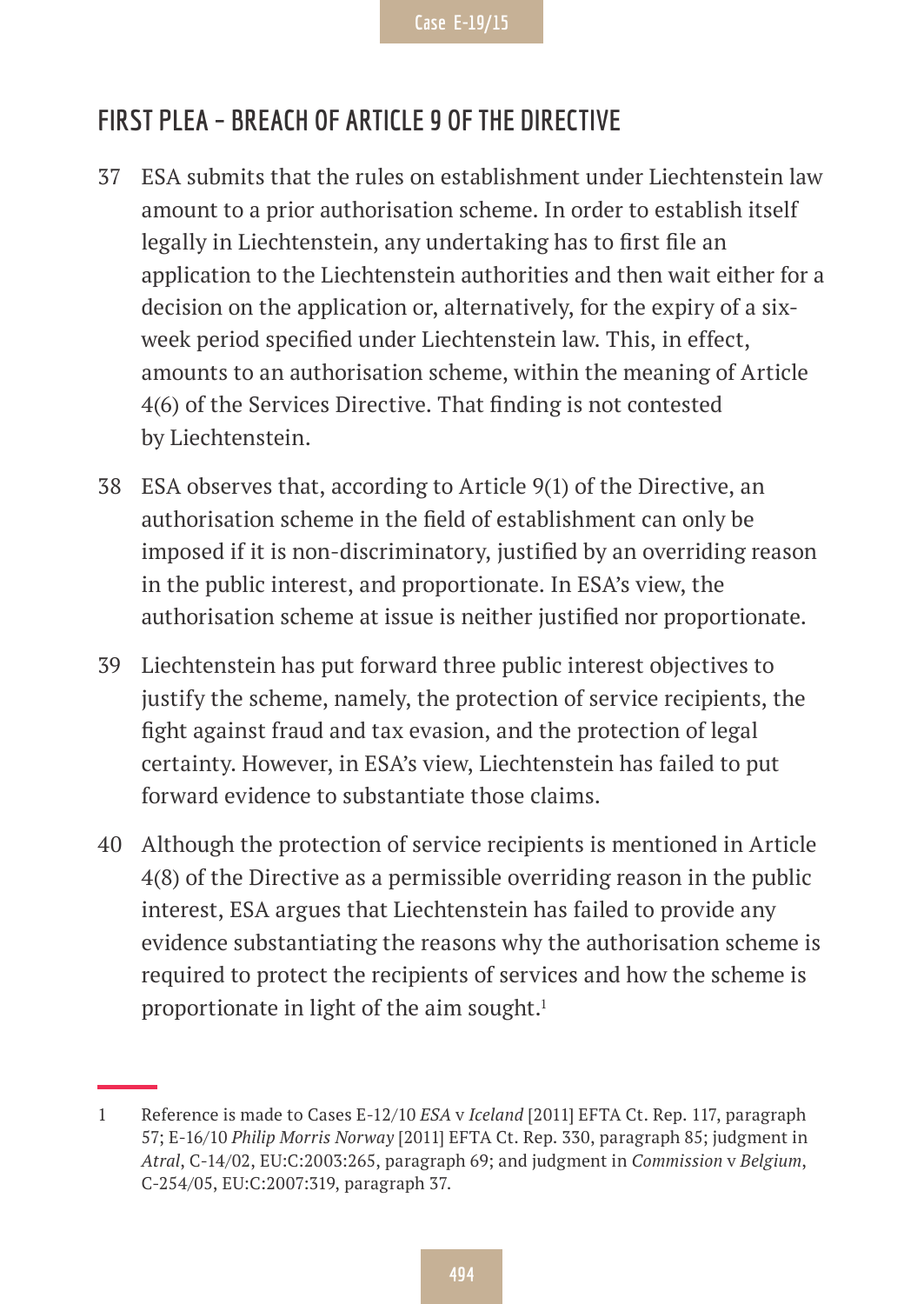- 41 ESA submits that, by applying to all instances of establishment without making any distinction according to the nature of the services provided by the undertaking and the potential risks for service recipients, the authorisation scheme is not appropriate for ensuring effective protection of service recipients. Such a general and wide scope runs counter to the aim of the Directive which is to limit prior authorisation schemes.
- 42 Liechtenstein has sought to justify the wide ranging authorisation scheme by stating that a risk to safety, life and health cannot be excluded for any service. Therefore, an *a posteriori* inspection would be too late to be effective in ensuring the protection of service providers and recipients. ESA contends that such general statements cannot suffice as evidence, as this would be tantamount to reversing the rule and exception regime under the Directive in relation to prior authorisation schemes.
- 43 ESA submits that an *a posteriori* inspection, taking place shortly after the date of establishment or otherwise as appropriate, could be considered as an alternative to the prior authorisation scheme. Another alternative would be to limit the authorisation scheme to specific sectors where it has been established and evidenced that there is an actual need for the protection of service recipients. Therefore, alternative methods of control might offer a protection to service recipients and still offer the legal certainty required for undertakings to establish themselves in Liechtenstein.
- 44 As for Liechtenstein's second justification, ESA does not dispute that combating fraud and tax evasion may constitute overriding reasons relating to the public interest within the meaning of Article 4(8) of the Directive.<sup>2</sup> However, ESA contends that Liechtenstein has failed

<sup>2</sup> Reference is made to judgment in Établissements *Rimbaud*, C-72/09, EU:C:2010:645, paragraphs 33 and 34, and Joined Cases E-3/13 and E-20/13 *Olsen and Others* [2014] EFTA Ct. Rep. 400, paragraphs 166 and 167.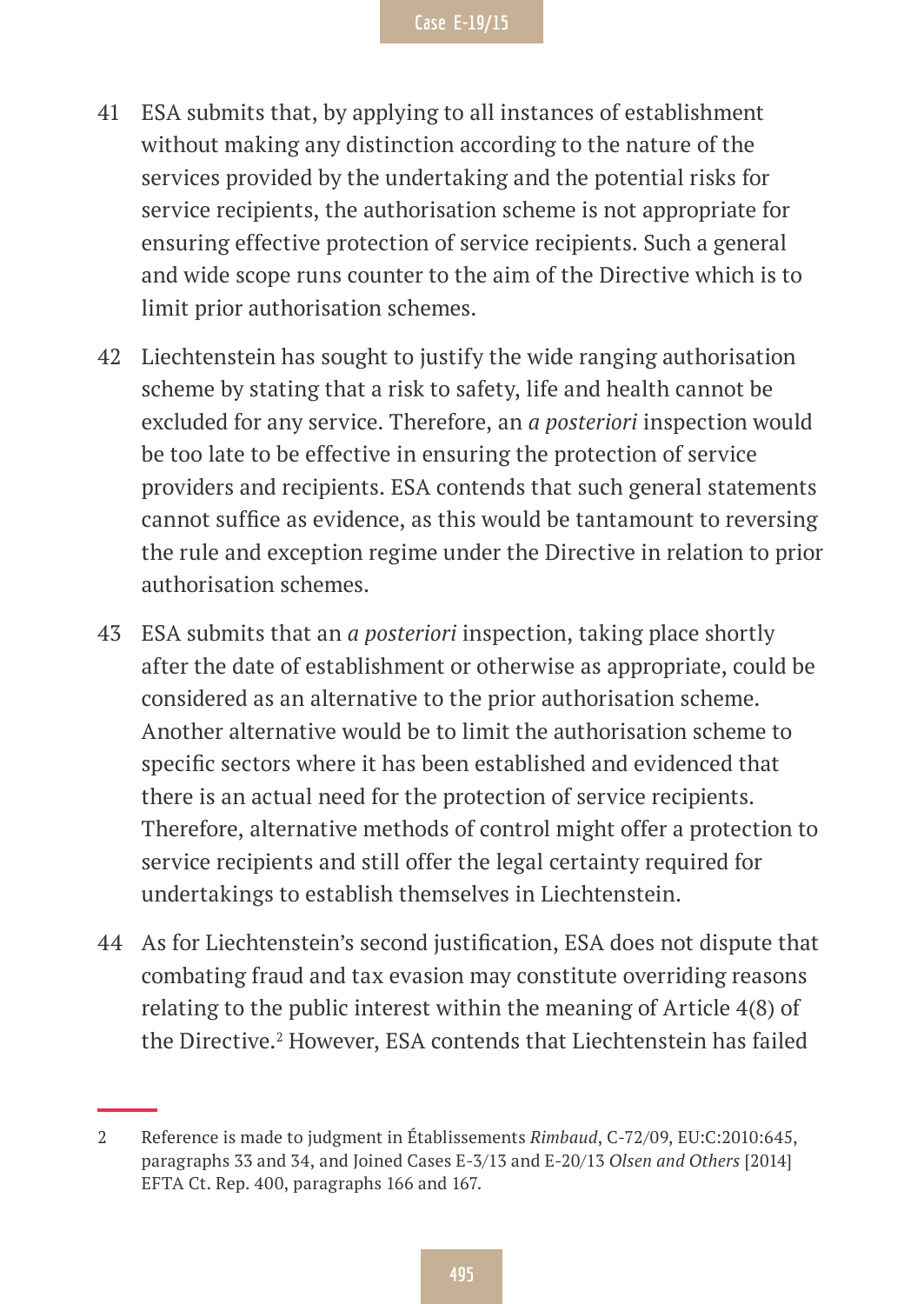to demonstrate that the prior authorisation scheme at issue is required in order to avoid fraud and tax avoidance and how the authorisation scheme is the only effective measure to ensure the required level of protection against such risks.3

- 45 ESA submits that less restrictive measures could have been adopted in order to tackle fraud and tax evasion. For example, Liechtenstein could have targeted specific areas or professions where fraud or tax evasion have been detected rather than adopting a blanket measure covering all services under the Trade Act. In addition, it appears doubtful whether a prior authorisation scheme is the most effective system for the detection of such fraudulent or evasive practices, as, for example, tax filings and financial statements would appear to provide a better insight into the business practices of such firms.
- 46 As for the protection of legal certainty, ESA understands Liechtenstein's view to the effect that tradesmen and consumers have more legal certainty with a prior authorisation scheme than under a notification scheme with subsequent inspections. ESA considers that legal certainty is a fundamental principle of EEA law but claims that Liechtenstein has failed to show that, aside from being a fundamental principle of law, it also amounts to an overriding reason in the public interest within the meaning of Article 4(8) of the Directive. In fact, recital 5 to the Directive explicitly refers to the principle of legal certainty not as a reason to justify restrictions but, on the contrary, as one of the main reasons why unnecessary barriers to the fundamental rights of establishment and the freedom to provide services should be removed by the Directive.

<sup>3</sup> Reference is made to judgments in *Commission* v *Belgium*, C-577/10, EU:C:2012:814, paragraph 53, and Établissements *Rimbaud*, EU:C:2010:645, paragraph 34.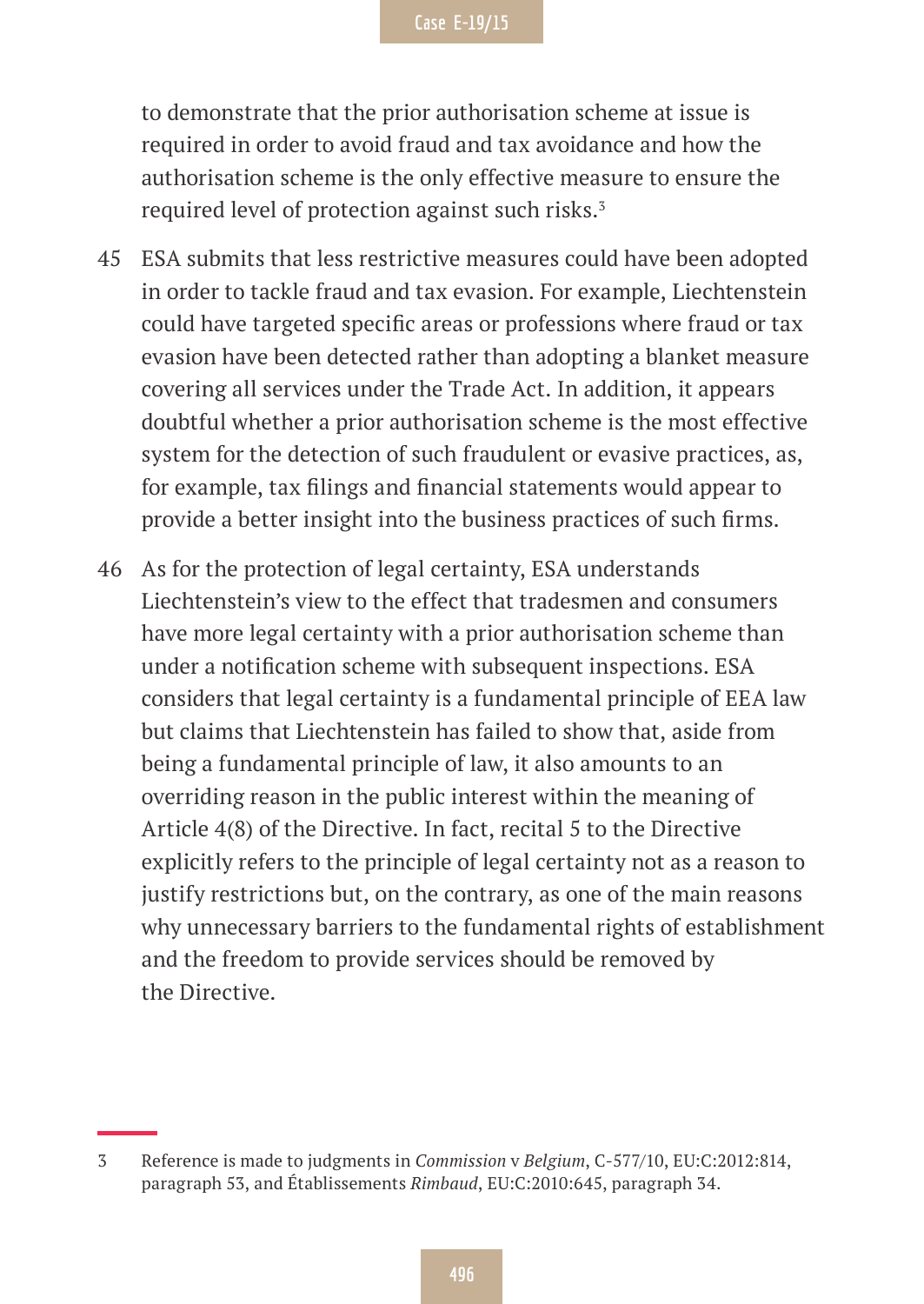- 47 Even if the protection of legal certainty could be suited to justify an authorisation scheme, ESA submits that Liechtenstein has not demonstrated that the authorisation scheme at issue is appropriate to achieve that aim. In particular, Liechtenstein has failed to address the fact that the alleged advantage of legal certainty comes at the cost of an administrative burden actually impacting on the legal certainty of businesses.
- 48 In any event, ESA contends that the prior authorisation scheme goes beyond what is necessary to ensure legal certainty. ESA fails to see that commercial activities would lack legal certainty if only a notification scheme with on-site inspections applied. Such argument ignores the very spirit and purpose of the Directive. Liechtenstein could also ensure that the relevant regulations applying in the context of establishment are sufficiently clear and accessible such that undertakings wishing to establish themselves in Liechtenstein have the necessary information and can obtain appropriate assistance from the competent national authorities.
- 49 Consequently, ESA submits that Article 7 of the Trade Act amounts to an authorisation scheme in breach of the Directive since it does not fulfil the three cumulative conditions expressly mentioned in Article 9(1) of the Directive.

#### **SECOND PLEA – BREACH OF ARTICLES 10 AND 13 OF THE DIRECTIVE**

50 Even if the authorisation scheme addressed above were considered non-discriminatory, justified and proportionate, ESA submits that certain conditions imposed by the scheme are in breach of the Directive. In particular, the obligations pursuant to Article 8(1)(e) and (g) of the Trade Act, which set out the requirements to have the necessary personnel and an adequate command of the German language in order to obtain an authorisation, are contrary to Article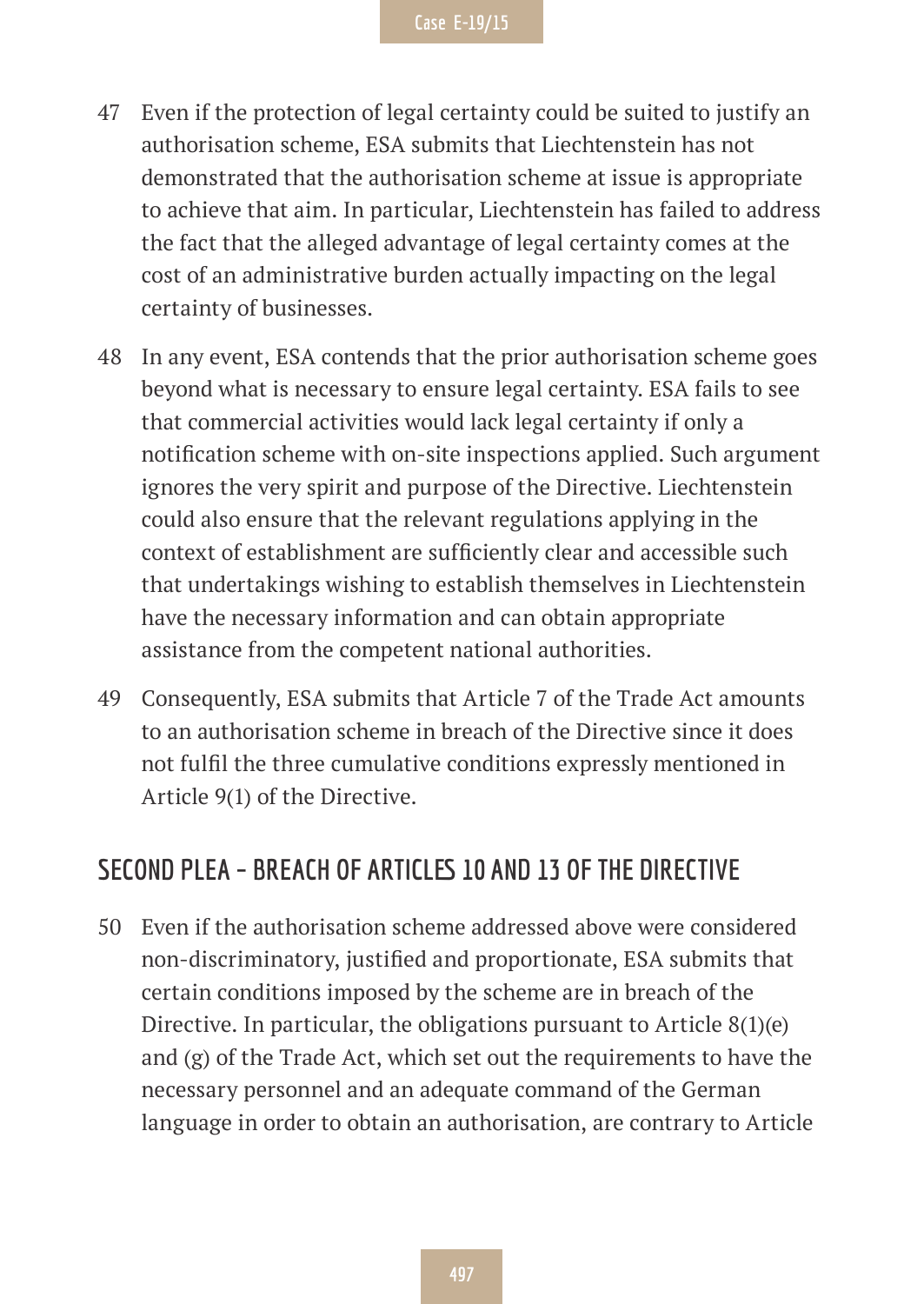10(1) read in conjunction with 10(2)(d) of the Directive as they are not clear and unambiguous.

- 51 In response to the argument by Liechtenstein that these requirements are practised very liberally, ESA contends that this would still be insufficient to ensure compliance with the Directive. Even if a national measure is not enforced, this does not constitute an appropriate way to remedy a breach of EEA law.<sup>4</sup>
- 52 Furthermore, ESA argues that the Trade Act fails to ensure adequate legal certainty with regard to the obligation in Article 10(3) of the Directive not to duplicate comparable requirements and controls. A provision to this effect in Article 13 of the Services Act is not sufficient as the Trade Act is considered a *lex specialis*. This means that the provisions of the Services Act apply as long as the Trade Act does not provide for any deviating rules. Applicants and the national administration might therefore not be aware of the duty to consider the comparable requirements which an applicant has already fulfilled in its home State of establishment. In any event, the absence of any reference to Article 13 of the Services Act in the Trade Act leads to a lack of legal certainty for actual and potential applicants for authorisation.
- 53 Finally, ESA submits that, contrary to Article 13 of the Directive, the Trade Act fails to lay down the procedures and formalities concerning the authorisation scheme applying to establishment. It is not sufficient that those procedures and formalities are laid down in Article 11 of the Services Act. Rather, a provision such as Article 11 of the Services Act should be inserted in the Trade Act, or at least a reference to the Services Act should be included in the Trade Act.

<sup>4</sup> Reference is made to judgments in *Commission* v *France*, 167/73, EU:C:1974:35, paragraph 42, and *Commission* v *Germany*, 29/84, EU:C:1985:229, paragraph 17.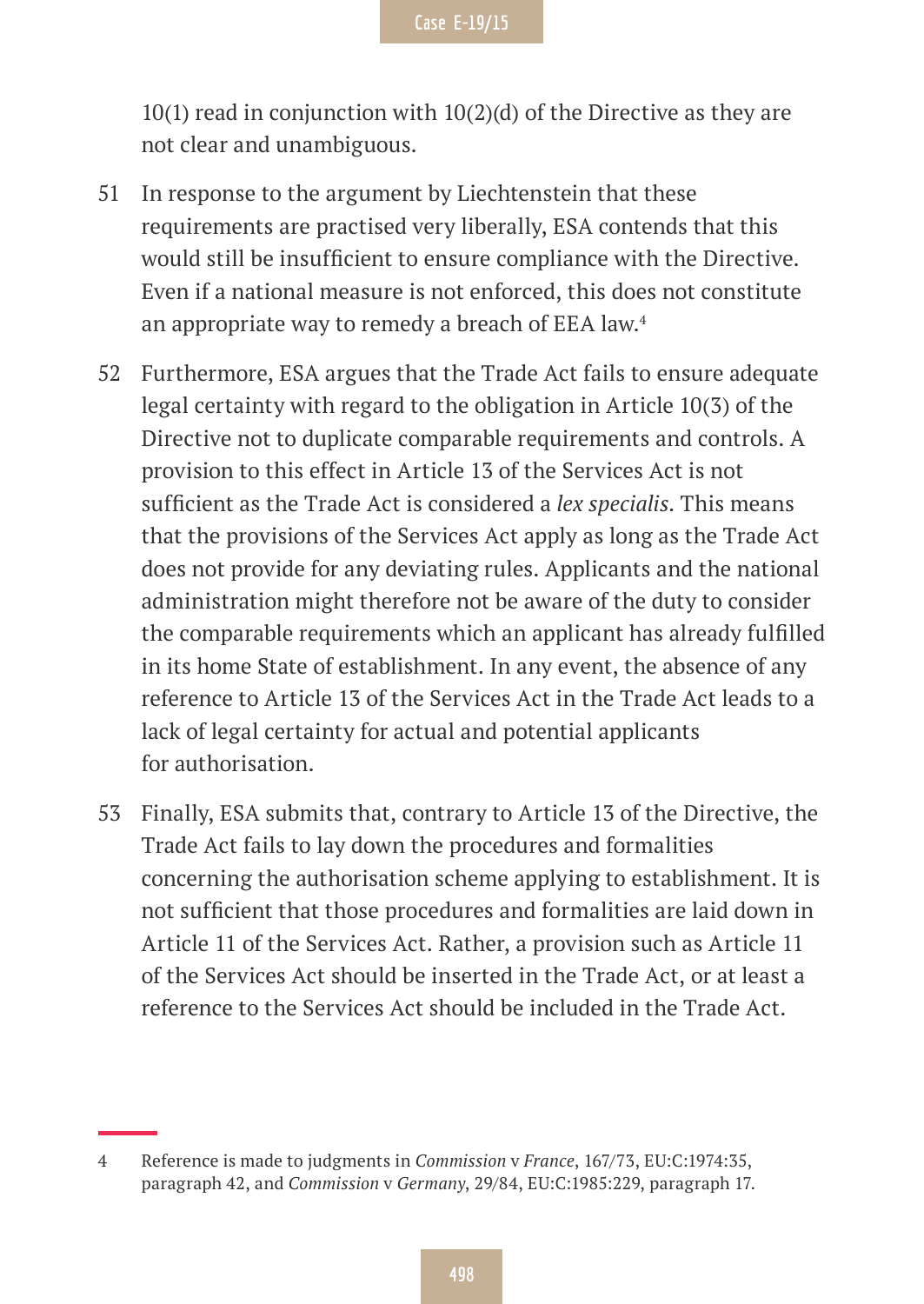54 ESA notes that Liechtenstein has not contested the conclusions concerning the compatibility of all such provisions (i.e. Article 8(1) (e), (g), the obligation not to duplicate comparable requirements and controls and the obligation to set up clear authorisation procedures and formalities) with Articles 10 and 13 of the Directive. However, Liechtenstein has not provided ESA with any time frame for the adoption or entry into force of the necessary amendments. ESA submits in this regard that practices, circumstances or situations prevailing in the domestic legal order are the responsibility of the EEA/EFTA States and cannot justify failure to observe obligations arising under EEA law.5

#### **THIRD PLEA – BREACH OF ARTICLE 16 OF THE DIRECTIVE**

- 55 ESA submits that the rules under Article 21 of the Trade Act on cross-border services amount to an authorisation scheme with a tacit acceptance period of seven days and is as such prohibited under Article 16(2)(b) of the Directive. That finding is not contested by Liechtenstein.
- 56 ESA contends that an authorisation scheme may be imposed on the provision of cross-border services only if it is justified by one of the public interest objectives expressly listed under Article 16(3) of the Directive, and provided that such measure is non-discriminatory, necessary and proportionate to the objective sought, in accordance with Article 16(1)(a) to (c). In ESA's view, the authorisation scheme at issue cannot be justified and is not proportionate.
- 57 ESA submits that the list set out in Article 16(3) of the Directive is exhaustive in nature. The Directive harmonises all the areas falling within its scope. Any national measure must therefore be assessed in

<sup>5</sup> Reference is made to Case E-19/14 *ESA* v *Norway*, judgment of 19 June 2015, not yet reported, paragraph 48.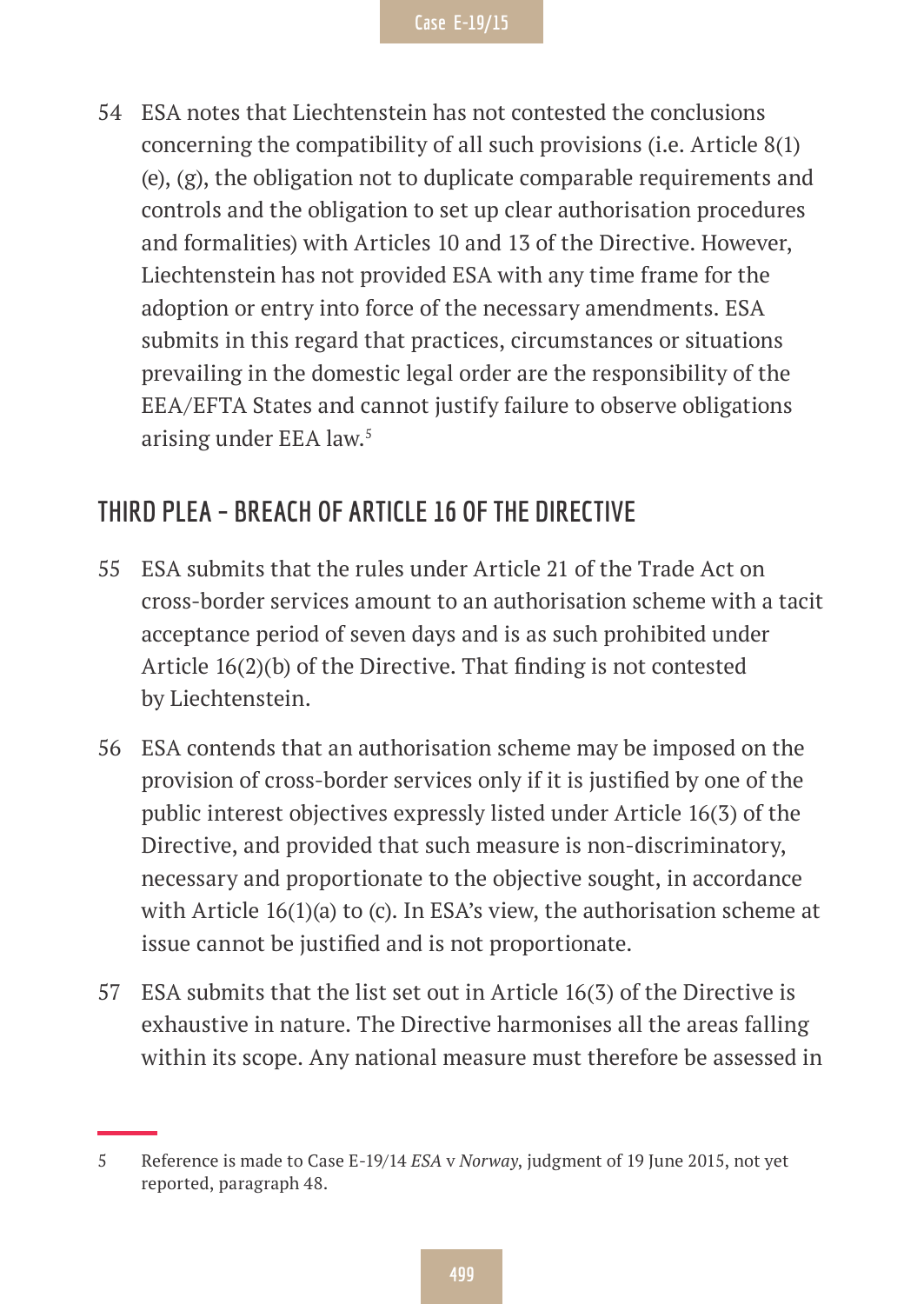the light of the provisions of the Directive, and not in the light of the more general articles of the main text of the EEA Agreement.' There is no indication in the wording of Article 16(3) that the list should also include other public interest objectives. Therefore, only the justifications listed in Article  $16(3)$  are acceptable.<sup>7</sup> The application of Article 3(3) of the Directive does not alter that conclusion.<sup>8</sup>

- 58 Liechtenstein has sought to justify the authorisation scheme by reference to the high intensity of cross-border services provision in Liechtenstein, in which an ordinary notification procedure with an *a posteriori* inspection would not be workable. In addition, the authorisation scheme allegedly prevents social dumping from employers in neighbouring countries with lower wages, and protects the public by establishing the reliability and professional competence of cross-border service providers. However, ESA argues that none of those considerations are listed under Article 16(3) of the Directive. They are therefore not permissible in the present circumstances.
- 59 ESA submits that the concepts of public policy, public security and public health, which are the justifications listed in Article 16(3) of the Directive, have been interpreted strictly in case law. Such justifications require the State to show a genuine and sufficiently serious threat affecting one of the fundamental interests of society.<sup>9</sup> This case law is explicitly referred to in recital 41 of the Directive. However, Liechtenstein has provided no information or arguments to

- 8 Reference is made to judgment in *Rina Services and Others*, C-593/13, EU:C:2015:399, paragraph 37.
- 9 Reference is made to Cases E-3/98 *Rainford-Towning* [1998] EFTA Ct. Rep. 205, paragraph 42 (concerning Article 33 EEA); E-10/04 *Piazza* [2005] EFTA Ct. Rep. 76, paragraph 42 (concerning Article 40 EEA); judgment in Église *de scientologie*, C-54/99, EU:C:2000:124, paragraph 17; and judgment in *Commission* v *Austria*, C-257/05, EU:C:2006:785, paragraph 25.

<sup>6</sup> Reference is made to judgment in *Lidl Magyarország*, C-132/08, EU:C:2009:281, paragraph 42.

<sup>7</sup> Reference is made to the Commission's Handbook on the implementation of the Services Directive, paragraph 7.1.3.1.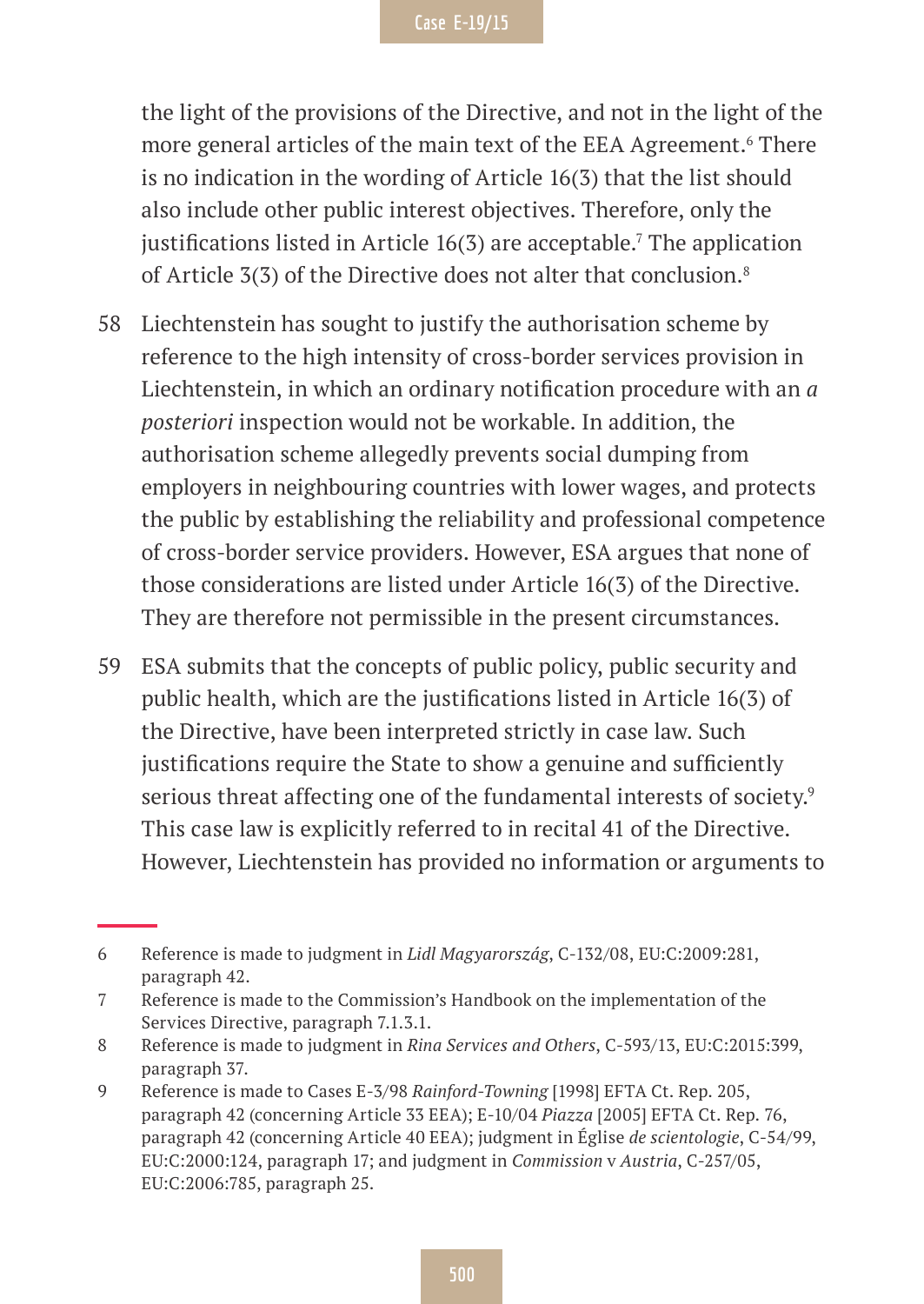demonstrate that the alleged threat in the absence of the authorisation scheme is genuine and sufficiently serious to warrant recourse to any justification ground.

- 60 Even if the considerations relied on by Liechtenstein were permissible under Article 16(3) of the Directive, ESA submits that they would still fail to meet the proportionality test, as the prior authorisation scheme is not suitable for attaining the objective pursued, goes beyond what is necessary to attain those objectives and is not proportionate.
- 61 In this regard, ESA submits that other measures could have been adopted in order to achieve the objectives sought, for example the implementation of a system of *a posteriori* controls, together with deterrent penalties to prevent and/or to identify instances of fraud. Although an *ex ante* control applicable to all provision of crossborder services may be more efficient in preventing risks, it constitutes a disproportionate restriction on the freedom to provide services.

#### **FOURTH PLEA – BREACH OF ARTICLES 31 AND 36 EEA**

- 62 ESA notes that the scope of the Trade Act is broader than that of the Directive. The Trade Act will therefore also be analysed under Articles 31 and 36 EEA to the extent it applies to instances of establishment and provision of cross-border services that are not covered by the Directive.
- 63 ESA submits that any national measure, although applicable without discrimination on grounds of nationality, which is liable to hinder or render less attractive the exercise by EEA nationals of the freedom of establishment guaranteed by the EEA Agreement constitutes a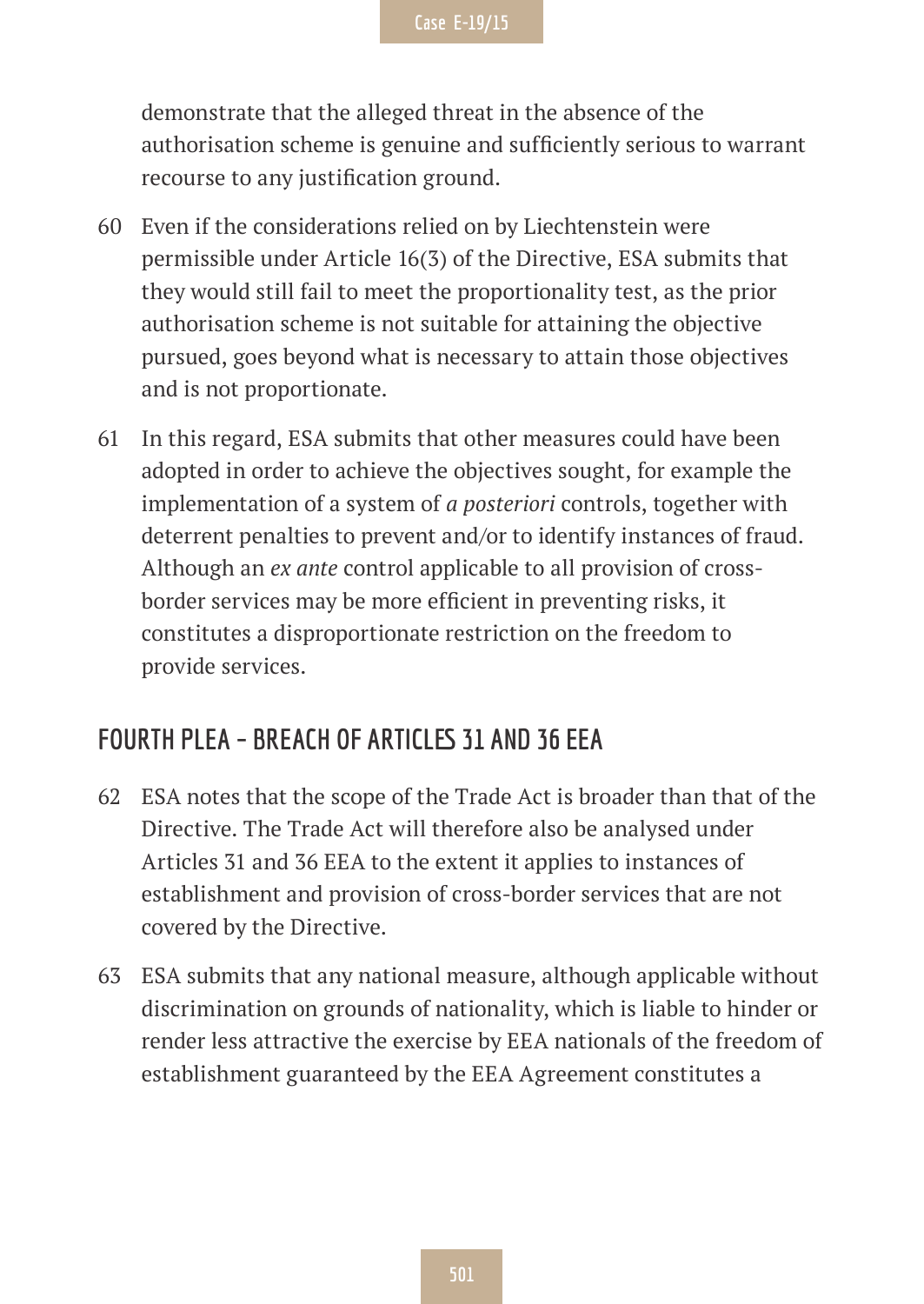restriction within the meaning of Article 31 EEA.10 In ESA's view, the authorisation scheme for establishment in Liechtenstein is a measure of that kind.

- 64 Liechtenstein has advanced the same justification grounds for the restriction under Article 31 EEA as under Article 9 of the Directive. ESA refers to its arguments made under the first plea. It contends that Liechtenstein has failed to demonstrate that the prior authorisation scheme is required in order to protect any of the overriding reasons in the public interest that Liechtenstein relies on. ESA also submits that the authorisation scheme is neither proportionate nor suitable for ensuring attainment of the objectives pursued in that it goes beyond what is necessary to achieve those objectives.
- 65 As for the freedom to provide services enshrined in Article 36 EEA, ESA submits that the authorisation procedure for cross-border service providers established by the Trade Act qualifies as an authorisation scheme, which amounts to a restriction on that freedom.<sup>11</sup>
- 66 Liechtenstein has advanced basically the same justification grounds for the restriction under Article 36 EEA as under Article 16 of the Directive. However, ESA takes the view that Liechtenstein has failed to provide any explanation, supported by evidence, why the authorisation scheme can be justified under any of the public interest

<sup>10</sup> Reference is made to judgments in *Gebhard*, C-55/94, EU:C:1995:411, paragraph 37; *Caixabank France*, C-442/02, EU:C:2004:586, paragraph 11; E-2/06 *ESA* v *Norway* [2007] EFTA Ct. Rep. 164, paragraph 64; E-4/00 *Dr Johann Brändle* [2000-2001] EFTA Ct. Rep. 123, paragraph 12; E-5/00 *Dr Josef Mangold* [2000-2001] EFTA Ct. Rep. 163, paragraph 13; and E-6/00 *Dr Jürgen Tschannett* [2000-2001] EFTA Ct. Rep. 203, paragraph 12.

<sup>11</sup> Reference is made to judgments in *Säger*, C-76/90, EU:C:1991:331, paragraph 14; *Vander Elst*, C-43/93, EU:C:1994:310, paragraph 15; and *Commission* v *Belgium*, C-355/98, EU:C:2000:113, paragraph 35.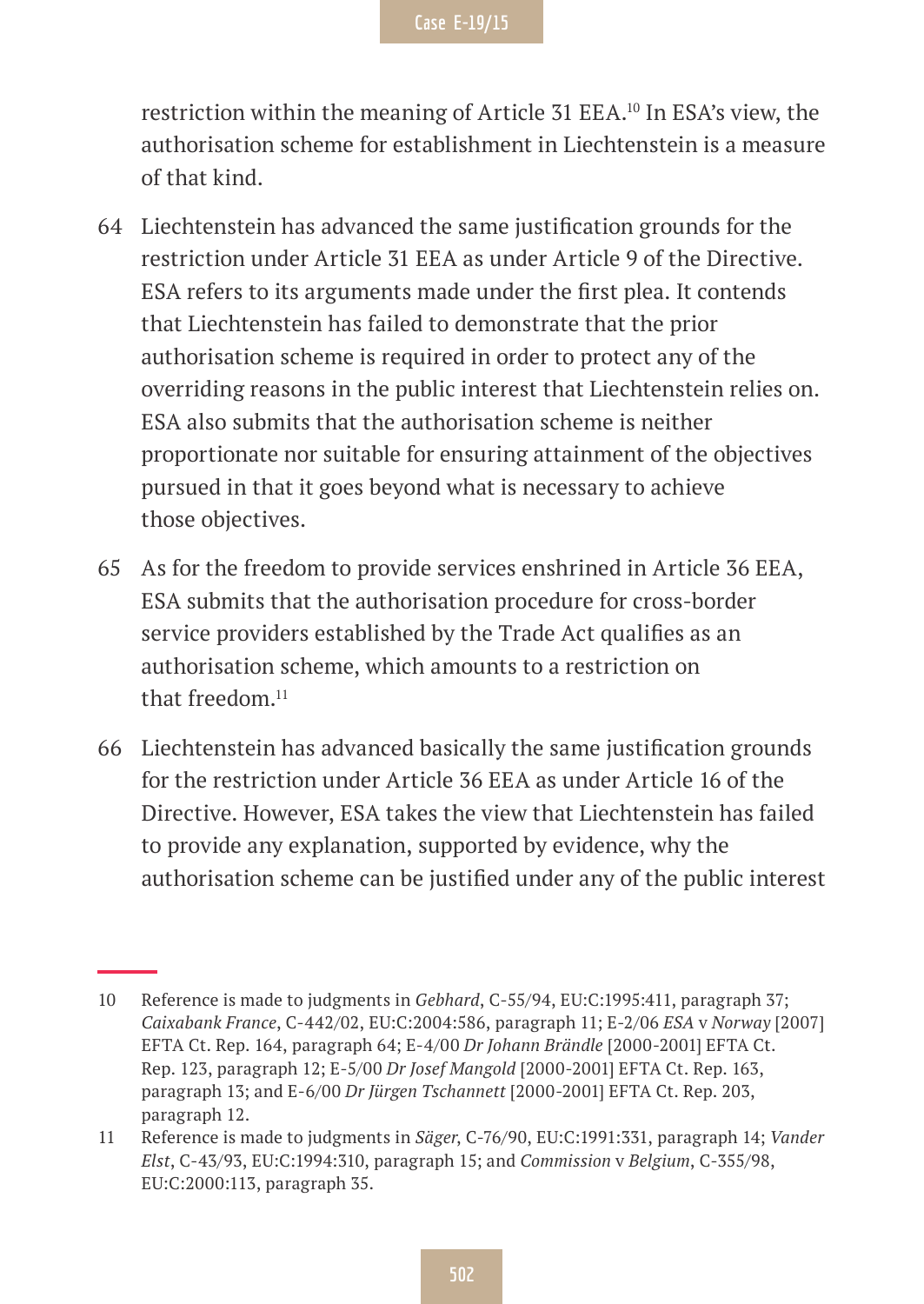objectives listed in Article 33 EEA, or demonstrated any overriding reasons relating to the public interest developed under this Article. ESA also submits that the restrictive measure is neither proportionate nor suitable for ensuring attainment of the objectives pursued in that it goes beyond what is necessary to achieve those objectives.

67 In ESA's view, Liechtenstein could have relied on other administrative measures to control the provision of cross-border services than case by case analysis under the authorisation scheme, which is the most restrictive form of limitation on the freedom to provide services.12 In addition, in the field of the freedom to provide services, EEA States have to take into account controls operated in the EEA State of establishment.<sup>13</sup>

#### **THE COMMISSION**

68 The Commission agrees with the legal arguments developed by ESA. It limits itself to highlighting selected legal aspects which it deems of particular importance.

<sup>12</sup> Reference is made to Directive 96/71/EC of the European Parliament and of the Council of 16 December 1996 concerning the posting of workers in the framework of the provision of services (OJ 1997 L 18, p. 1) and Directive 2005/36/EC of the European Parliament and of the Council of 7 September 2005 on the recognition of professional qualifications (OJ 2005 L 255, p. 22). Both directives have been incorporated into the EEA Agreement.

<sup>13</sup> Reference is made to judgments in *Webb*, 279/80, EU:C:1981:314, paragraphs 19 to 21; *Commission* v *Italy*, C-134/05, EU:C:2007:435, paragraph 25; *Commission* v *Portugal*, C-171/02, EU:C:2004:270, paragraph 60; and *Commission* v *Netherlands*, C-189/03, EU:C:2004:597, paragraph 18.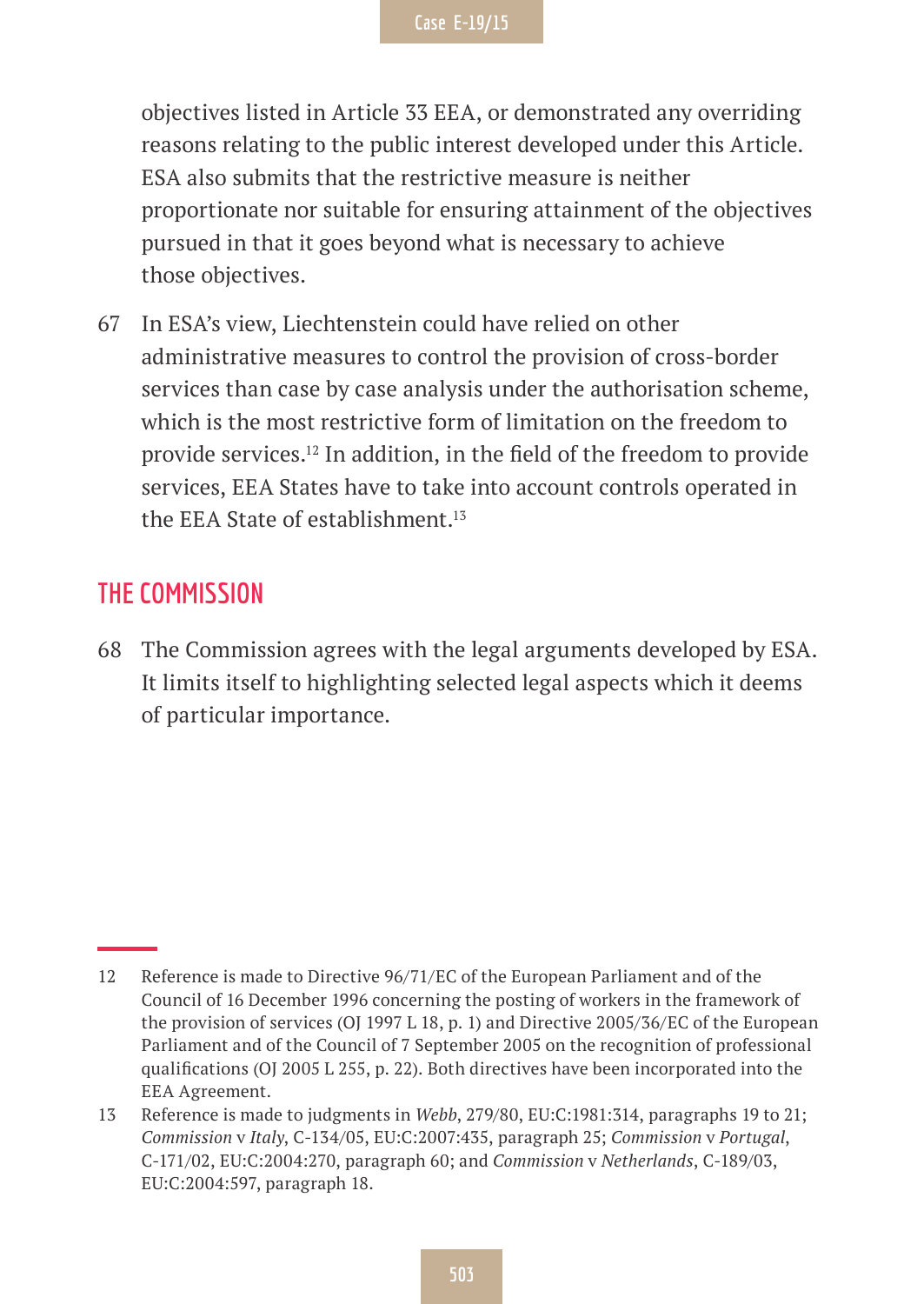### **AUTHORISATION OBLIGATION FOR THE ESTABLISHMENT OF SERVICE PROVIDERS – THE DIRECTIVE**

- 69 The Commission concurs with ESA in considering the requirement for authorisation for the establishment of service providers to breach Article 9 of the Directive as it is neither justified nor proportionate. In this regard, Article 29(1) of the Directive already provides for administrative cooperation mechanisms among EEA States through which the Liechtenstein administration could obtain the same information without imposing burdensome formalities on service providers.
- 70 The Commission agrees with ESA's assessment of the requirements in the Trade Act for a service provider to have the necessary personnel and an adequate command of the German language. In addition, the Commission points out that the requirement in Article 8(1)(b) of the Trade Act that the service provider must be reliable appears not to be based on clear and objective criteria set out in advance and thus in breach of Article  $10(2)(d)$ , (e) and (g) of the Directive. Furthermore, the requirement in Article 8(1)(e) of the Trade Act to have business premises in Liechtenstein breaches Article 10(2)(b) and (c) of the Directive for certain categories of service providers, such as door-to-door salesmen.
- 71 With regard to the overriding reason of combating fraud and tax evasion, the Commission notes that the requirement for authorisation for the establishment of service providers is unsuitable for achieving that objective, because a large number of cross-border service providers are likely to remain fiscally resident in their country of establishment. The measure also goes beyond what is necessary because more targeted controls on tax issues can be deployed.<sup>14</sup>

<sup>14</sup> Reference is made to judgment in *Lasteyrie du Saillant*, C-9/02, EU:C:2004:138.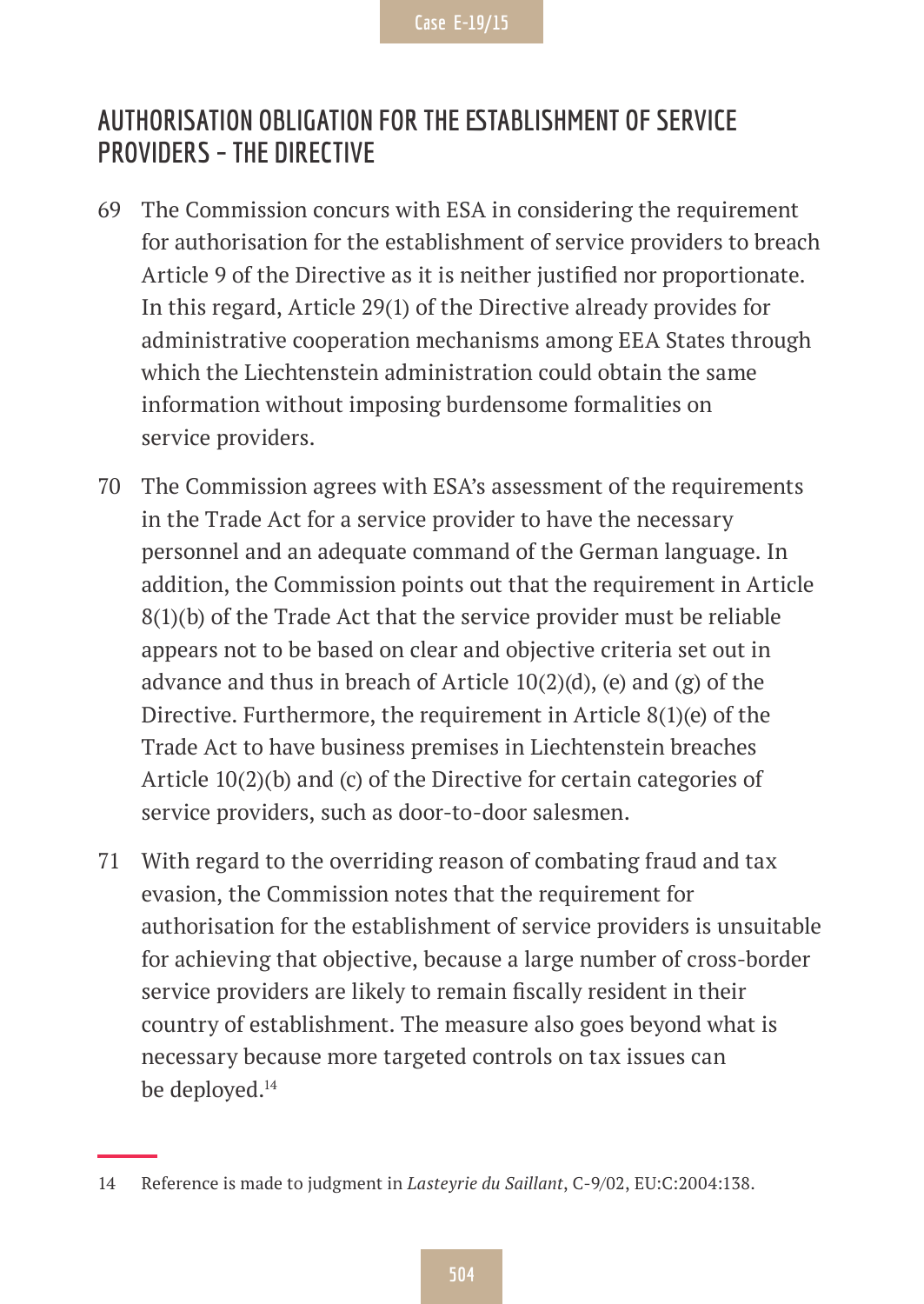72 The Commission stresses that Liechtenstein cannot invoke legal certainty as an overriding reason of general interest capable of justifying a restriction on fundamental freedoms. Rather, legal certainty is a general principle of EU law, which requires legal rules to be sufficiently clear and precise, and their legal implications foreseeable. Also, sufficient information must be made public to enable parties to know what the law is and how to comply with it. These aspects are reflected in recital 5, Article  $10(2)(d)$  to  $(g)$  and Article 13(1) of the Directive. From the viewpoint of legal certainty, the requirement for authorisation for the establishment of service providers is in fact problematic. In particular, there is a lack of clarity regarding the applicability of the tacit approval rule, given the condition of written confirmation set out in Article 11(4) of the Services Act in breach of Article 13(4) of the Directive.

#### **AUTHORISATION OBLIGATION FOR THE ESTABLISHMENT OF SERVICE PROVIDERS – ARTICLE 31 FFA**

73 The Commission agrees with ESA that the requirement for authorisation for the establishment of service providers in Liechtenstein amounts to an unjustifiable and disproportionate restriction on the freedom of establishment guaranteed under Article 31 EEA.

### **AUTHORISATION OBLIGATION FOR THE PROVISION OF SERVICES – THE DIRECTIVE**

74 As for the obligation on providers of services to notify the authorities under Article 21 of the Trade Act, the Commission shares the view of ESA that this constitutes in fact an authorisation scheme. The Commission distinguishes between situations where a foreign EEAestablished service provider physically crosses the Liechtenstein border and provides its services in Liechtenstein, and situations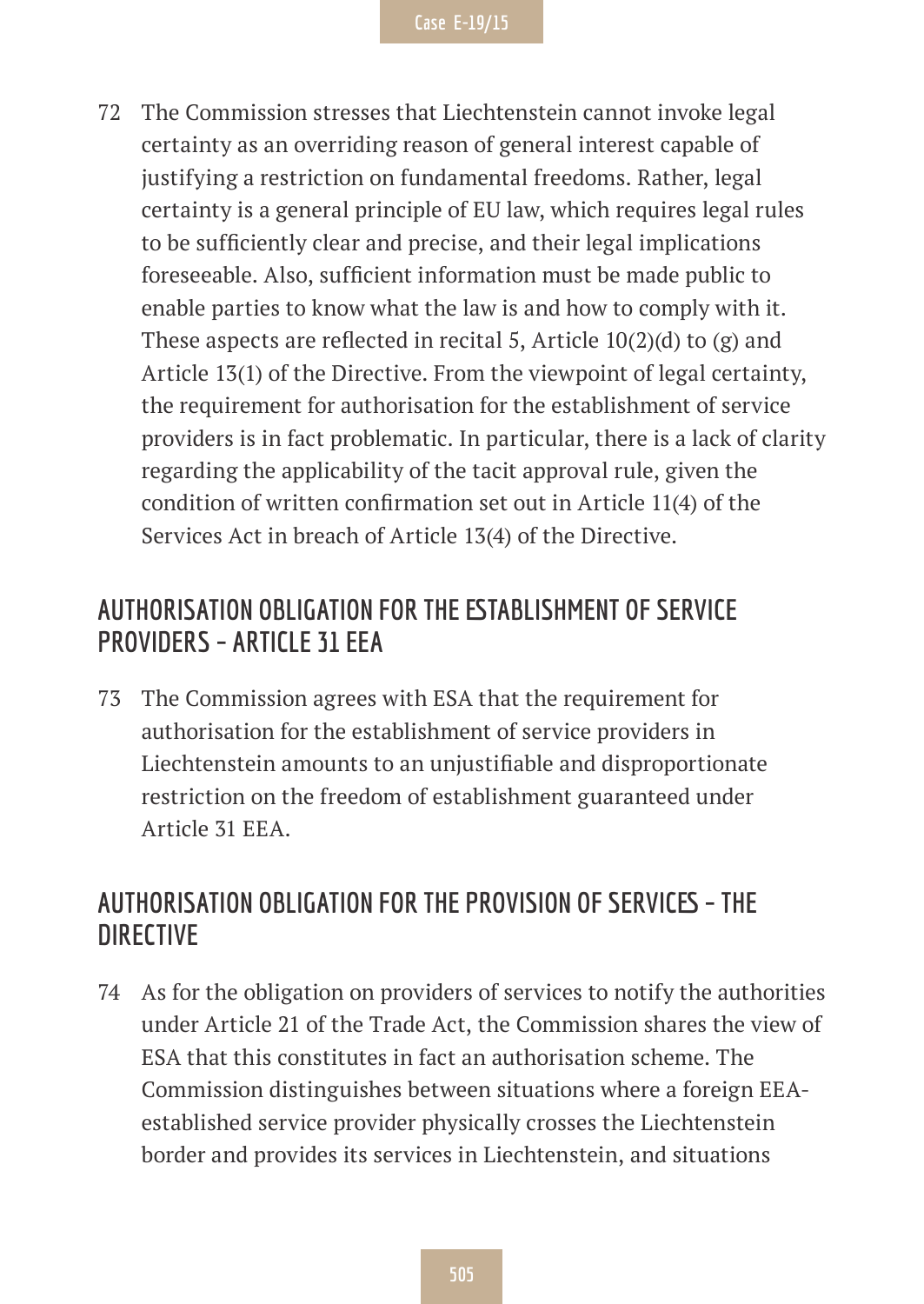where the foreign EEA-established service provider is not physically present on Liechtenstein territory.

- 75 In situations where the service provider physically moves to Liechtenstein, Article 16(3) of the Directive provides for the possibility to impose requirements with regard to the provision of services on grounds of public policy, public security, public health or the protection of the environment, on condition that they are nondiscriminatory, necessary and proportionate. The Commission considers this list of overriding reasons relating to the public interest to constitute an exhaustive list.
- 76 The Commission argues that this view is supported, first, by the wording of Article 16. Only four public interests are mentioned in that provision. These are the original three mentioned in the Treaty together with environmental protection. The drafting of Article 16 in this particular way reflects a conscious choice by the Union legislative bodies, as can be seen from its legislative history.<sup>15</sup>
- 77 Second, the teleology of the provision also supports this interpretation. The Commission refers to recitals 6, 43 and 116 of the Directive. Moreover, to adopt a different interpretation based on Article 3(3) of the Directive would deprive Article 16 of any purpose. It follows from case law that when adopting secondary legislation, such as the Directive, giving effect to a fundamental freedom the EU legislature is entitled to restrict certain derogations.<sup>16</sup>
- 78 Third, the scheme of the Directive itself also indicates that the list of public interests in Article 16 is exhaustive. The idea underlying Articles 29 to 33 and 35 of the Directive regarding administrative cooperation among EEA States is that the responsibility for the

<sup>15</sup> Reference is made in particular to the Commission's original proposal (SEC(2004) 21) as well as to the Commission's second proposal (COM(2006) 160 final, p. 10).

<sup>16</sup> Reference is made, by analogy, to *Rina Services and Others*, EU:C:2015:399, paragraphs 36 to 38 and 40.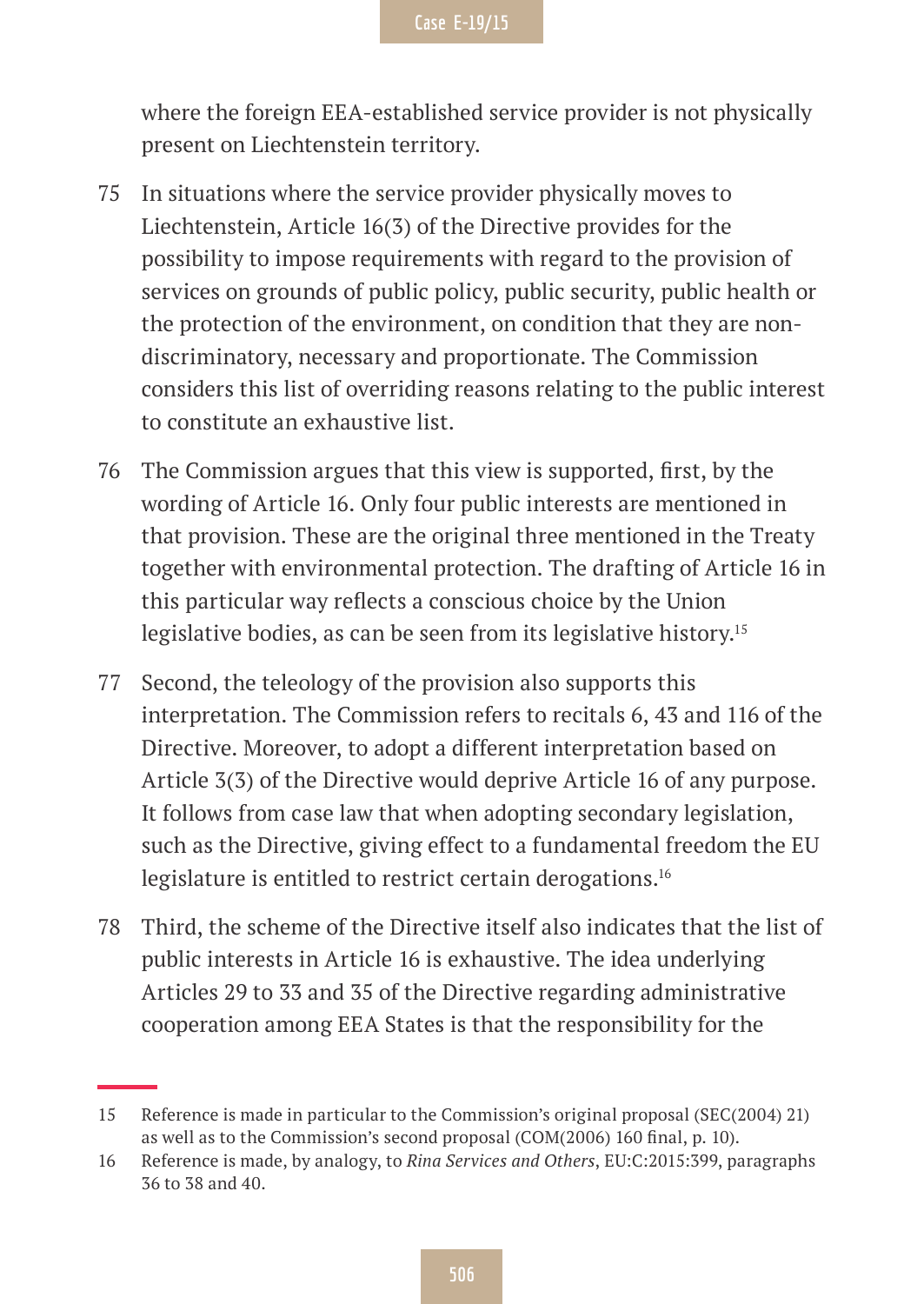regulation of service providers lies with the EEA State of establishment.

- 79 The Commission agrees with ESA that Liechtenstein has not provided any evidence that the authorisation scheme for the provision of services can be justified by any of the overriding reasons mentioned in Article 16(3).
- 80 In any event, the Commission also shares the view of ESA on the disproportionate nature of the authorisation scheme for service providers. There is a strong presumption that the requirements listed in Article 16(2) of the Directive cannot be justified because they are particularly harmful to the freedom to provide services.<sup>17</sup>
- 81 In a situation where the service provider physically does not cross the Liechtenstein border but provides services from a distance, the Commission considers it doubtful whether Article 16(3) of the Directive can be invoked, as it applies only to the EEA State to which the service provider moves.<sup>18</sup> The wording of Article  $16(2)$  is clear: it provides for a prohibition for EEA States and does not set out any possibility for justification.19 A different interpretation would render Article 16(3) redundant, given that the latter provision has a more limited scope.<sup>20</sup>

<sup>17</sup> Reference is made to the Opinion of Advocate General Bot in *Commission* v *Hungary*, C-179/14, EU:C:2015:619, point 157.

<sup>18</sup> Reference is made to the Opinion of Advocate General Bot in *Commission* v *Hungary*, EU:C:2015:619, point 156, and to the Opinion of Advocate General Cruz Villalón in *Rina Services and Others*, EU:C:2015:159, point 46 et seq.

<sup>19</sup> Reference is made, by analogy, to judgment in *Rina Services and Others*, EU:C:2015:399, paragraph 30.

<sup>20</sup> Ibid., paragraph 37.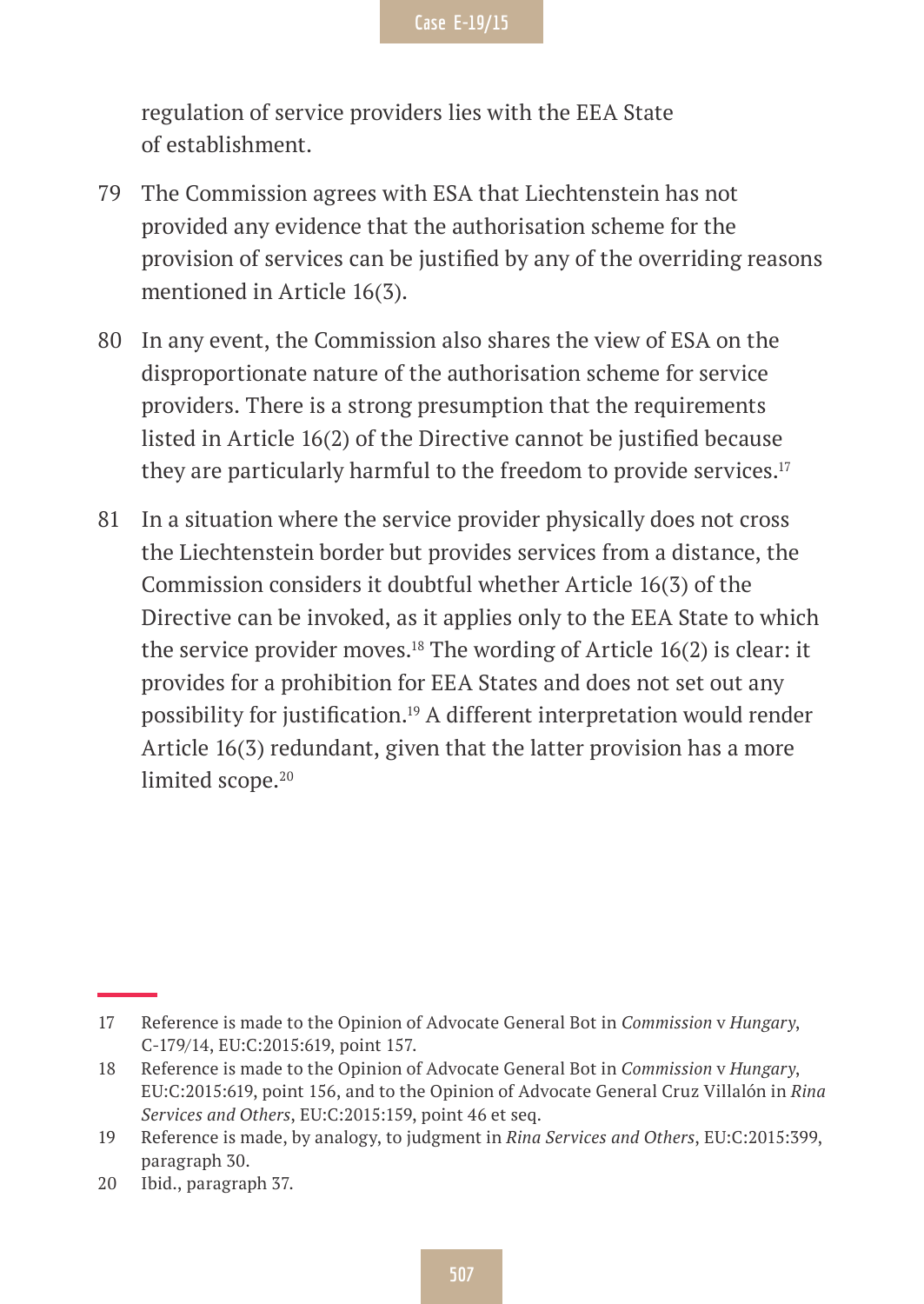## **AUTHORISATION OBLIGATION FOR THE PROVISION OF SERVICES – ARTICLE 36 EEA**

- 82 In relation to services not covered by the Directive and to which only Article 36 EEA is applicable, the Commission shares the view expressed by ESA that the requirement for authorisation under Article 21 of the Trade Act should be deemed an unjustifiable and disproportionate restriction on the freedom to provide services guaranteed by Article 36 EEA.
- 83 The Commission considers the justification put forward by Liechtenstein to be unconvincing on a number of accounts. First, the fight against alleged lower levels of wages in neighbouring countries does not constitute as such an overriding reason of public interest under the EU law on fundamental freedoms. Undertakings from different EEA States are in competition with each other and may offer their products or services on a cross-border basis; and, in that regard, the level of wages in each EEA State depends on a number of factors, including social and fiscal charges. To fight against the difference in wage levels from one EEA State to another would be tantamount to fighting the very notion of the freedom to provide services.<sup>21</sup>
- 84 Second, a proportionality analysis is barely possible with regard to a requirement for authorisation which applies to all services. An authorisation scheme can be justified only if there are precise, detailed and substantiated reasons why it is necessary in a specific

<sup>21</sup> Reference is made to judgment in *Commission* v *Luxembourg*, 2/62 and 3/62, EU:C:1962:45, p. 434.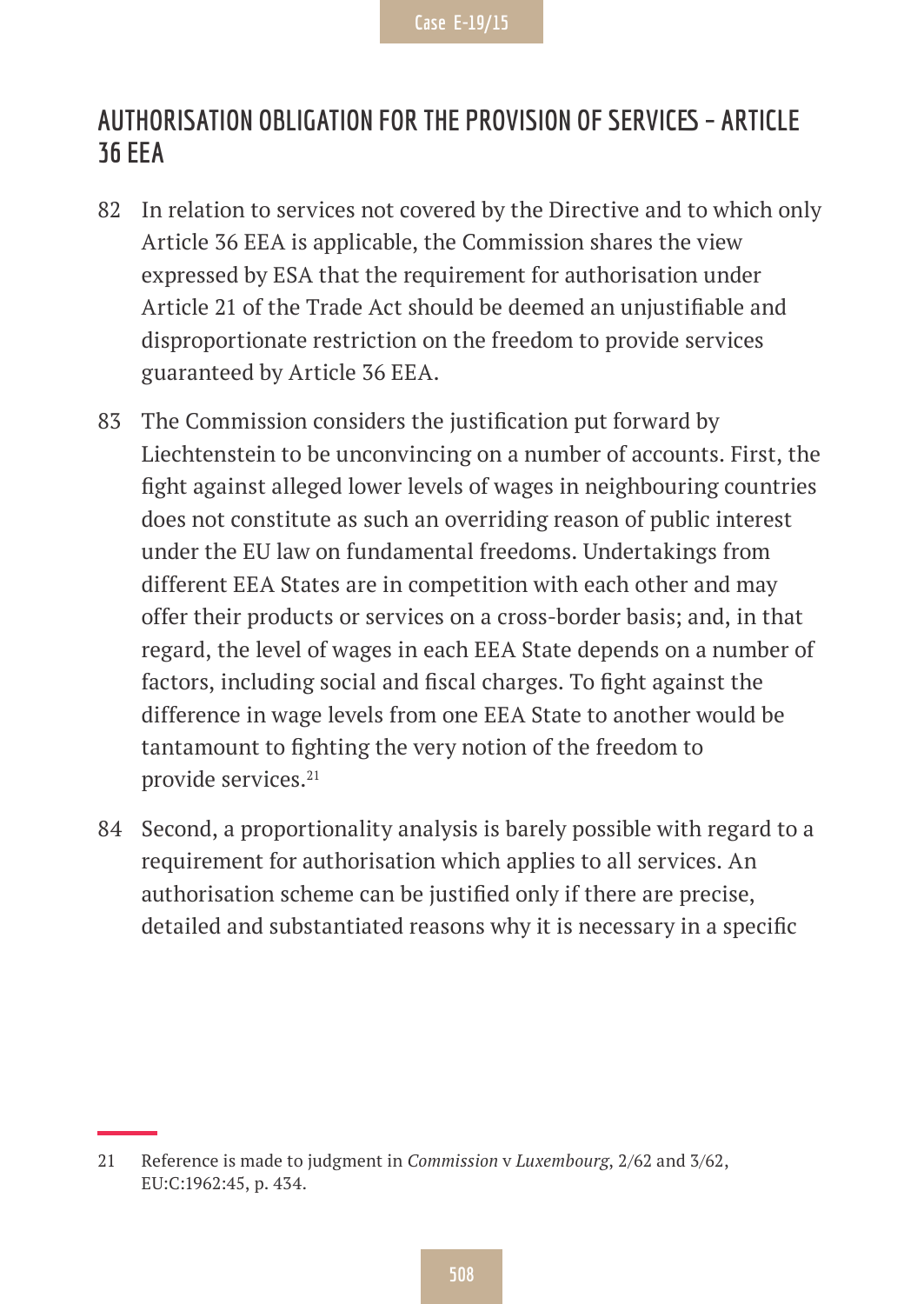field.<sup>22</sup> In addition, no presumption of fraud or violation of rules can be permitted in relation to foreign-established service providers.<sup>23</sup>

- 85 Third, the authorisation scheme for the provision of services is not suitable to attain the objective of combating bogus self-employment. The authorisation provided for in Article 21 of the Trade Act and the ensuing paper-based control will not be able to cast any light on the real substance of the service provider concerned. For similar reasons, the requirement for authorisation is also unsuitable to attain the objective of consumer protection or to ensure reliability and professional competence of EEA-established cross-border service providers.
- 86 Fourth, the Commission considers the authorisation scheme to go beyond what is necessary, as its scope is not limited to categories which are particularly prone to abuse or to specified situations of dangers. Furthermore, the reliability and professional competence of the service provider, and to an extent also consumer protection, is generally ensured by the EEA State of establishment on the basis of its legislation and through its controls. Moreover, a generalised risk for consumer protection ensuing from any cross-border service provider cannot be accepted.
- 87 Fifth, the Commission agrees with ESA that there are alternative but less restrictive measures, such as ad hoc inspections, which could allow the Liechtenstein authorities to attain the objectives pursued.

<sup>22</sup> Reference is made to judgment in *Commission* v *Luxembourg*, C-319/06, EU:C:2008:350, paragraph 51; the Opinion of Advocate General Szpunar in *Trijber and Harmsen*, C-340/14 and C-341/14, EU:C:2015:505, point 80 and the case law cited; and judgment in *Commission* v *Austria*, C-161/07, EU:C:2008:759, paragraph 37.

<sup>23</sup> Reference is made to judgments in *Commission* v *Belgium*, C-433/04, EU:C:2006:702, paragraph 37; *Commission* v *Belgium*, EU:C:2012:814, paragraph 53; *Lasteyrie du Saillant*, EU:C:2004:138, paragraph 51; and *Commission* v *Denmark*, C-464/02, EU:C:2005:546, paragraphs 66 and 67.